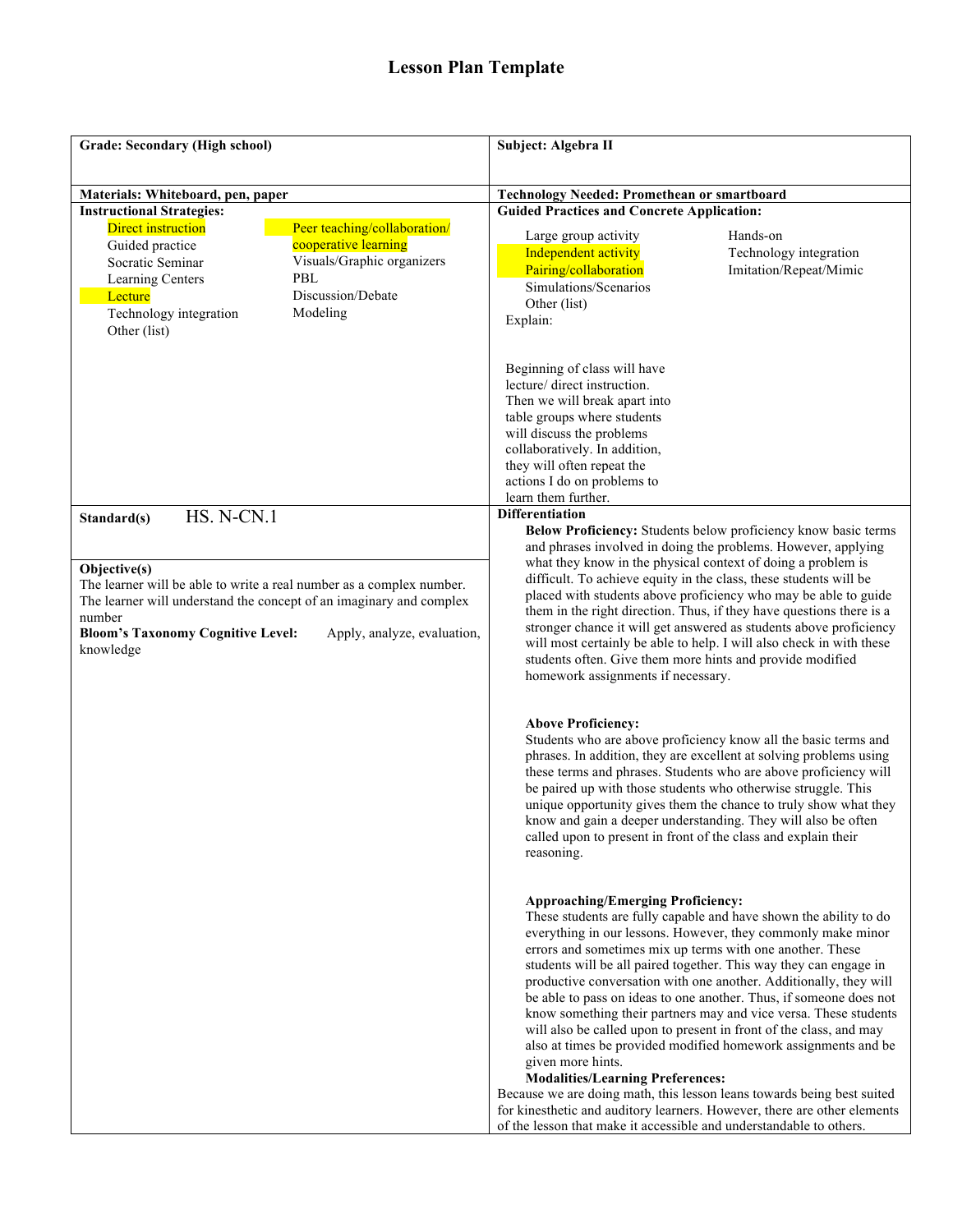| on to the next thing. | Classroom Management- (grouping(s), movement/transitions, etc.)<br>Behavior Expectations- (systems, strategies, procedures specific to<br>Students will be paired up with their table partners. We will move from<br>the lesson, rules and expectations, etc.)<br>one activity to the next by me posing the question "Is there any<br>Students are expected to follow rules and guidelines as outlined<br>questions at this point." In addition, I will verbalize that we are moving<br>in my classroom rules. The number one rule is to show respect and<br>allow for everyone's thoughts to be heard                                                                                                                                                                                                                                                                                                                                                                                                                                                                                                                                                                                                                                                                                                                                                                                                                                                                                                                                                                                                                                                                                                                                                                                                                                                                                                                                                                                                                                                                                                                                                                                                                                                                                                                                                                                                                                                                                                                                                                                                                                                                                                                                                                                                                                                                                                                                                                                                                                                         |  |  |
|-----------------------|----------------------------------------------------------------------------------------------------------------------------------------------------------------------------------------------------------------------------------------------------------------------------------------------------------------------------------------------------------------------------------------------------------------------------------------------------------------------------------------------------------------------------------------------------------------------------------------------------------------------------------------------------------------------------------------------------------------------------------------------------------------------------------------------------------------------------------------------------------------------------------------------------------------------------------------------------------------------------------------------------------------------------------------------------------------------------------------------------------------------------------------------------------------------------------------------------------------------------------------------------------------------------------------------------------------------------------------------------------------------------------------------------------------------------------------------------------------------------------------------------------------------------------------------------------------------------------------------------------------------------------------------------------------------------------------------------------------------------------------------------------------------------------------------------------------------------------------------------------------------------------------------------------------------------------------------------------------------------------------------------------------------------------------------------------------------------------------------------------------------------------------------------------------------------------------------------------------------------------------------------------------------------------------------------------------------------------------------------------------------------------------------------------------------------------------------------------------------------------------------------------------------------------------------------------------------------------------------------------------------------------------------------------------------------------------------------------------------------------------------------------------------------------------------------------------------------------------------------------------------------------------------------------------------------------------------------------------------------------------------------------------------------------------------------------------|--|--|
|                       |                                                                                                                                                                                                                                                                                                                                                                                                                                                                                                                                                                                                                                                                                                                                                                                                                                                                                                                                                                                                                                                                                                                                                                                                                                                                                                                                                                                                                                                                                                                                                                                                                                                                                                                                                                                                                                                                                                                                                                                                                                                                                                                                                                                                                                                                                                                                                                                                                                                                                                                                                                                                                                                                                                                                                                                                                                                                                                                                                                                                                                                                |  |  |
| <b>Minutes</b><br>5   | <b>Procedures</b><br>Set-up/Prep: Before class begins, I will have the previous units test set on each student's assigned seat. Once the bell rings, we will<br>be going over any and all questions on the previous exam. If there are any additional questions outside the five minutes I have<br>allotted for this portion I will answer them outside of class, and post my conclusion on the LMS.                                                                                                                                                                                                                                                                                                                                                                                                                                                                                                                                                                                                                                                                                                                                                                                                                                                                                                                                                                                                                                                                                                                                                                                                                                                                                                                                                                                                                                                                                                                                                                                                                                                                                                                                                                                                                                                                                                                                                                                                                                                                                                                                                                                                                                                                                                                                                                                                                                                                                                                                                                                                                                                           |  |  |
| 12                    | Engage: (opening activity/ anticipatory Set - access prior learning / stimulate interest /generate questions, etc.)<br>For this portion, I will pose the question:" What is an imaginary number, and what is a complex number?" "Are they any different?"                                                                                                                                                                                                                                                                                                                                                                                                                                                                                                                                                                                                                                                                                                                                                                                                                                                                                                                                                                                                                                                                                                                                                                                                                                                                                                                                                                                                                                                                                                                                                                                                                                                                                                                                                                                                                                                                                                                                                                                                                                                                                                                                                                                                                                                                                                                                                                                                                                                                                                                                                                                                                                                                                                                                                                                                      |  |  |
|                       | I will allow them to discuss this question with their table partners. If they cannot conclude on a definitive answer, I will allow them to<br>Google the question. From there, once they find an answer we will engage in a deeper discussion.<br>I will then give them the formal definitions for each.<br>A complex number is a number $z=a+bi$ where a,b are real numbers.                                                                                                                                                                                                                                                                                                                                                                                                                                                                                                                                                                                                                                                                                                                                                                                                                                                                                                                                                                                                                                                                                                                                                                                                                                                                                                                                                                                                                                                                                                                                                                                                                                                                                                                                                                                                                                                                                                                                                                                                                                                                                                                                                                                                                                                                                                                                                                                                                                                                                                                                                                                                                                                                                  |  |  |
|                       | An imaginary number is a number that can be expressed as the square root of a negative number. Usually the square root of negative<br>1.                                                                                                                                                                                                                                                                                                                                                                                                                                                                                                                                                                                                                                                                                                                                                                                                                                                                                                                                                                                                                                                                                                                                                                                                                                                                                                                                                                                                                                                                                                                                                                                                                                                                                                                                                                                                                                                                                                                                                                                                                                                                                                                                                                                                                                                                                                                                                                                                                                                                                                                                                                                                                                                                                                                                                                                                                                                                                                                       |  |  |
|                       | I will then go on to explain that a complex number and an imaginary number are not the same thing. However, an imaginary number<br>is one part of a complex number.                                                                                                                                                                                                                                                                                                                                                                                                                                                                                                                                                                                                                                                                                                                                                                                                                                                                                                                                                                                                                                                                                                                                                                                                                                                                                                                                                                                                                                                                                                                                                                                                                                                                                                                                                                                                                                                                                                                                                                                                                                                                                                                                                                                                                                                                                                                                                                                                                                                                                                                                                                                                                                                                                                                                                                                                                                                                                            |  |  |
|                       | To further engage the students, I will also give some uses for imaginary and complex numbers, such as electrical engineering. In<br>addition, they can be used to help design airplane wings.                                                                                                                                                                                                                                                                                                                                                                                                                                                                                                                                                                                                                                                                                                                                                                                                                                                                                                                                                                                                                                                                                                                                                                                                                                                                                                                                                                                                                                                                                                                                                                                                                                                                                                                                                                                                                                                                                                                                                                                                                                                                                                                                                                                                                                                                                                                                                                                                                                                                                                                                                                                                                                                                                                                                                                                                                                                                  |  |  |
| 15                    |                                                                                                                                                                                                                                                                                                                                                                                                                                                                                                                                                                                                                                                                                                                                                                                                                                                                                                                                                                                                                                                                                                                                                                                                                                                                                                                                                                                                                                                                                                                                                                                                                                                                                                                                                                                                                                                                                                                                                                                                                                                                                                                                                                                                                                                                                                                                                                                                                                                                                                                                                                                                                                                                                                                                                                                                                                                                                                                                                                                                                                                                |  |  |
|                       | Explain: (concepts, procedures, vocabulary, etc.)<br><b>Example 1:</b> Write $(8)^{1/2}$ as a complex number.<br>"We know that a complex number has two parts as we discussed." What are those two parts?"<br>1.<br>That's right, "The two parts are the real and imaginary part." With the real parts being the integers being a and b.<br>2.)<br>"Knowing this, how do we write $(8)^{1/2}$ as a complex number?"<br>3.)<br>Offer students the chance to give their own ideas for the answer. If they come across the correct answer I will allow them to<br>explain their findings. If not I will answer the question as follows.<br>4.) We can write it as a complex number like so; $(8)^{1/2} = (8)^{1/2} + (0)$ i.<br>5.) Why can we write it as such?"<br>6.) We can write it like that because, the rules of multiplying by zero still apply to imaginary numbers. Thus,<br>$(8)^{1/2+}(0)i=(8)^{1/2+8}=(8)^{1/2}.$<br>7.) "Is there any questions at this point."<br><b>Example 2:</b> Write -7i as a complex number<br>1.) "This problem is very similar to the last one. However, the part of the complex number we are given is imaginary."<br>"Knowing this, how do you think we should proceed writing -7i as a complex number?"<br>As before I will give some time for the students to arrive at the correct answer. If they cannot find it, then I will go about<br>explaining the concept further.<br>"Because we are given the imaginary part, we must have an imaginary part in our answer. Therefore, we have; -7i=0+-7i. "<br>2.)<br>3.) "We can write it this way, because including any integer for our "a" would result in having -7i+ or - some other integer.<br>This would make our answers unequal "<br>4.) " is there any questions at this point."<br><b>Example 3:</b> Write $6+(-4)^{1/2}$ as a complex number<br>1.) "We have $6+(-4)^{1/2}$ . Therefore, finding our first term, in our complex number should be simple. What is that<br>number/term?'<br>As before I will give some time for the students to arrive at the correct answer. If they cannot find it, then I will go about<br>explaining the concept further.<br>2.) The number or term for the first part is 6. "However, what do we do with the $(-4)^{1/2}$ ?"<br>As before I will give some time for the students to arrive at the correct answer. If they cannot find it, then I will go about<br>explaining the concept further.<br>3.) "So, from our definition of an imaginary number, we know $(-1)^{1/2}$ =i. Thus, how do we write $(-4)^{1/2}$ as an<br>imaginary number?'<br>As before I will give some time for the students to arrive at the correct answer. If they cannot find it, then I will go about<br>explaining the concept further.<br>"We can write the $(-4)^{1/2}$ as $((-1)(4))^{1/2}$ . This can be rewritten as $(-1)^{1/2}(4)^{1/2}$ "<br>4.)<br>"We know that i= $(-1)^{1/2}$ . This we have i $(4)^{1/2}$ ."<br>5.)<br>6.) "However, $(4)^{1/2=2}$ . Thus, we have i2"<br>"Putting everything together we have 6+2i."<br>7.) |  |  |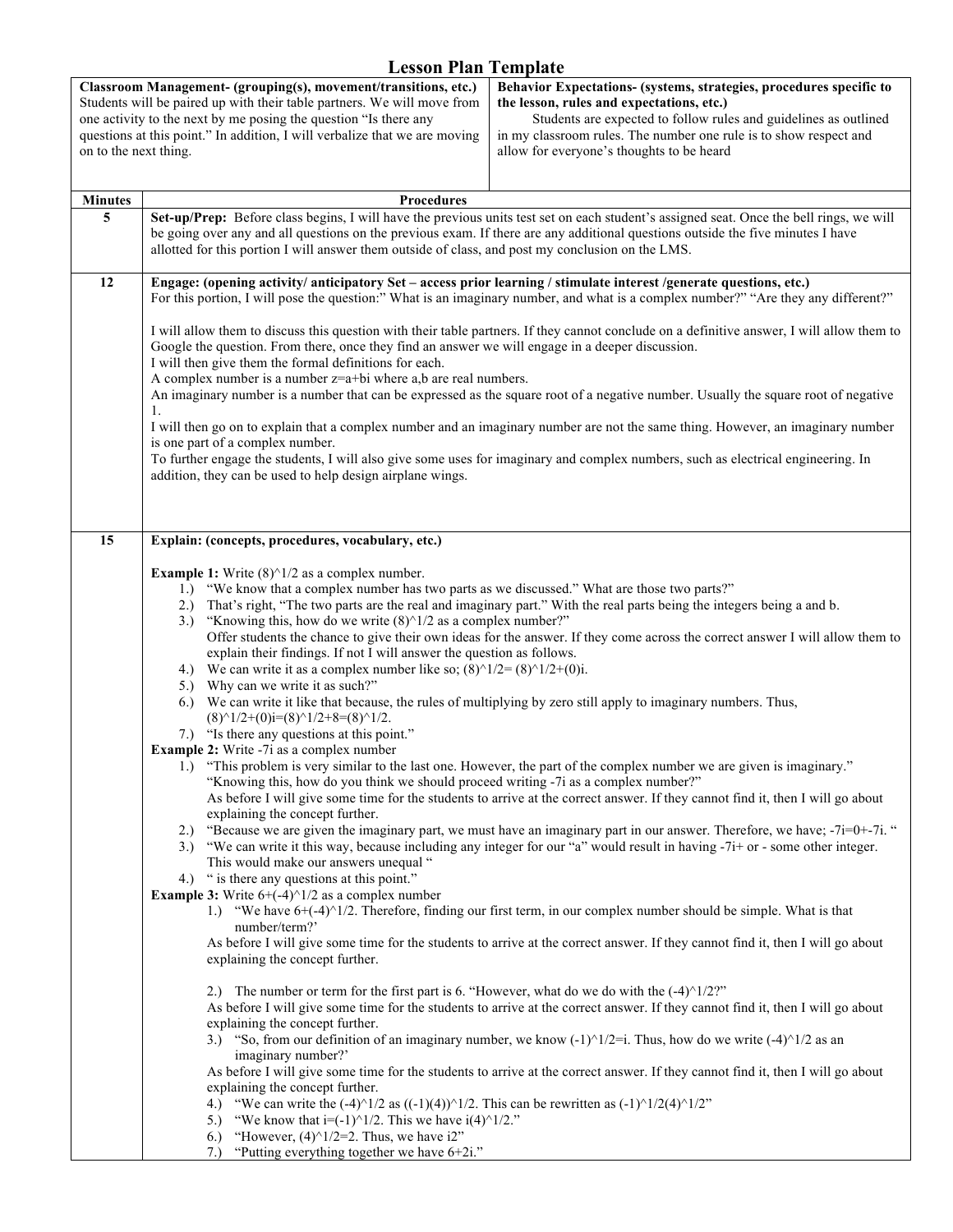|                                                                                                             | 8.) "Are there any questions at this point."                                                                       |                                                                                                                               |  |
|-------------------------------------------------------------------------------------------------------------|--------------------------------------------------------------------------------------------------------------------|-------------------------------------------------------------------------------------------------------------------------------|--|
|                                                                                                             | Now, let's get together with our table partners and work on some questions together.                               |                                                                                                                               |  |
|                                                                                                             |                                                                                                                    |                                                                                                                               |  |
| 10                                                                                                          |                                                                                                                    | Explore: (independent, concreate practice/application with relevant learning task -connections from content to real-life      |  |
|                                                                                                             | experiences, reflective questions- probing or clarifying questions)                                                |                                                                                                                               |  |
|                                                                                                             |                                                                                                                    |                                                                                                                               |  |
|                                                                                                             |                                                                                                                    |                                                                                                                               |  |
|                                                                                                             |                                                                                                                    | Have the table partners answer two questions. These questions will count as participation points for the day, provided no one |  |
|                                                                                                             | misbehaves. The two questions are write the following numbers as complex numbers. 3.4 and -3-(-18) $\frac{1}{2}$ . |                                                                                                                               |  |
|                                                                                                             | Note that the responses to these questions will be used to evaluate the overall effectiveness of a lesson          |                                                                                                                               |  |
| 3                                                                                                           | Review (wrap up and transition to next activity):                                                                  |                                                                                                                               |  |
|                                                                                                             |                                                                                                                    |                                                                                                                               |  |
|                                                                                                             | "Nice work today class." "Let's come to class tomorrow with our assignments done."                                 |                                                                                                                               |  |
|                                                                                                             | "Over the night, consider how we would add two separate complex numbers together."                                 |                                                                                                                               |  |
|                                                                                                             |                                                                                                                    |                                                                                                                               |  |
|                                                                                                             | Formative Assessment: (linked to objectives)                                                                       | <b>Summative Assessment (linked back to objectives)</b>                                                                       |  |
|                                                                                                             | Progress monitoring throughout lesson-clarifying questions,                                                        | End of lesson:                                                                                                                |  |
|                                                                                                             | check- Throughout the lesson, many clarifying questions are asked.                                                 | At the end of the lesson, I assign several questions for table groups to                                                      |  |
|                                                                                                             | For instance, I ask "how do we?" on many occasions. Other times, I                                                 | go over. The results of them answering those questions serves as a good                                                       |  |
|                                                                                                             | ask "why can we write it as such?"                                                                                 | assessment. In addition, the homework assigned and the unit test and                                                          |  |
| in strategies, etc.                                                                                         |                                                                                                                    | quiz serve as a summative assessment.                                                                                         |  |
|                                                                                                             |                                                                                                                    |                                                                                                                               |  |
|                                                                                                             |                                                                                                                    | If applicable- overall unit, chapter, concept, etc.: Use the                                                                  |  |
|                                                                                                             |                                                                                                                    | properties and definition of complex numbers and imaginary numbers                                                            |  |
|                                                                                                             | Consideration for Back-up Plan: In the event that the table group                                                  | to add, subtract, multiply and divide complex numbers.                                                                        |  |
|                                                                                                             | work makes it apparent that the students were struggling. I would redo                                             |                                                                                                                               |  |
|                                                                                                             | the lesson changing the examples, and emphasizing the definitions                                                  |                                                                                                                               |  |
| even more.                                                                                                  |                                                                                                                    |                                                                                                                               |  |
|                                                                                                             |                                                                                                                    |                                                                                                                               |  |
|                                                                                                             |                                                                                                                    |                                                                                                                               |  |
|                                                                                                             |                                                                                                                    |                                                                                                                               |  |
| Reflection (What went well? What did the students learn? How do you know? What changes would you make?): NA |                                                                                                                    |                                                                                                                               |  |
|                                                                                                             |                                                                                                                    |                                                                                                                               |  |
|                                                                                                             |                                                                                                                    |                                                                                                                               |  |
|                                                                                                             |                                                                                                                    |                                                                                                                               |  |
|                                                                                                             |                                                                                                                    |                                                                                                                               |  |

| Grade: High school                                                                                                                                                                                                                                                      | Subject: Algebra II                                                                                                                                                                                                                                                                                                                                                                                                                                                          |
|-------------------------------------------------------------------------------------------------------------------------------------------------------------------------------------------------------------------------------------------------------------------------|------------------------------------------------------------------------------------------------------------------------------------------------------------------------------------------------------------------------------------------------------------------------------------------------------------------------------------------------------------------------------------------------------------------------------------------------------------------------------|
| Materials: Pen paper pencil smartboard and whiteboard                                                                                                                                                                                                                   | <b>Technology Needed: calculator</b>                                                                                                                                                                                                                                                                                                                                                                                                                                         |
| <b>Instructional Strategies:</b>                                                                                                                                                                                                                                        | <b>Guided Practices and Concrete Application:</b>                                                                                                                                                                                                                                                                                                                                                                                                                            |
| Peer teaching/collaboration/<br><b>Direct instruction</b><br>cooperative learning<br>Guided practice<br>Socratic Seminar<br>Visuals/Graphic organizers<br>PBL<br>Learning Centers<br>Discussion/Debate<br>Lecture<br>Modeling<br>Technology integration<br>Other (list) | Hands-on<br>Large group activity<br>Independent activity<br>Technology integration<br>Pairing/collaboration<br>Imitation/Repeat/Mimic<br>Simulations/Scenarios<br>Other (list)<br>Explain:<br>Beginning of class will have<br>lecture/ direct instruction.<br>Then we will break apart into<br>table groups where students<br>will discuss the problems<br>collaboratively. In addition,<br>they will often repeat the<br>actions I do on problems to<br>learn them further. |
| Standard(s)                                                                                                                                                                                                                                                             | <b>Differentiation</b><br>Below Proficiency: Students below proficiency know basic terms                                                                                                                                                                                                                                                                                                                                                                                     |
| HS.N-CN.2                                                                                                                                                                                                                                                               | and phrases involved in doing the problems. However, applying<br>what they know in the physical context of doing a problem is<br>difficult. To achieve equity in the class, these students will be<br>placed with students above proficiency who may be able to guide                                                                                                                                                                                                        |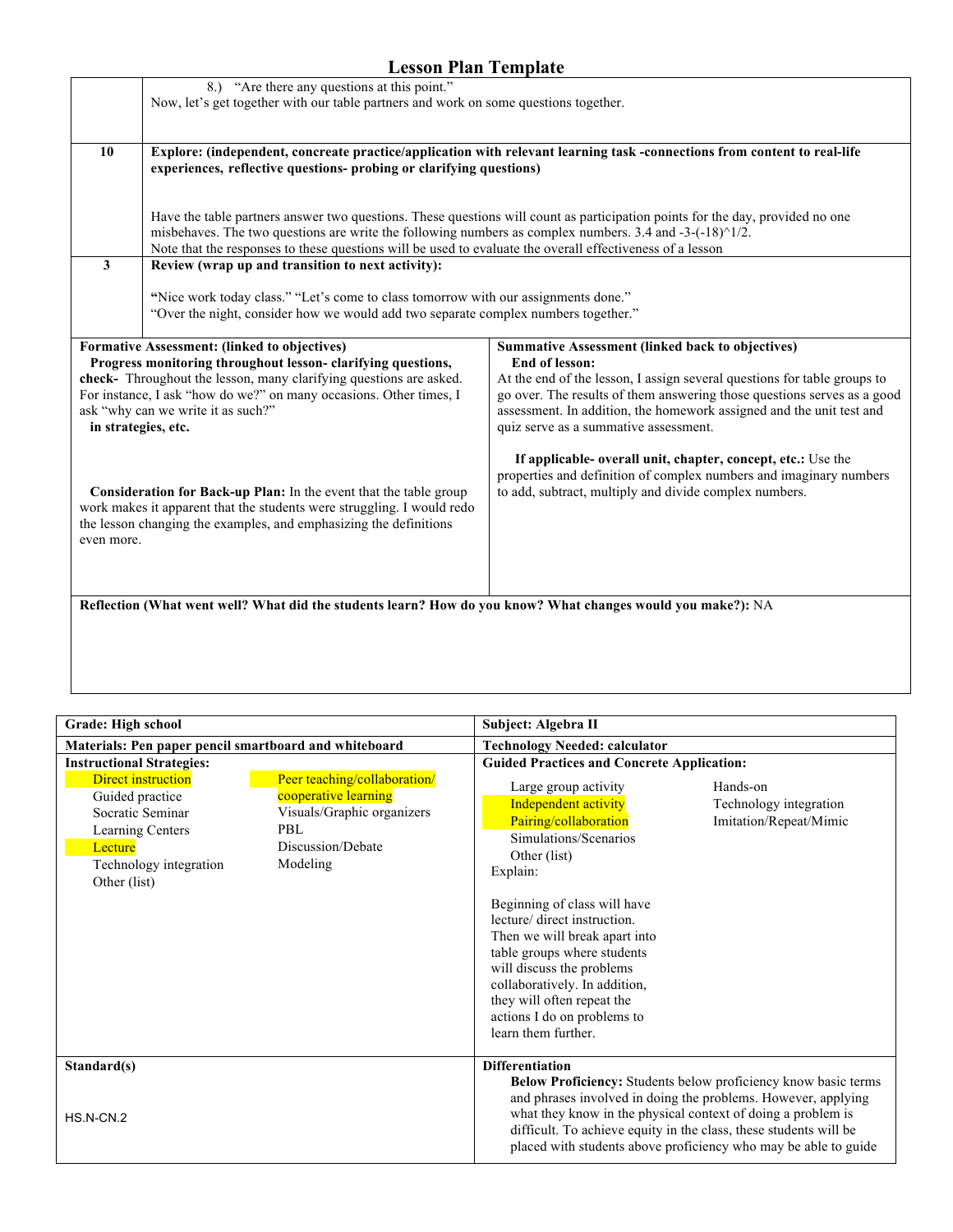|                                                                                                                                                                                                                                                                 |                |                                                                                                                     | есьзоп і вип і стрійс                                                                                                                                                                                                                                                                                                                                                                                                                                                                                                                                                                                                                                                                                                                                                                                                                                                                                                                                               |
|-----------------------------------------------------------------------------------------------------------------------------------------------------------------------------------------------------------------------------------------------------------------|----------------|---------------------------------------------------------------------------------------------------------------------|---------------------------------------------------------------------------------------------------------------------------------------------------------------------------------------------------------------------------------------------------------------------------------------------------------------------------------------------------------------------------------------------------------------------------------------------------------------------------------------------------------------------------------------------------------------------------------------------------------------------------------------------------------------------------------------------------------------------------------------------------------------------------------------------------------------------------------------------------------------------------------------------------------------------------------------------------------------------|
| Objective(s)<br>The learner will be able to apply properties of complex numbers to add<br>and subtract complex numbers.<br>The learner will apply previous knowledge learned to a new concept.<br>Bloom's Taxonomy Cognitive Level: Apply, analyze, evaluation, |                |                                                                                                                     | them in the right direction. Thus, if they have questions there is a<br>stronger chance it will get answered as students above proficiency<br>will most certainly be able to help. I will also check in with these<br>students often. Give them more hints and provide modified<br>homework assignments if necessary.                                                                                                                                                                                                                                                                                                                                                                                                                                                                                                                                                                                                                                               |
|                                                                                                                                                                                                                                                                 | knowledge      |                                                                                                                     | <b>Above Proficiency:</b><br>Students who are above proficiency know all the basic terms and<br>phrases. In addition, they are excellent at solving problems using<br>these terms and phrases. Students who are above proficiency will<br>be paired up with those students who otherwise struggle. This<br>unique opportunity gives them the chance to truly show what they<br>know and gain a deeper understanding. They will also be often<br>called upon to present in front of the class and explain their<br>reasoning.                                                                                                                                                                                                                                                                                                                                                                                                                                        |
|                                                                                                                                                                                                                                                                 |                |                                                                                                                     | <b>Approaching/Emerging Proficiency:</b><br>These students are fully capable and have shown the ability to do<br>everything in our lessons. However, they commonly make minor<br>errors and sometimes mix up terms with one another. These<br>students will be all paired together. This way they can engage in<br>productive conversation with one another. Additionally, they will<br>be able to pass on ideas to one another. Thus, if someone does not<br>know something their partners may and vice versa. These students<br>will also be called upon to present in front of the class, and may<br>also at times be provided modified homework assignments and be<br>given more hints.<br><b>Modalities/Learning Preferences:</b><br>Because we are doing math, this lesson leans towards being best suited<br>for kinesthetic and auditory learners. However, there are other elements<br>of the lesson that make it accessible and understandable to others. |
| Classroom Management- (grouping(s), movement/transitions, etc.)<br>Students will be paired up with their table partners. We will move from<br>one activity to the next by me posing the question "Is there any                                                  |                |                                                                                                                     | Behavior Expectations- (systems, strategies, procedures specific to<br>the lesson, rules and expectations, etc.)<br>Students are expected to follow rules and guidelines as outlined                                                                                                                                                                                                                                                                                                                                                                                                                                                                                                                                                                                                                                                                                                                                                                                |
| questions at this point." In addition, I will verbalize that we are moving<br>on to the next thing.                                                                                                                                                             |                |                                                                                                                     | in my classroom rules. The number one rule is to show respect and<br>allow for everyone's thoughts to be heard. When moving from lecture<br>to table work they are expected to be quiet and contribute to their table.                                                                                                                                                                                                                                                                                                                                                                                                                                                                                                                                                                                                                                                                                                                                              |
|                                                                                                                                                                                                                                                                 | <b>Minutes</b> | <b>Procedures</b>                                                                                                   |                                                                                                                                                                                                                                                                                                                                                                                                                                                                                                                                                                                                                                                                                                                                                                                                                                                                                                                                                                     |
|                                                                                                                                                                                                                                                                 | 5              | Any additional questions outside this time will be addressed and answered on the LMS.                               | Set-up/Prep: Here, I will post previous days questions on the projector, if there are any questions at this time, I will address them                                                                                                                                                                                                                                                                                                                                                                                                                                                                                                                                                                                                                                                                                                                                                                                                                               |
|                                                                                                                                                                                                                                                                 | $\overline{7}$ | Engage: (opening activity/ anticipatory Set - access prior learning / stimulate interest /generate questions, etc.) |                                                                                                                                                                                                                                                                                                                                                                                                                                                                                                                                                                                                                                                                                                                                                                                                                                                                                                                                                                     |
|                                                                                                                                                                                                                                                                 |                | we would do that?"<br>Say we had add $z+w$ when $z=12+8i$ and $w=9+7i$                                              | "Yesterday before class finished, I asked you how you thought we would add complex numbers." "Does anyone have any ideas how<br>If someone has an idea of how to solve the problem I will give them a chance to answer it on the whiteboard. If they get it right, we<br>will move on to example 1. However, if they do not I will go through and do it. Showing them we just add our like terms together.                                                                                                                                                                                                                                                                                                                                                                                                                                                                                                                                                          |
|                                                                                                                                                                                                                                                                 |                |                                                                                                                     |                                                                                                                                                                                                                                                                                                                                                                                                                                                                                                                                                                                                                                                                                                                                                                                                                                                                                                                                                                     |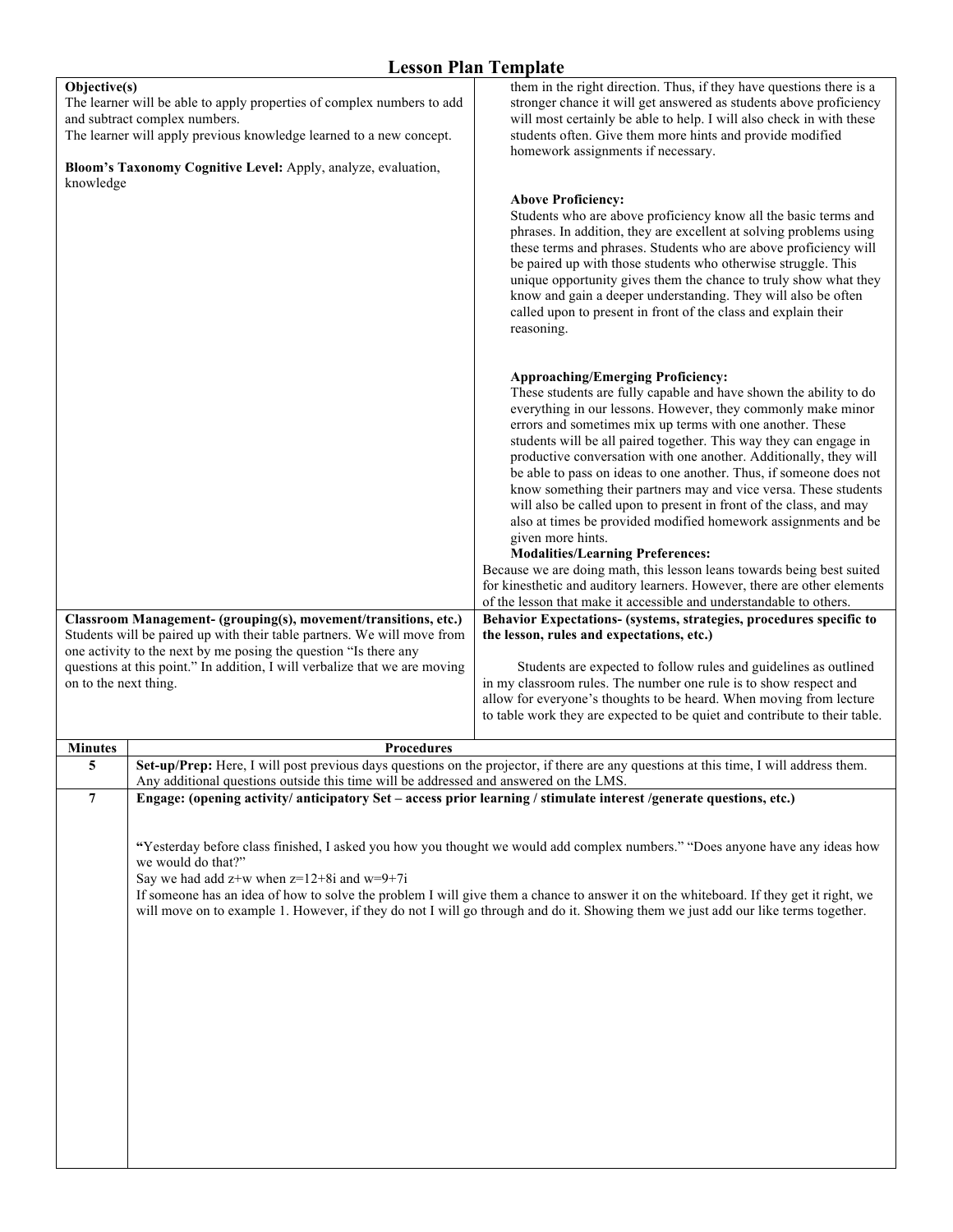| <b>Lesson Plan Template</b>                                                                                                                                                                                                                                                                                                                              |                                                                                                                                                                                                                                                                                                                                                                                                                                                                                                                                                                                                                                                                                                                                                                                                                                                                                                                                                                                                                                                                                                                                                                                                                                                                                                                                                                                                                                                                  |                                                                                                                                                                                                                                                                                                                                                   |  |
|----------------------------------------------------------------------------------------------------------------------------------------------------------------------------------------------------------------------------------------------------------------------------------------------------------------------------------------------------------|------------------------------------------------------------------------------------------------------------------------------------------------------------------------------------------------------------------------------------------------------------------------------------------------------------------------------------------------------------------------------------------------------------------------------------------------------------------------------------------------------------------------------------------------------------------------------------------------------------------------------------------------------------------------------------------------------------------------------------------------------------------------------------------------------------------------------------------------------------------------------------------------------------------------------------------------------------------------------------------------------------------------------------------------------------------------------------------------------------------------------------------------------------------------------------------------------------------------------------------------------------------------------------------------------------------------------------------------------------------------------------------------------------------------------------------------------------------|---------------------------------------------------------------------------------------------------------------------------------------------------------------------------------------------------------------------------------------------------------------------------------------------------------------------------------------------------|--|
| 15                                                                                                                                                                                                                                                                                                                                                       | Explain: (concepts, procedures, vocabulary, etc.)                                                                                                                                                                                                                                                                                                                                                                                                                                                                                                                                                                                                                                                                                                                                                                                                                                                                                                                                                                                                                                                                                                                                                                                                                                                                                                                                                                                                                |                                                                                                                                                                                                                                                                                                                                                   |  |
|                                                                                                                                                                                                                                                                                                                                                          | <b>Example 1:</b> Add $z+w$ when $z=2+i7$ and $w=4+i9$ .<br>1.) "First, we add our real parts together. These are our like terms. Very similar to when we add like terms together when<br>adding and subtracting equations."<br>2.) Thus, we can add our 2 and 4 together to get 6. Next, we add our i9 and i7 together to get 16i.<br>3.) Combining everything together we get $z+w=6+16i$ .<br>4.) "Are there any questions at this time?"<br><b>Example 2:</b> Find z-w when $z=4-8i$ and $w=9+3i$<br>5.) "As before, we need to combine our like terms." "Thus, what should we combine for the real parts?"<br>As before I will give some time for the students to arrive at the correct answer. If they cannot find it, then I will go about<br>explaining the concept further.<br>6.) "That is correct, we must combine 4 and 9. Because our operation is subtraction we have 4-9 to get -5."<br>7.) "Now, what should we combine in terms of our imaginary part?"<br>As before I will give some time for the students to arrive at the correct answer. If they cannot find it, then I will go about<br>explaining the concept further.<br>8.) "We must combine -8i and 3i. Because we are subtracting we have -8i-3i we have -11i."<br>9.) "Combining everything together, we have $-5-11i=z-w$ ."<br>10.) "Are there any questions at this time?"<br><b>Example 3:</b> Now let's add something a little harder. $(z+w)-(z-w)$ when $z=2+3i$ and $w=4+4i$ |                                                                                                                                                                                                                                                                                                                                                   |  |
|                                                                                                                                                                                                                                                                                                                                                          | 1.) "We must follow pemdas, therefore we must do what is in parentheses first. For us we will start $(z+w)$ ."<br>"Combining like terms of both our real and imaginary parts as above, we have 2+4 and 3i+4i."<br>2.)                                                                                                                                                                                                                                                                                                                                                                                                                                                                                                                                                                                                                                                                                                                                                                                                                                                                                                                                                                                                                                                                                                                                                                                                                                            |                                                                                                                                                                                                                                                                                                                                                   |  |
|                                                                                                                                                                                                                                                                                                                                                          | "This gives us $6+7i$ ."<br>3.)                                                                                                                                                                                                                                                                                                                                                                                                                                                                                                                                                                                                                                                                                                                                                                                                                                                                                                                                                                                                                                                                                                                                                                                                                                                                                                                                                                                                                                  |                                                                                                                                                                                                                                                                                                                                                   |  |
|                                                                                                                                                                                                                                                                                                                                                          | "Now we must do z-w."<br>4.)<br>"Combining like terms of both our real and imaginary parts as above, we have 2-4 and 3i-4i."<br>5.)<br>"This yields $(z-w)=2-1i$ .<br>6.)                                                                                                                                                                                                                                                                                                                                                                                                                                                                                                                                                                                                                                                                                                                                                                                                                                                                                                                                                                                                                                                                                                                                                                                                                                                                                        |                                                                                                                                                                                                                                                                                                                                                   |  |
|                                                                                                                                                                                                                                                                                                                                                          | "Now we must subtract the two parts."<br>7.)<br>8.) "We have $6+7i$ —2-i."                                                                                                                                                                                                                                                                                                                                                                                                                                                                                                                                                                                                                                                                                                                                                                                                                                                                                                                                                                                                                                                                                                                                                                                                                                                                                                                                                                                       |                                                                                                                                                                                                                                                                                                                                                   |  |
|                                                                                                                                                                                                                                                                                                                                                          | 9.) "Combining like terms as above, we have -4+8i."<br>10.) "Are there any questions at this time?"                                                                                                                                                                                                                                                                                                                                                                                                                                                                                                                                                                                                                                                                                                                                                                                                                                                                                                                                                                                                                                                                                                                                                                                                                                                                                                                                                              |                                                                                                                                                                                                                                                                                                                                                   |  |
|                                                                                                                                                                                                                                                                                                                                                          | "Ok, class lets break apart into our table groups now."                                                                                                                                                                                                                                                                                                                                                                                                                                                                                                                                                                                                                                                                                                                                                                                                                                                                                                                                                                                                                                                                                                                                                                                                                                                                                                                                                                                                          |                                                                                                                                                                                                                                                                                                                                                   |  |
| 10                                                                                                                                                                                                                                                                                                                                                       |                                                                                                                                                                                                                                                                                                                                                                                                                                                                                                                                                                                                                                                                                                                                                                                                                                                                                                                                                                                                                                                                                                                                                                                                                                                                                                                                                                                                                                                                  | Explore: (independent, concreate practice/application with relevant learning task -connections from content to real-life                                                                                                                                                                                                                          |  |
|                                                                                                                                                                                                                                                                                                                                                          | experiences, reflective questions- probing or clarifying questions)                                                                                                                                                                                                                                                                                                                                                                                                                                                                                                                                                                                                                                                                                                                                                                                                                                                                                                                                                                                                                                                                                                                                                                                                                                                                                                                                                                                              |                                                                                                                                                                                                                                                                                                                                                   |  |
|                                                                                                                                                                                                                                                                                                                                                          | Here, I will post three problems on the board. One each of $z+w$ , z-w and $(z+w)+(w-z)$ . Where $z=2-4i$ and $w=8-3i$ .                                                                                                                                                                                                                                                                                                                                                                                                                                                                                                                                                                                                                                                                                                                                                                                                                                                                                                                                                                                                                                                                                                                                                                                                                                                                                                                                         |                                                                                                                                                                                                                                                                                                                                                   |  |
|                                                                                                                                                                                                                                                                                                                                                          | Groups will answer these questions individually, and if they have any questions they will ask me. Once they have answered the<br>problems, they will place them in the hw tray, to get participation points for the day.<br>The remaining time before our wrap up will be homework time for the students. They are able to come up to my desk with any and<br>all questions they may have. I expect hw time to be a collaborative time, without people simply giving away answers.                                                                                                                                                                                                                                                                                                                                                                                                                                                                                                                                                                                                                                                                                                                                                                                                                                                                                                                                                                               |                                                                                                                                                                                                                                                                                                                                                   |  |
| 3                                                                                                                                                                                                                                                                                                                                                        | Review (wrap up and transition to next activity):                                                                                                                                                                                                                                                                                                                                                                                                                                                                                                                                                                                                                                                                                                                                                                                                                                                                                                                                                                                                                                                                                                                                                                                                                                                                                                                                                                                                                |                                                                                                                                                                                                                                                                                                                                                   |  |
|                                                                                                                                                                                                                                                                                                                                                          |                                                                                                                                                                                                                                                                                                                                                                                                                                                                                                                                                                                                                                                                                                                                                                                                                                                                                                                                                                                                                                                                                                                                                                                                                                                                                                                                                                                                                                                                  |                                                                                                                                                                                                                                                                                                                                                   |  |
|                                                                                                                                                                                                                                                                                                                                                          | equalities. We simply combine like terms and put everything together."                                                                                                                                                                                                                                                                                                                                                                                                                                                                                                                                                                                                                                                                                                                                                                                                                                                                                                                                                                                                                                                                                                                                                                                                                                                                                                                                                                                           | "Ok class, today we worked on adding and subtracting complex numbers. We used the same properties we used to add and subtract                                                                                                                                                                                                                     |  |
| Formative Assessment: (linked to objectives)<br>Progress monitoring throughout lesson-clarifying questions,<br>check- Throughout the lesson, many clarifying questions are asked.<br>For instance, I ask "how do we?" on many occasions. Other times, I<br>ask "why can we write it as such?"<br>in strategies, etc.                                     |                                                                                                                                                                                                                                                                                                                                                                                                                                                                                                                                                                                                                                                                                                                                                                                                                                                                                                                                                                                                                                                                                                                                                                                                                                                                                                                                                                                                                                                                  | <b>Summative Assessment (linked back to objectives)</b><br>End of lesson:<br>At the end of the lesson, I assign several questions for table groups to<br>go over. The results of them answering those questions serves as a good<br>assessment. In addition, the homework assigned and the unit test and<br>quiz serve as a summative assessment. |  |
| Consideration for Back-up Plan: If the end of the lesson group<br>work/table groups show it, I will reteach the lesson. Instead, I will use<br>more examples to equalities. In addition, I will revisit the previous<br>days lesson. I will show how complex numbers have two parts, just<br>like equalities have two parts (a variable and a constant). |                                                                                                                                                                                                                                                                                                                                                                                                                                                                                                                                                                                                                                                                                                                                                                                                                                                                                                                                                                                                                                                                                                                                                                                                                                                                                                                                                                                                                                                                  | If applicable- overall unit, chapter, concept, etc.: Use the<br>properties and definition of complex numbers and imaginary numbers<br>to add, subtract, multiply and divide complex numbers.                                                                                                                                                      |  |
|                                                                                                                                                                                                                                                                                                                                                          |                                                                                                                                                                                                                                                                                                                                                                                                                                                                                                                                                                                                                                                                                                                                                                                                                                                                                                                                                                                                                                                                                                                                                                                                                                                                                                                                                                                                                                                                  |                                                                                                                                                                                                                                                                                                                                                   |  |
|                                                                                                                                                                                                                                                                                                                                                          | Reflection (What went well? What did the students learn? How do you know? What changes would you make?):                                                                                                                                                                                                                                                                                                                                                                                                                                                                                                                                                                                                                                                                                                                                                                                                                                                                                                                                                                                                                                                                                                                                                                                                                                                                                                                                                         |                                                                                                                                                                                                                                                                                                                                                   |  |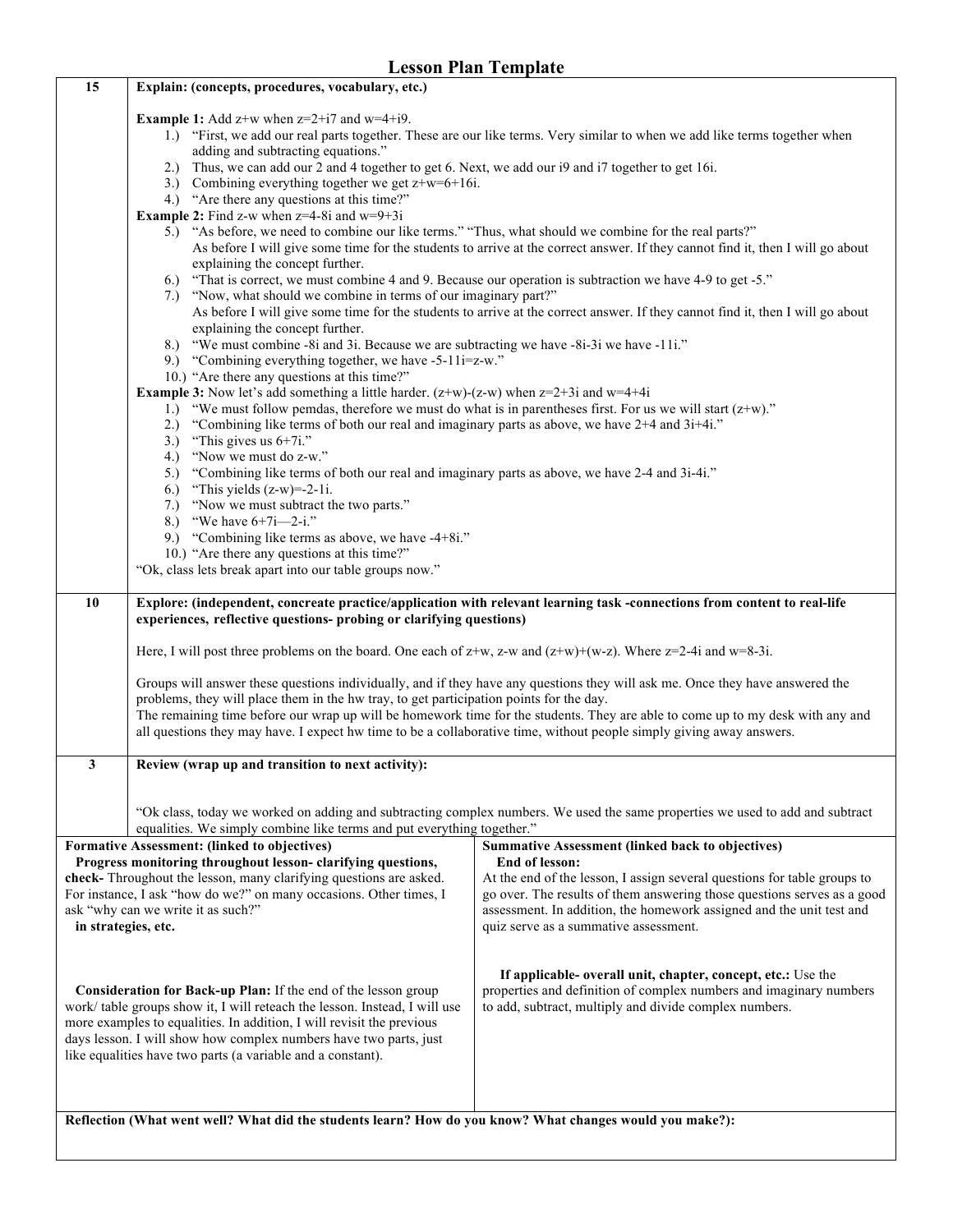| <b>Grade: High school</b>                                                                                                                                                                                  |                                                                                                                                      |                                                                                                                                                                                                                                                                                                                                                                                                                    |                                                                                                                                                                                                                                                                                                                                                                                                                                                                                                                                                                                                                                                                                                                                                         |
|------------------------------------------------------------------------------------------------------------------------------------------------------------------------------------------------------------|--------------------------------------------------------------------------------------------------------------------------------------|--------------------------------------------------------------------------------------------------------------------------------------------------------------------------------------------------------------------------------------------------------------------------------------------------------------------------------------------------------------------------------------------------------------------|---------------------------------------------------------------------------------------------------------------------------------------------------------------------------------------------------------------------------------------------------------------------------------------------------------------------------------------------------------------------------------------------------------------------------------------------------------------------------------------------------------------------------------------------------------------------------------------------------------------------------------------------------------------------------------------------------------------------------------------------------------|
| Materials: Pen, paper pencil whiteboard smartboard                                                                                                                                                         |                                                                                                                                      | Subject: Algebra II<br><b>Technology Needed: smartboard</b>                                                                                                                                                                                                                                                                                                                                                        |                                                                                                                                                                                                                                                                                                                                                                                                                                                                                                                                                                                                                                                                                                                                                         |
| <b>Instructional Strategies:</b>                                                                                                                                                                           |                                                                                                                                      | <b>Guided Practices and Concrete Application:</b>                                                                                                                                                                                                                                                                                                                                                                  |                                                                                                                                                                                                                                                                                                                                                                                                                                                                                                                                                                                                                                                                                                                                                         |
| Direct instruction<br>Guided practice<br>Socratic Seminar<br>Learning Centers<br>Lecture<br>Technology integration<br>Other (list)                                                                         | Peer<br>teaching/collaboration/<br>cooperative learning<br>Visuals/Graphic organizers<br>PBL<br><b>Discussion/Debate</b><br>Modeling | Large group activity<br>Independent activity<br>Pairing/collaboration<br>Simulations/Scenarios<br>Other (list)<br>Explain:<br>Beginning of class will<br>have lecture/ direct<br>instruction. Then we will<br>break apart into table<br>groups where students<br>will discuss the problems<br>collaboratively. In<br>addition, they will often<br>repeat the actions I do on<br>problems to learn them<br>further. | Hands-on<br>Technology integration<br>Imitation/Repeat/Mimic                                                                                                                                                                                                                                                                                                                                                                                                                                                                                                                                                                                                                                                                                            |
| Standard(s)<br>HS.N-CN.2                                                                                                                                                                                   |                                                                                                                                      | <b>Differentiation</b><br>terms and phrases involved in doing the problems.<br>of doing a problem is difficult. To achieve equity in the<br>class, these students will be placed with students above                                                                                                                                                                                                               | Below Proficiency: Students below proficiency know basic<br>However, applying what they know in the physical context                                                                                                                                                                                                                                                                                                                                                                                                                                                                                                                                                                                                                                    |
| Objective(s)<br>The learner will be able to use properties of complex numbers to multiply<br>complex numbers together<br><b>Bloom's Taxonomy Cognitive Level:</b><br>Apply, analyze, evaluation, knowledge |                                                                                                                                      | proficiency who may be able to guide them in the right<br>direction. Thus, if they have questions there is a stronger<br>chance it will get answered as students above proficiency<br>will most certainly be able to help. I will also check in with<br>these students often. Give them more hints and provide<br>modified homework assignments if necessary.                                                      |                                                                                                                                                                                                                                                                                                                                                                                                                                                                                                                                                                                                                                                                                                                                                         |
|                                                                                                                                                                                                            |                                                                                                                                      | <b>Above Proficiency:</b><br>Students who are above proficiency know all the basic<br>above proficiency will be paired up with those students<br>who otherwise struggle. This unique opportunity gives                                                                                                                                                                                                             | terms and phrases. In addition, they are excellent at solving<br>problems using these terms and phrases. Students who are<br>them the chance to truly show what they know and gain a<br>deeper understanding. They will also be often called upon<br>to present in front of the class and explain their reasoning.                                                                                                                                                                                                                                                                                                                                                                                                                                      |
|                                                                                                                                                                                                            |                                                                                                                                      | <b>Approaching/Emerging Proficiency:</b><br>be given more hints.<br><b>Modalities/Learning Preferences:</b>                                                                                                                                                                                                                                                                                                        | These students are fully capable and have shown the ability<br>to do everything in our lessons. However, they commonly<br>make minor errors and sometimes mix up terms with one<br>another. These students will be all paired together. This<br>way they can engage in productive conversation with one<br>another. Additionally, they will be able to pass on ideas to<br>one another. Thus, if someone does not know something<br>their partners may and vice versa. These students will also<br>be called upon to present in front of the class, and may also<br>at times be provided modified homework assignments and<br>Because we are doing math, this lesson leans towards being<br>best suited for kinesthetic and auditory learners. However, |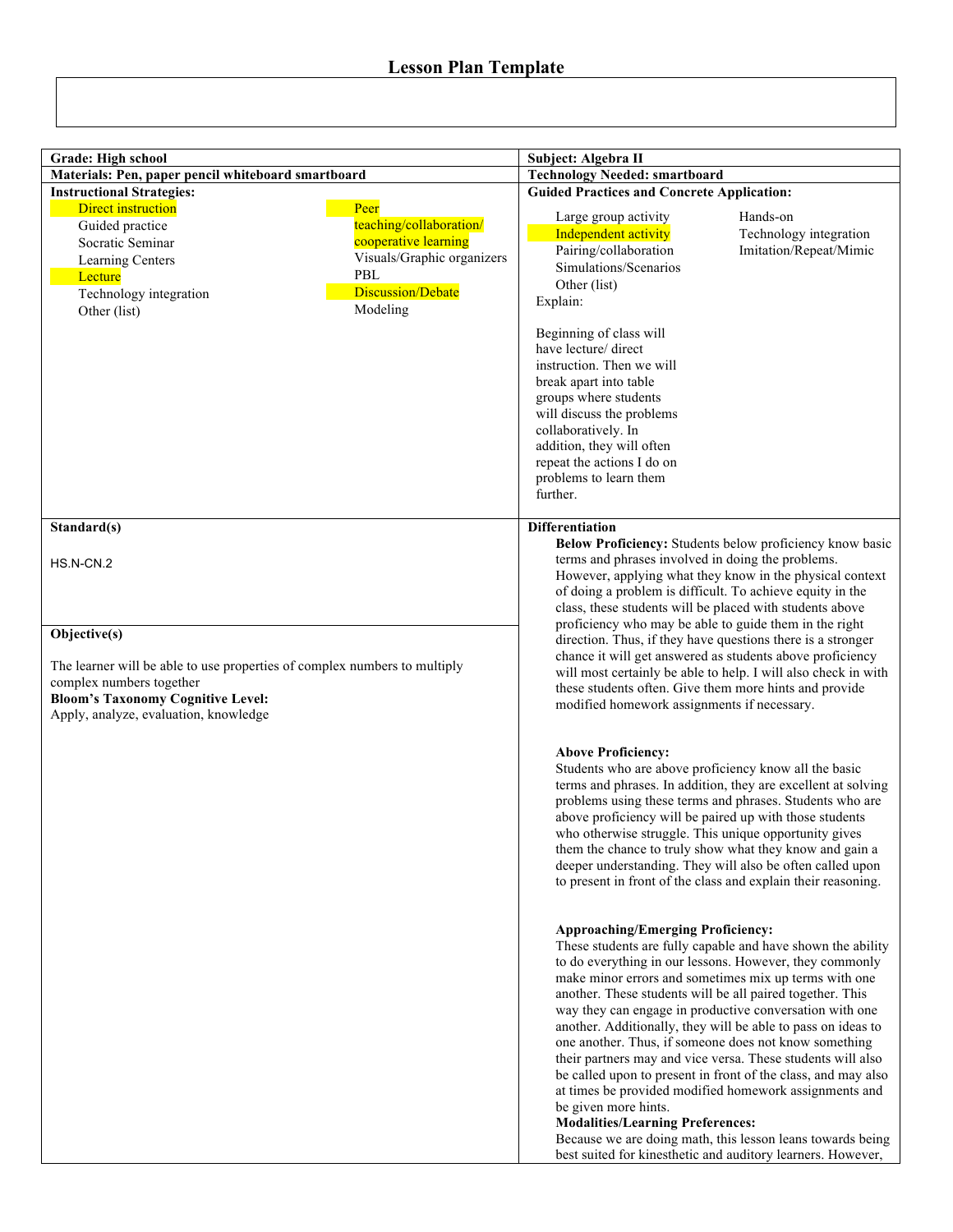|                | there are other elements of the lesson that make it                                                                                                                                                                |  |
|----------------|--------------------------------------------------------------------------------------------------------------------------------------------------------------------------------------------------------------------|--|
|                | accessible and understandable to others.<br>Behavior Expectations- (systems, strategies, procedures                                                                                                                |  |
|                | Classroom Management- (grouping(s), movement/transitions, etc.)<br>Students will be paired up with their table partners. We will move from one<br>specific to the lesson, rules and expectations, etc.)            |  |
|                | activity to the next by me posing the question "is there any questions at this                                                                                                                                     |  |
|                | point." In addition, I will verbalize that we are moving on to the next thing.<br>Students are expected to follow rules and guidelines as                                                                          |  |
|                | outlined in my classroom rules. The number one rule is to show                                                                                                                                                     |  |
|                | respect and allow for everyone's thoughts to be heard. When                                                                                                                                                        |  |
|                | moving from lecture to table work they are expected to be quiet                                                                                                                                                    |  |
|                | and contribute to their table.                                                                                                                                                                                     |  |
| <b>Minutes</b> | <b>Procedures</b>                                                                                                                                                                                                  |  |
| 5              | Set-up/Prep:                                                                                                                                                                                                       |  |
|                | Post previous days homework answers and ensure all materials are ready for the lesson. Any questions from the                                                                                                      |  |
|                | previous days homework will be answered at this time. Any additional questions outside this time will be                                                                                                           |  |
| $\overline{7}$ | answered on the LMS.                                                                                                                                                                                               |  |
|                | Engage: (opening activity/ anticipatory Set - access prior learning / stimulate interest /generate questions,<br>etc.)                                                                                             |  |
|                |                                                                                                                                                                                                                    |  |
|                | "How do we multiply complex numbers together?"                                                                                                                                                                     |  |
|                | "How would we multiply $(3-7i)(4-8i)$ ?"                                                                                                                                                                           |  |
|                | As before I will give some time for the students to arrive at the correct answer. If they cannot find it,                                                                                                          |  |
|                | then I will go about explaining the concept further.<br>If the students reach the answer I will have them explain it in front of the class. If not I will solve it getting an                                      |  |
|                | answer of $23-52i+56i^2 = -33-52i$                                                                                                                                                                                 |  |
|                |                                                                                                                                                                                                                    |  |
| 20             | Explain: (concepts, procedures, vocabulary, etc.)                                                                                                                                                                  |  |
|                | <b>Example 1:</b> Multiply $(7+4i)(3-2i)$                                                                                                                                                                          |  |
|                | 1.) "As like everything before, multiplying complex numbers is the same as multiplying something like                                                                                                              |  |
|                | $(x+4)(x-4)$ , we simply distribute."                                                                                                                                                                              |  |
|                | 2.) "Therefore, we distribute the 7 to the 3 and -2i and the 4i to the 3 and -2i.                                                                                                                                  |  |
|                | "What do we get as a result?"<br>3.                                                                                                                                                                                |  |
|                | As before I will give some time for the students to arrive at the correct answer. If they cannot find it,<br>then I will go about explaining the concept further.<br>4.) "That's right, we get $21-14i+12i-8i^2$ " |  |
|                |                                                                                                                                                                                                                    |  |
|                | 5.) "What do we get as a result?"                                                                                                                                                                                  |  |
|                | As before I will give some time for the students to arrive at the correct answer. If they cannot find it,                                                                                                          |  |
|                | then I will go about explaining the concept further.                                                                                                                                                               |  |
|                | "However, we have $i^2$ and we need to write the result in the form a+bi. Does anyone know what<br>6.<br>$i^22 = ?$                                                                                                |  |
|                | "Yes, because $i = (-1)^{1/2}$ . Then $i^2 = -1$ .<br>7.)                                                                                                                                                          |  |
|                | "As a result, we have $21-2i+8$ . Which can be rewritten as $29-2i$ ."<br>8.)                                                                                                                                      |  |
|                | 9.) "Are there any questions at this point."                                                                                                                                                                       |  |
|                | <b>Example 2:</b> Multiply $(2-8i)(3+4i)$                                                                                                                                                                          |  |
|                | 10.) "We start by foiling." "What do we get as a result?"<br>As before I will give some time for the students to arrive at the correct answer. If they cannot find it,                                             |  |
|                | then I will go about explaining the concept further.                                                                                                                                                               |  |
|                | 11.) "foiling we get $6+8i-24i-32i^2$ .                                                                                                                                                                            |  |
|                | 12.) "Applying $i^2 = -1$ . We get 6-16i+32."                                                                                                                                                                      |  |
|                | 13.) "This gets us 38-16i."                                                                                                                                                                                        |  |
|                | 14.) "Are there any questions at this point?"<br><b>Example 3:</b> First, add $7+8i$ and $-3-4i$ . Then take that answer and multiply it by the complex number $5+2i$ .                                            |  |
|                | 15.) Using the skills from the previous says, we will add 7+8i and -3-4i."                                                                                                                                         |  |
|                | 16.) "This gets us 4+4i. Now we need to multiply this number by $5+2i$ . So we have $(5+2i)(4+4i)$<br>17.) "We now do this the same as the previous examples." "How do we start this part of the problem?"         |  |
|                |                                                                                                                                                                                                                    |  |
|                | As before I will give some time for the students to arrive at the correct answer. If they cannot find it,                                                                                                          |  |
|                | then I will go about explaining the concept further.                                                                                                                                                               |  |
|                | 18.) "That's right, we foil. After foiling we get 20+20i+8i+8i^2."<br>19.) "Now what do we do?"                                                                                                                    |  |
|                | As before I will give some time for the students to arrive at the correct answer. If they cannot find it,                                                                                                          |  |
|                | then I will go about explaining the concept further.                                                                                                                                                               |  |
|                | 20.) "We combine our like terms and rewrite $8i^2$ as -8. Then, we have $12+28i$ ."                                                                                                                                |  |
|                | 21.) "Are there any questions at this point?"                                                                                                                                                                      |  |
| 13             | "Let's break apart into our groups right now and work on two problems."<br>Explore: (independent, concreate practice/application with relevant learning task -connections from                                     |  |
|                | content to real-life experiences, reflective questions- probing or clarifying questions)                                                                                                                           |  |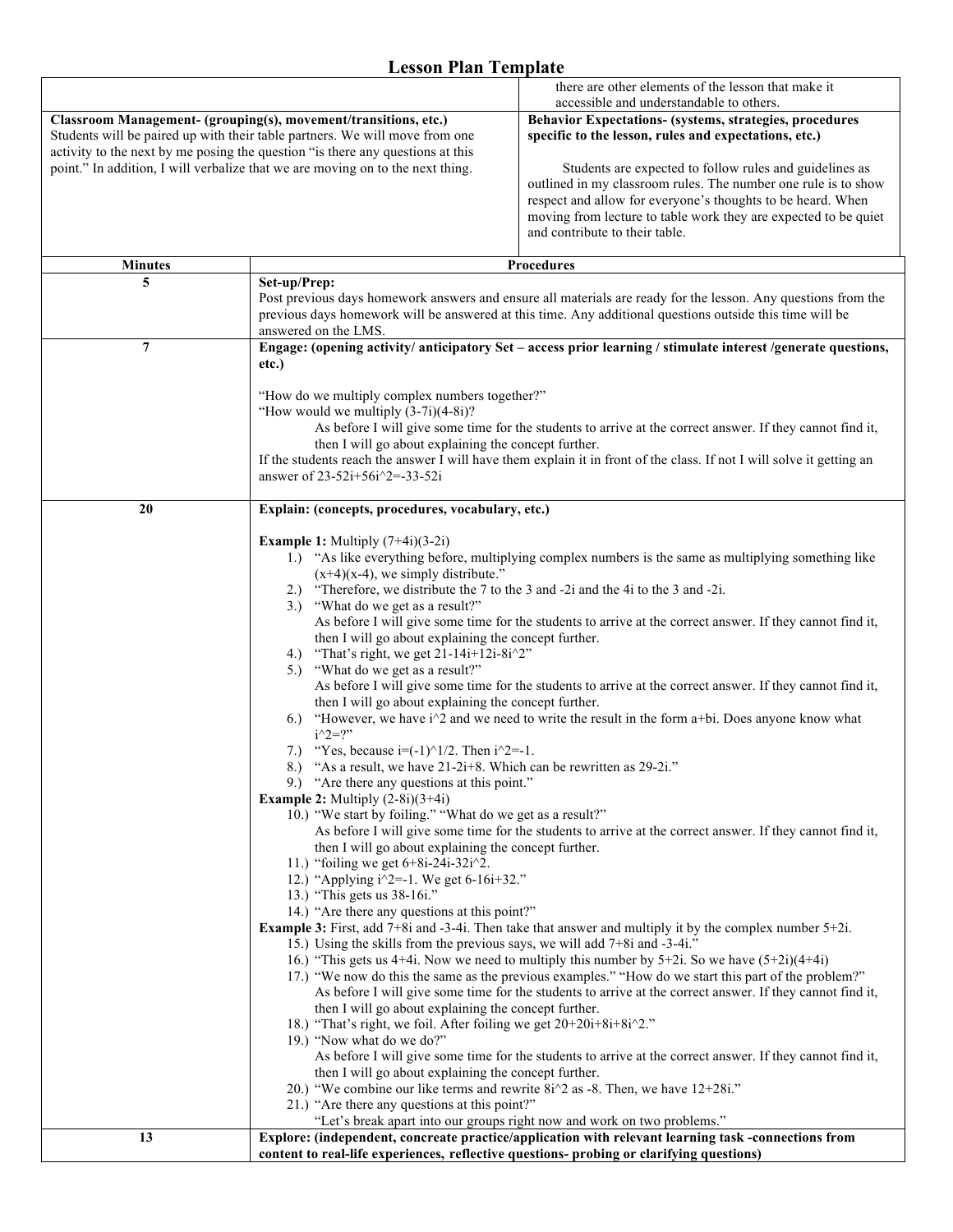|                                                                                                                                                                                                                                                                                                                                        | Solve $(4-3i)(1-9i)$ and $(8+7i)(2-4i)$                                                                                                                                                                                                              |                                                                                                                                                                                                                                                                                                                                                                                                                                                        |
|----------------------------------------------------------------------------------------------------------------------------------------------------------------------------------------------------------------------------------------------------------------------------------------------------------------------------------------|------------------------------------------------------------------------------------------------------------------------------------------------------------------------------------------------------------------------------------------------------|--------------------------------------------------------------------------------------------------------------------------------------------------------------------------------------------------------------------------------------------------------------------------------------------------------------------------------------------------------------------------------------------------------------------------------------------------------|
|                                                                                                                                                                                                                                                                                                                                        | simply giving away answers.                                                                                                                                                                                                                          | Groups will answer these questions individually, and if they have any questions they will ask me. Once they have<br>answered the problems, they will place them in the hw tray, to get participation points for the day.<br>The remaining time before our wrap up will be homework time for the students. They are able to come up to my<br>desk with any and all questions they may have. I expect hw time to be a collaborative time, without people |
| 5                                                                                                                                                                                                                                                                                                                                      | Review (wrap up and transition to next activity):                                                                                                                                                                                                    |                                                                                                                                                                                                                                                                                                                                                                                                                                                        |
|                                                                                                                                                                                                                                                                                                                                        | "Ok class, today we multiplied complex numbers with one another. We noticed how multiplying complex<br>numbers is very similar to multiplying $(x+8)(x-9)$ . We start by foiling and then we combine like terms in addition<br>we write $i^2$ as-1." |                                                                                                                                                                                                                                                                                                                                                                                                                                                        |
| Formative Assessment: (linked to objectives)                                                                                                                                                                                                                                                                                           |                                                                                                                                                                                                                                                      | <b>Summative Assessment (linked back to objectives)</b>                                                                                                                                                                                                                                                                                                                                                                                                |
| in strategies, etc.                                                                                                                                                                                                                                                                                                                    | Progress monitoring throughout lesson-clarifying questions, check-                                                                                                                                                                                   | <b>End of lesson:</b><br>At the end of the lesson, I assign several questions for table                                                                                                                                                                                                                                                                                                                                                                |
|                                                                                                                                                                                                                                                                                                                                        | Throughout the lesson, many clarifying questions are asked. For instance, I ask                                                                                                                                                                      | groups to go over. The results of them answering those                                                                                                                                                                                                                                                                                                                                                                                                 |
| "how do we?" on many occasions.                                                                                                                                                                                                                                                                                                        |                                                                                                                                                                                                                                                      | questions serves as a good assessment. In addition, the                                                                                                                                                                                                                                                                                                                                                                                                |
|                                                                                                                                                                                                                                                                                                                                        |                                                                                                                                                                                                                                                      | homework assigned and the unit test and quiz serve as a                                                                                                                                                                                                                                                                                                                                                                                                |
|                                                                                                                                                                                                                                                                                                                                        |                                                                                                                                                                                                                                                      | summative assessment.                                                                                                                                                                                                                                                                                                                                                                                                                                  |
| <b>Consideration for Back-up Plan:</b>                                                                                                                                                                                                                                                                                                 |                                                                                                                                                                                                                                                      |                                                                                                                                                                                                                                                                                                                                                                                                                                                        |
| In the event this lesson is not understood, we could reform table groups so each<br>table has one student that has a grasp on the lesson. Then, we can have peer<br>teaching occur for several more examples. Hopefully, this allows for there to be<br>more "teachers" in the class to address any and all questions anyone may have. |                                                                                                                                                                                                                                                      | If applicable- overall unit, chapter, concept, etc.: Use the<br>properties and definition of complex numbers and imaginary<br>numbers to add, subtract, multiply and divide complex numbers.                                                                                                                                                                                                                                                           |
|                                                                                                                                                                                                                                                                                                                                        | Reflection (What went well? What did the students learn? How do you know? What changes would you make?):                                                                                                                                             |                                                                                                                                                                                                                                                                                                                                                                                                                                                        |
|                                                                                                                                                                                                                                                                                                                                        |                                                                                                                                                                                                                                                      |                                                                                                                                                                                                                                                                                                                                                                                                                                                        |
|                                                                                                                                                                                                                                                                                                                                        |                                                                                                                                                                                                                                                      |                                                                                                                                                                                                                                                                                                                                                                                                                                                        |
|                                                                                                                                                                                                                                                                                                                                        |                                                                                                                                                                                                                                                      |                                                                                                                                                                                                                                                                                                                                                                                                                                                        |

| Grade: High school                                                                                                                        |                                                                                                                                | Subject: Algebra II                                                                                                                                                                                                                                                                                                                                                                                                |                                                                                                                                                                                                                                                                                                                |
|-------------------------------------------------------------------------------------------------------------------------------------------|--------------------------------------------------------------------------------------------------------------------------------|--------------------------------------------------------------------------------------------------------------------------------------------------------------------------------------------------------------------------------------------------------------------------------------------------------------------------------------------------------------------------------------------------------------------|----------------------------------------------------------------------------------------------------------------------------------------------------------------------------------------------------------------------------------------------------------------------------------------------------------------|
| Materials: Pen, paper pencil                                                                                                              |                                                                                                                                | Technology Needed: Smart Board/ promethean board                                                                                                                                                                                                                                                                                                                                                                   |                                                                                                                                                                                                                                                                                                                |
| <b>Instructional Strategies:</b>                                                                                                          |                                                                                                                                | <b>Guided Practices and Concrete Application:</b>                                                                                                                                                                                                                                                                                                                                                                  |                                                                                                                                                                                                                                                                                                                |
| <b>Direct instruction</b><br>Guided practice<br>Socratic Seminar<br>Learning Centers<br>Lecture<br>Technology integration<br>Other (list) | Peer<br>teaching/collaboration/<br>cooperative learning<br>Visuals/Graphic organizers<br>PBL.<br>Discussion/Debate<br>Modeling | Large group activity<br>Independent activity<br>Pairing/collaboration<br>Simulations/Scenarios<br>Other (list)<br>Explain:<br>Beginning of class will<br>have lecture/ direct<br>instruction. Then we will<br>break apart into table<br>groups where students<br>will discuss the problems<br>collaboratively. In<br>addition, they will often<br>repeat the actions I do on<br>problems to learn them<br>further. | Hands-on<br>Technology integration<br>Imitation/Repeat/Mimic                                                                                                                                                                                                                                                   |
| Standard(s)                                                                                                                               |                                                                                                                                | <b>Differentiation</b>                                                                                                                                                                                                                                                                                                                                                                                             |                                                                                                                                                                                                                                                                                                                |
| <b>HS. N-CN.2</b>                                                                                                                         |                                                                                                                                | terms and phrases involved in doing the problems.                                                                                                                                                                                                                                                                                                                                                                  | <b>Below Proficiency:</b> Students below proficiency know basic<br>However, applying what they know in the physical context<br>of doing a problem is difficult. To achieve equity in the<br>class, these students will be placed with students above<br>proficiency who may be able to guide them in the right |
| Objective(s)                                                                                                                              |                                                                                                                                |                                                                                                                                                                                                                                                                                                                                                                                                                    | direction. Thus, if they have questions there is a stronger                                                                                                                                                                                                                                                    |

г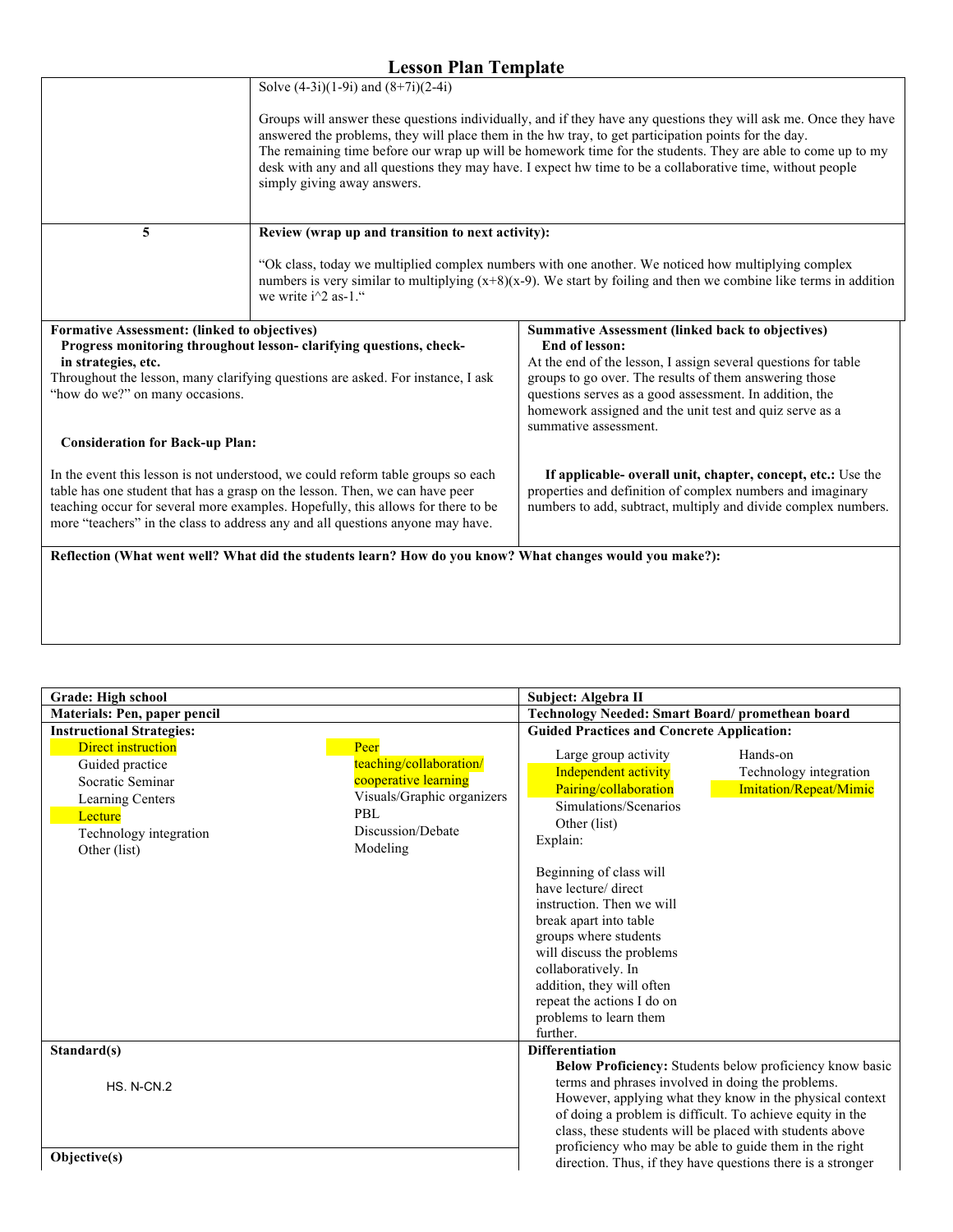| The learner will be able to use properties of complex numbers to multiply<br>complex numbers together<br>Bloom's Taxonomy Cognitive Level: Apply, analyze, evaluation, knowledge<br>Classroom Management- (grouping(s), movement/transitions, etc.)<br>Students will be paired up with their table partners. We will move from one<br>activity to the next by me posing the question " is there any questions at this<br>point." In addition, I will verbalize that we are moving on to the next thing. |                                                                                                                                                                                                                                                                                                                                                                                                                                                                                                                                                                                                                                          | chance it will get answered as students above proficiency<br>will most certainly be able to help. I will also check in with<br>these students often. Give them more hints and provide<br>modified homework assignments if necessary.<br><b>Above Proficiency:</b><br>Students who are above proficiency know all the basic<br>terms and phrases. In addition, they are excellent at solving<br>problems using these terms and phrases. Students who are<br>above proficiency will be paired up with those students<br>who otherwise struggle. This unique opportunity gives<br>them the chance to truly show what they know and gain a<br>deeper understanding. They will also be often called upon<br>to present in front of the class and explain their reasoning.<br><b>Approaching/Emerging Proficiency:</b><br>These students are fully capable and have shown the ability<br>to do everything in our lessons. However, they commonly<br>make minor errors and sometimes mix up terms with one<br>another. These students will be all paired together. This<br>way they can engage in productive conversation with one<br>another. Additionally, they will be able to pass on ideas to<br>one another. Thus, if someone does not know something<br>their partners may and vice versa. These students will also<br>be called upon to present in front of the class, and may also<br>at times be provided modified homework assignments and<br>be given more hints.<br><b>Modalities/Learning Preferences:</b><br>Because we are doing math, this lesson leans towards being<br>best suited for kinesthetic and auditory learners. However,<br>there are other elements of the lesson that make it<br>accessible and understandable to others.<br>Behavior Expectations- (systems, strategies, procedures<br>specific to the lesson, rules and expectations, etc.)<br>Students are expected to follow rules and guidelines as<br>outlined in my classroom rules. The number one rule is to show<br>respect and allow for everyone's thoughts to be heard. When<br>moving from lecture to table work they are expected to be quiet |
|---------------------------------------------------------------------------------------------------------------------------------------------------------------------------------------------------------------------------------------------------------------------------------------------------------------------------------------------------------------------------------------------------------------------------------------------------------------------------------------------------------|------------------------------------------------------------------------------------------------------------------------------------------------------------------------------------------------------------------------------------------------------------------------------------------------------------------------------------------------------------------------------------------------------------------------------------------------------------------------------------------------------------------------------------------------------------------------------------------------------------------------------------------|--------------------------------------------------------------------------------------------------------------------------------------------------------------------------------------------------------------------------------------------------------------------------------------------------------------------------------------------------------------------------------------------------------------------------------------------------------------------------------------------------------------------------------------------------------------------------------------------------------------------------------------------------------------------------------------------------------------------------------------------------------------------------------------------------------------------------------------------------------------------------------------------------------------------------------------------------------------------------------------------------------------------------------------------------------------------------------------------------------------------------------------------------------------------------------------------------------------------------------------------------------------------------------------------------------------------------------------------------------------------------------------------------------------------------------------------------------------------------------------------------------------------------------------------------------------------------------------------------------------------------------------------------------------------------------------------------------------------------------------------------------------------------------------------------------------------------------------------------------------------------------------------------------------------------------------------------------------------------------------------------------------------------------------------------------------------------------------------------------------------------------------|
|                                                                                                                                                                                                                                                                                                                                                                                                                                                                                                         |                                                                                                                                                                                                                                                                                                                                                                                                                                                                                                                                                                                                                                          | and contribute to their table.                                                                                                                                                                                                                                                                                                                                                                                                                                                                                                                                                                                                                                                                                                                                                                                                                                                                                                                                                                                                                                                                                                                                                                                                                                                                                                                                                                                                                                                                                                                                                                                                                                                                                                                                                                                                                                                                                                                                                                                                                                                                                                       |
| <b>Minutes</b>                                                                                                                                                                                                                                                                                                                                                                                                                                                                                          |                                                                                                                                                                                                                                                                                                                                                                                                                                                                                                                                                                                                                                          | <b>Procedures</b>                                                                                                                                                                                                                                                                                                                                                                                                                                                                                                                                                                                                                                                                                                                                                                                                                                                                                                                                                                                                                                                                                                                                                                                                                                                                                                                                                                                                                                                                                                                                                                                                                                                                                                                                                                                                                                                                                                                                                                                                                                                                                                                    |
| 5                                                                                                                                                                                                                                                                                                                                                                                                                                                                                                       | Set-up/Prep:<br>Post previous days homework answers and ensure all materials are ready for the lesson. Any questions from the<br>previous days homework will be answered at this time. Any additional questions outside this time will be<br>answered on the LMS.                                                                                                                                                                                                                                                                                                                                                                        |                                                                                                                                                                                                                                                                                                                                                                                                                                                                                                                                                                                                                                                                                                                                                                                                                                                                                                                                                                                                                                                                                                                                                                                                                                                                                                                                                                                                                                                                                                                                                                                                                                                                                                                                                                                                                                                                                                                                                                                                                                                                                                                                      |
| $\tau$                                                                                                                                                                                                                                                                                                                                                                                                                                                                                                  | Engage: (opening activity/ anticipatory Set - access prior learning / stimulate interest /generate questions,<br>etc.)<br>"Yesterday we multiplied two complex numbers with one another. As a consequence of multiplying three<br>complex numbers we will have to deal with i^3. What do you think i^3 is?"<br>As before I will give some time for the students to arrive at the correct answer. If they cannot find it,<br>then I will go about explaining the concept further.<br>"As we know, $i^2$ = -1. However, as a consequence of this, $i^3$ = -i. This will come in handy when we multiply<br>three complex numbers together." |                                                                                                                                                                                                                                                                                                                                                                                                                                                                                                                                                                                                                                                                                                                                                                                                                                                                                                                                                                                                                                                                                                                                                                                                                                                                                                                                                                                                                                                                                                                                                                                                                                                                                                                                                                                                                                                                                                                                                                                                                                                                                                                                      |
| 15                                                                                                                                                                                                                                                                                                                                                                                                                                                                                                      | Explain: (concepts, procedures, vocabulary, etc.)<br><b>Example 1:</b> Multiply $(2+3i)(3+3i)(4-2i)$<br>First, we start by multiplying and foiling $(2+3i)(3+3i)$ ."<br>1.<br>"This gets $6+6i+9i+9i^2$ "<br>2.)<br>"Now we multiply $(6+15i+9i^2)(4-2i)$ .<br>3.<br>"We foil this the same to get"<br>4.)<br>24-12i+60i-30i-18i^3.<br>5.)<br>"Now, what do we do with the -18i^3?"<br>6.                                                                                                                                                                                                                                                |                                                                                                                                                                                                                                                                                                                                                                                                                                                                                                                                                                                                                                                                                                                                                                                                                                                                                                                                                                                                                                                                                                                                                                                                                                                                                                                                                                                                                                                                                                                                                                                                                                                                                                                                                                                                                                                                                                                                                                                                                                                                                                                                      |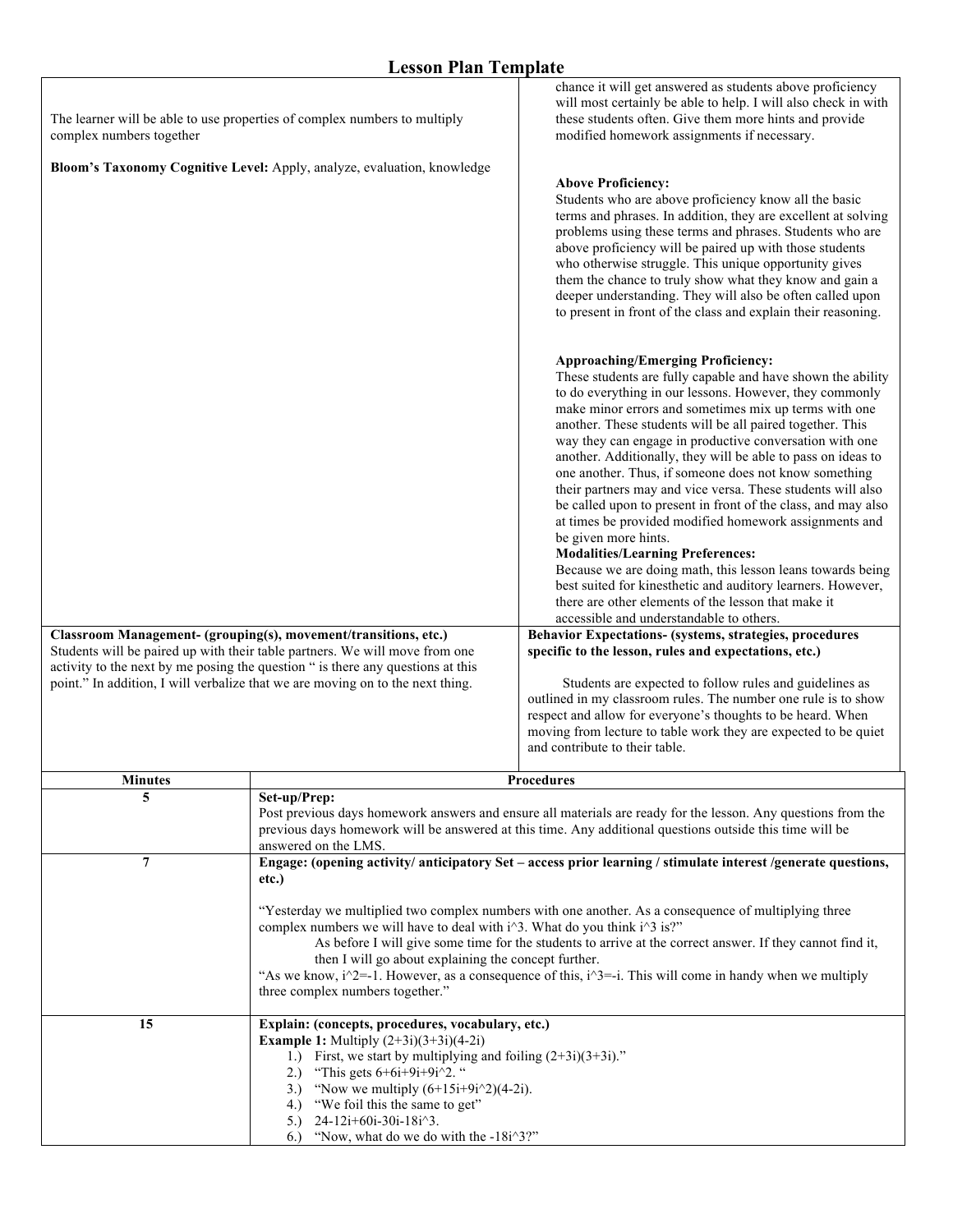|                                                                                                                           | As before I will give some time for the students to arrive at the correct answer. If they cannot find it,<br>then I will go about explaining the concept further.                |                                                                                                                          |  |
|---------------------------------------------------------------------------------------------------------------------------|----------------------------------------------------------------------------------------------------------------------------------------------------------------------------------|--------------------------------------------------------------------------------------------------------------------------|--|
|                                                                                                                           | "As we know from the bell ringer question, $i^3 = -i$ . Thus, $-18i^3 = 18i$ "<br>7.)                                                                                            |                                                                                                                          |  |
|                                                                                                                           | "As a result, combining like terms we get; 24+36i."<br>8.)<br>"Are there any questions at this point?"                                                                           |                                                                                                                          |  |
|                                                                                                                           |                                                                                                                                                                                  |                                                                                                                          |  |
|                                                                                                                           | <b>Example 2:</b>                                                                                                                                                                |                                                                                                                          |  |
|                                                                                                                           | 1.) Multiply $(3+4i)^{2}(2-i)$ .                                                                                                                                                 |                                                                                                                          |  |
|                                                                                                                           | 2.) "We will start by squatting $(3+4i)$ ."<br>"We know this is $9+24i+16i^2$ ."<br>3.                                                                                           |                                                                                                                          |  |
|                                                                                                                           | "Now, multiply $(9+24i+16i^2)(2-i)$ ."<br>4.)                                                                                                                                    |                                                                                                                          |  |
|                                                                                                                           | 5.) "Foil as normal. What do you get?"                                                                                                                                           |                                                                                                                          |  |
|                                                                                                                           |                                                                                                                                                                                  | As before I will give some time for the students to arrive at the correct answer.                                        |  |
|                                                                                                                           | 6.<br>"Are there any questions at this point?"                                                                                                                                   | "That is right, we get $(18-9i+48i-24i-16i^3)$ . Using $i^3=-1$ and combining like terms we get. $18+31i$ .              |  |
|                                                                                                                           |                                                                                                                                                                                  |                                                                                                                          |  |
|                                                                                                                           |                                                                                                                                                                                  |                                                                                                                          |  |
|                                                                                                                           |                                                                                                                                                                                  |                                                                                                                          |  |
| 18                                                                                                                        | content to real-life experiences, reflective questions- probing or clarifying questions)                                                                                         | Explore: (independent, concreate practice/application with relevant learning task -connections from                      |  |
|                                                                                                                           |                                                                                                                                                                                  |                                                                                                                          |  |
|                                                                                                                           |                                                                                                                                                                                  |                                                                                                                          |  |
|                                                                                                                           | Here I will post two problems on the board. Multiply $(2+2i)(3-2i)(4+3i)$ and $(4+i)(3-i)(3+i)$ . They will hand them                                                            |                                                                                                                          |  |
|                                                                                                                           | in when they are done and I will use their responses to assess the effectiveness of the lesson. The responses they<br>hand in will be used as a participation grade for the day. |                                                                                                                          |  |
|                                                                                                                           | The remainder of the time will be used to allow students time to do their homework and ask any questions we                                                                      |                                                                                                                          |  |
|                                                                                                                           | may have.                                                                                                                                                                        |                                                                                                                          |  |
| 5                                                                                                                         | Review (wrap up and transition to next activity):                                                                                                                                |                                                                                                                          |  |
|                                                                                                                           | "Ok today we worked on multiplying complex numbers again. However, today we learned how to multiply three                                                                        |                                                                                                                          |  |
|                                                                                                                           | complex numbers together. We also learned that i^3=-i.                                                                                                                           |                                                                                                                          |  |
| Formative Assessment: (linked to objectives)                                                                              |                                                                                                                                                                                  | <b>Summative Assessment (linked back to objectives)</b>                                                                  |  |
|                                                                                                                           | Progress monitoring throughout lesson-clarifying questions, check-                                                                                                               | End of lesson:                                                                                                           |  |
| in strategies, etc.                                                                                                       |                                                                                                                                                                                  | At the end of the lesson, I assign several questions for table<br>groups to go over. The results of them answering those |  |
|                                                                                                                           | Throughout the lesson, many clarifying questions are asked. For instance, I ask                                                                                                  | questions serves as a good assessment. In addition, the                                                                  |  |
| "how do we?" on many occasions.                                                                                           |                                                                                                                                                                                  | homework assigned and the unit test and quiz serve as a                                                                  |  |
|                                                                                                                           | We also will have students attempt to answer questions on their own throughout                                                                                                   | summative assessment.                                                                                                    |  |
| the lesson. When they think they have the right answer, they are allowed to<br>attempt it up front on the board.          |                                                                                                                                                                                  |                                                                                                                          |  |
|                                                                                                                           |                                                                                                                                                                                  | If applicable- overall unit, chapter, concept, etc.:                                                                     |  |
| <b>Consideration for Back-up Plan:</b>                                                                                    |                                                                                                                                                                                  | Use the properties and definition of complex numbers and                                                                 |  |
|                                                                                                                           |                                                                                                                                                                                  | imaginary numbers to add, subtract, multiply and divide                                                                  |  |
|                                                                                                                           | If necessary, we will have them only multiply two complex numbers using a                                                                                                        | complex numbers.                                                                                                         |  |
| lesson similar to the previous days. In addition, they will be given fewer<br>homework problems than originally assigned. |                                                                                                                                                                                  |                                                                                                                          |  |
|                                                                                                                           |                                                                                                                                                                                  |                                                                                                                          |  |
|                                                                                                                           | Reflection (What went well? What did the students learn? How do you know? What changes would you make?):                                                                         |                                                                                                                          |  |
|                                                                                                                           |                                                                                                                                                                                  |                                                                                                                          |  |

| <b>Grade: High School</b>                                                                                                   |                                                                                                                                  | Subject: Algebra II                                                                                                        |                                                              |
|-----------------------------------------------------------------------------------------------------------------------------|----------------------------------------------------------------------------------------------------------------------------------|----------------------------------------------------------------------------------------------------------------------------|--------------------------------------------------------------|
| Materials: Pen, paper, pencils whiteboard                                                                                   |                                                                                                                                  | <b>Technology Needed: Smartboard</b>                                                                                       |                                                              |
| Instructional                                                                                                               |                                                                                                                                  | <b>Guided Practices and Concrete Application:</b>                                                                          |                                                              |
| <b>Strategies:</b><br><b>Direct</b><br>instruction<br>Guided practice<br>Socratic Seminar<br>Learning<br>Centers<br>Lecture | Peer<br>teaching/collaboration/<br>cooperative learning<br>Visuals/Graphic<br>organizers<br>PBL<br>Discussion/Debate<br>Modeling | Large group activity<br>Independent activity<br>Pairing/collaboration<br>Simulations/Scenarios<br>Other (list)<br>Explain: | Hands-on<br>Technology integration<br>Imitation/Repeat/Mimic |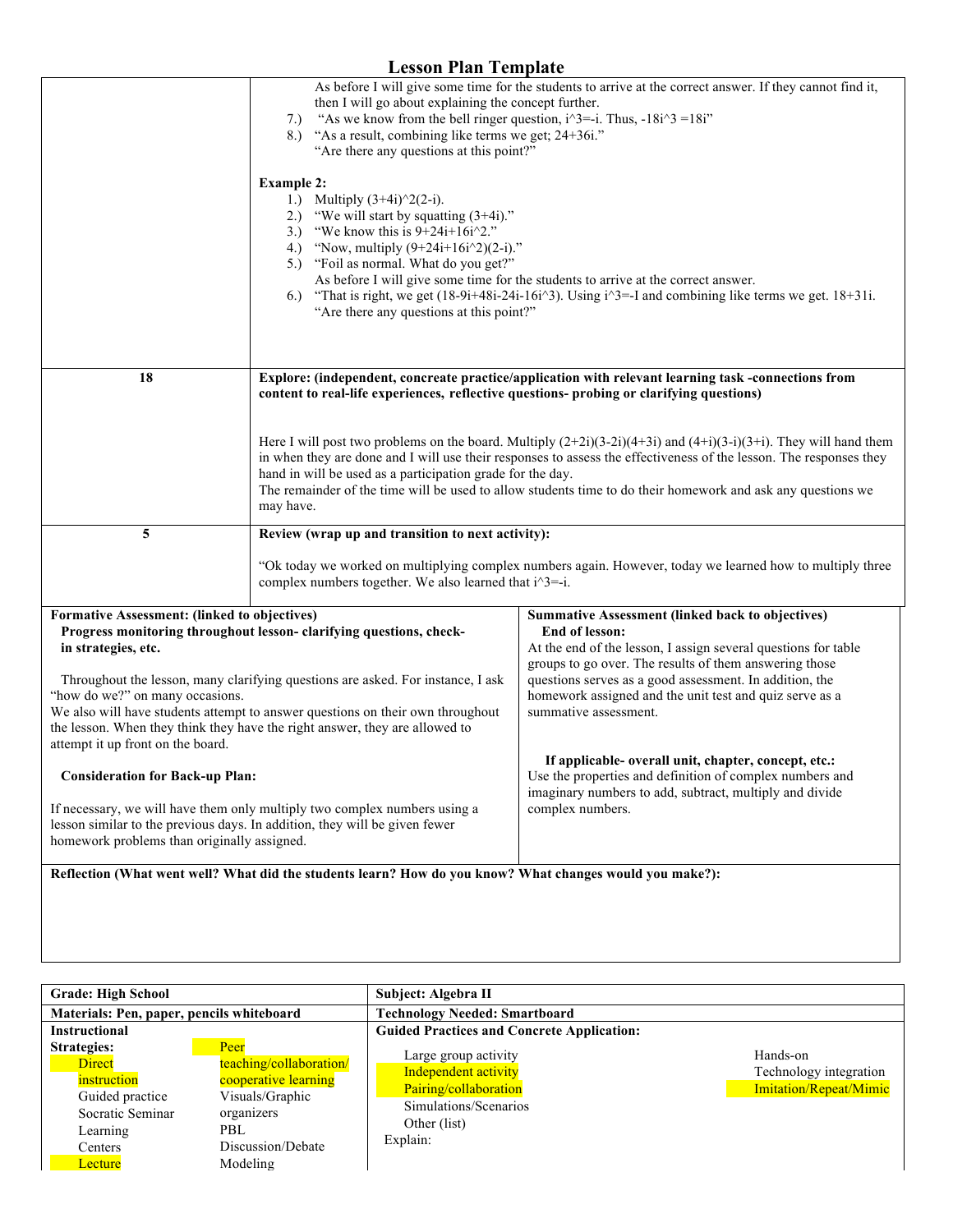| <b>Lesson Plan Template</b>                                                                                                    |                                                                                                                                                                                                                                                |                                                                                                                                                                                                                                                                                                                                                                                                                                                                                                                                                                                                                                                                                       |  |  |
|--------------------------------------------------------------------------------------------------------------------------------|------------------------------------------------------------------------------------------------------------------------------------------------------------------------------------------------------------------------------------------------|---------------------------------------------------------------------------------------------------------------------------------------------------------------------------------------------------------------------------------------------------------------------------------------------------------------------------------------------------------------------------------------------------------------------------------------------------------------------------------------------------------------------------------------------------------------------------------------------------------------------------------------------------------------------------------------|--|--|
| Technology                                                                                                                     |                                                                                                                                                                                                                                                | Beginning of class will                                                                                                                                                                                                                                                                                                                                                                                                                                                                                                                                                                                                                                                               |  |  |
| integration                                                                                                                    |                                                                                                                                                                                                                                                | have lecture/ direct                                                                                                                                                                                                                                                                                                                                                                                                                                                                                                                                                                                                                                                                  |  |  |
| Other (list)                                                                                                                   |                                                                                                                                                                                                                                                | instruction. Then we will                                                                                                                                                                                                                                                                                                                                                                                                                                                                                                                                                                                                                                                             |  |  |
|                                                                                                                                |                                                                                                                                                                                                                                                | break apart into table<br>groups where students                                                                                                                                                                                                                                                                                                                                                                                                                                                                                                                                                                                                                                       |  |  |
|                                                                                                                                |                                                                                                                                                                                                                                                | will discuss the problems                                                                                                                                                                                                                                                                                                                                                                                                                                                                                                                                                                                                                                                             |  |  |
|                                                                                                                                |                                                                                                                                                                                                                                                | collaboratively. In                                                                                                                                                                                                                                                                                                                                                                                                                                                                                                                                                                                                                                                                   |  |  |
|                                                                                                                                |                                                                                                                                                                                                                                                | addition, they will often                                                                                                                                                                                                                                                                                                                                                                                                                                                                                                                                                                                                                                                             |  |  |
|                                                                                                                                |                                                                                                                                                                                                                                                | repeat the actions I do on                                                                                                                                                                                                                                                                                                                                                                                                                                                                                                                                                                                                                                                            |  |  |
|                                                                                                                                |                                                                                                                                                                                                                                                | problems to learn them                                                                                                                                                                                                                                                                                                                                                                                                                                                                                                                                                                                                                                                                |  |  |
|                                                                                                                                |                                                                                                                                                                                                                                                | further.                                                                                                                                                                                                                                                                                                                                                                                                                                                                                                                                                                                                                                                                              |  |  |
| Standard(s)                                                                                                                    |                                                                                                                                                                                                                                                | <b>Differentiation</b>                                                                                                                                                                                                                                                                                                                                                                                                                                                                                                                                                                                                                                                                |  |  |
| HS.N-CN.3<br>Use conjugates to find quotients of complex numbers.                                                              |                                                                                                                                                                                                                                                | Below Proficiency: Students below proficiency know basic terms and phrases<br>involved in doing the problems. However, applying what they know in the physical<br>context of doing a problem is difficult. To achieve equity in the class, these students<br>will be placed with students above proficiency who may be able to guide them in the<br>right direction. Thus, if they have questions there is a stronger chance it will get<br>answered as students above proficiency will most certainly be able to help. I will also<br>check in with these students often. Give them more hints and provide modified<br>homework assignments if necessary.                            |  |  |
| Objective(s)                                                                                                                   |                                                                                                                                                                                                                                                |                                                                                                                                                                                                                                                                                                                                                                                                                                                                                                                                                                                                                                                                                       |  |  |
|                                                                                                                                |                                                                                                                                                                                                                                                |                                                                                                                                                                                                                                                                                                                                                                                                                                                                                                                                                                                                                                                                                       |  |  |
|                                                                                                                                | The learner will be able to use conjugates to divide                                                                                                                                                                                           | <b>Above Proficiency:</b>                                                                                                                                                                                                                                                                                                                                                                                                                                                                                                                                                                                                                                                             |  |  |
| complex numbers.                                                                                                               | The learner will be able to multiply complex numbers                                                                                                                                                                                           | Students who are above proficiency know all the basic terms and phrases. In addition,<br>they are excellent at solving problems using these terms and phrases. Students who are                                                                                                                                                                                                                                                                                                                                                                                                                                                                                                       |  |  |
| together.                                                                                                                      |                                                                                                                                                                                                                                                | above proficiency will be paired up with those students who otherwise struggle. This                                                                                                                                                                                                                                                                                                                                                                                                                                                                                                                                                                                                  |  |  |
|                                                                                                                                | Bloom's Taxonomy Cognitive Level: Apply,                                                                                                                                                                                                       | unique opportunity gives them the chance to truly show what they know and gain a                                                                                                                                                                                                                                                                                                                                                                                                                                                                                                                                                                                                      |  |  |
| analyze, evaluation, knowledge                                                                                                 |                                                                                                                                                                                                                                                | deeper understanding. They will also be often called upon to present in front of the                                                                                                                                                                                                                                                                                                                                                                                                                                                                                                                                                                                                  |  |  |
|                                                                                                                                |                                                                                                                                                                                                                                                | class and explain their reasoning.                                                                                                                                                                                                                                                                                                                                                                                                                                                                                                                                                                                                                                                    |  |  |
|                                                                                                                                |                                                                                                                                                                                                                                                |                                                                                                                                                                                                                                                                                                                                                                                                                                                                                                                                                                                                                                                                                       |  |  |
|                                                                                                                                |                                                                                                                                                                                                                                                | <b>Approaching/Emerging Proficiency:</b><br>These students are fully capable and have shown the ability to do everything in our<br>lessons. However, they commonly make minor errors and sometimes mix up terms<br>with one another. These students will be all paired together. This way they can engage<br>in productive conversation with one another. Additionally, they will be able to pass on<br>ideas to one another. Thus, if someone does not know something their partners may<br>and vice versa. These students will also be called upon to present in front of the class,<br>and may also at times be provided modified homework assignments and be given more<br>hints. |  |  |
|                                                                                                                                |                                                                                                                                                                                                                                                | <b>Modalities/Learning Preferences:</b><br>Because we are doing math, this lesson leans towards being best suited for kinesthetic                                                                                                                                                                                                                                                                                                                                                                                                                                                                                                                                                     |  |  |
|                                                                                                                                |                                                                                                                                                                                                                                                | and auditory learners. However, there are other elements of the lesson that make it                                                                                                                                                                                                                                                                                                                                                                                                                                                                                                                                                                                                   |  |  |
|                                                                                                                                |                                                                                                                                                                                                                                                | accessible and understandable to others.                                                                                                                                                                                                                                                                                                                                                                                                                                                                                                                                                                                                                                              |  |  |
| <b>Classroom Management- (grouping(s),</b>                                                                                     |                                                                                                                                                                                                                                                | Behavior Expectations- (systems, strategies, procedures specific to the lesson, rules and                                                                                                                                                                                                                                                                                                                                                                                                                                                                                                                                                                                             |  |  |
| movement/transitions, etc.)                                                                                                    |                                                                                                                                                                                                                                                | expectations, etc.)                                                                                                                                                                                                                                                                                                                                                                                                                                                                                                                                                                                                                                                                   |  |  |
|                                                                                                                                | Students will be paired up with their table partners.<br>We will move from one activity to the next by me                                                                                                                                      |                                                                                                                                                                                                                                                                                                                                                                                                                                                                                                                                                                                                                                                                                       |  |  |
|                                                                                                                                | posing the question " is there any questions at this                                                                                                                                                                                           | Students are expected to follow rules and guidelines as outlined in my classroom<br>rules. The number one rule is to show respect and allow for everyone's thoughts to be heard.                                                                                                                                                                                                                                                                                                                                                                                                                                                                                                      |  |  |
|                                                                                                                                | point." In addition, I will verbalize that we are moving                                                                                                                                                                                       | When moving from lecture to table work they are expected to be quiet and contribute to                                                                                                                                                                                                                                                                                                                                                                                                                                                                                                                                                                                                |  |  |
| on to the next thing.                                                                                                          |                                                                                                                                                                                                                                                | their table.                                                                                                                                                                                                                                                                                                                                                                                                                                                                                                                                                                                                                                                                          |  |  |
|                                                                                                                                |                                                                                                                                                                                                                                                |                                                                                                                                                                                                                                                                                                                                                                                                                                                                                                                                                                                                                                                                                       |  |  |
| <b>Minutes</b>                                                                                                                 |                                                                                                                                                                                                                                                | Procedures                                                                                                                                                                                                                                                                                                                                                                                                                                                                                                                                                                                                                                                                            |  |  |
| 5                                                                                                                              | Set-up/Prep:                                                                                                                                                                                                                                   |                                                                                                                                                                                                                                                                                                                                                                                                                                                                                                                                                                                                                                                                                       |  |  |
|                                                                                                                                | Post previous days homework answers and ensure all materials are ready for the lesson. Any questions from the previous days<br>homework will be answered at this time. Any additional questions outside this time will be answered on the LMS. |                                                                                                                                                                                                                                                                                                                                                                                                                                                                                                                                                                                                                                                                                       |  |  |
| $\overline{7}$                                                                                                                 | Engage: (opening activity/ anticipatory Set - access prior learning / stimulate interest /generate questions, etc.)                                                                                                                            |                                                                                                                                                                                                                                                                                                                                                                                                                                                                                                                                                                                                                                                                                       |  |  |
|                                                                                                                                |                                                                                                                                                                                                                                                |                                                                                                                                                                                                                                                                                                                                                                                                                                                                                                                                                                                                                                                                                       |  |  |
|                                                                                                                                |                                                                                                                                                                                                                                                | In the past, we have multiplied, added and subtracted complex numbers. However, how do we divide complex numbers?"                                                                                                                                                                                                                                                                                                                                                                                                                                                                                                                                                                    |  |  |
|                                                                                                                                | Remember we have to write it in the form a+bi                                                                                                                                                                                                  |                                                                                                                                                                                                                                                                                                                                                                                                                                                                                                                                                                                                                                                                                       |  |  |
| As before I will give some time for the students to arrive at the correct answer. If they cannot find it, then I will go about |                                                                                                                                                                                                                                                |                                                                                                                                                                                                                                                                                                                                                                                                                                                                                                                                                                                                                                                                                       |  |  |
|                                                                                                                                | explaining the concept further                                                                                                                                                                                                                 |                                                                                                                                                                                                                                                                                                                                                                                                                                                                                                                                                                                                                                                                                       |  |  |
|                                                                                                                                | I do not expect them to know about the conjugate so I will explain it here. "a complex conjugate is the number                                                                                                                                 |                                                                                                                                                                                                                                                                                                                                                                                                                                                                                                                                                                                                                                                                                       |  |  |
|                                                                                                                                |                                                                                                                                                                                                                                                | with an equal real part and an imaginary part equal in magnitude but opposite in sign."                                                                                                                                                                                                                                                                                                                                                                                                                                                                                                                                                                                               |  |  |
|                                                                                                                                |                                                                                                                                                                                                                                                |                                                                                                                                                                                                                                                                                                                                                                                                                                                                                                                                                                                                                                                                                       |  |  |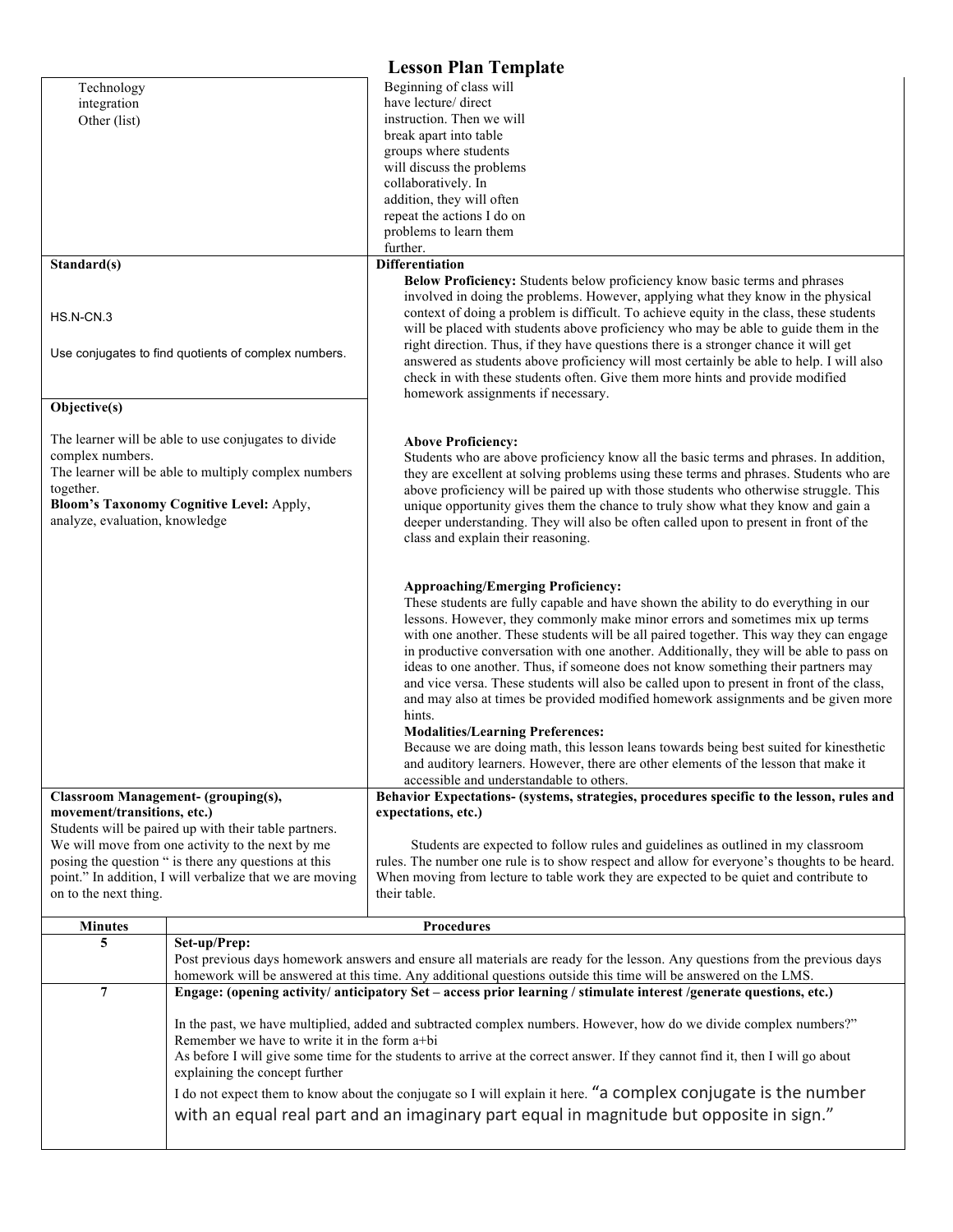|                                                                                                                                                                                                                                                                                                                                                                                                                                                                                 |                                                                                                                                                                                                                                                                                                                                                                                                                                                                                                                                                                                                                                                                                                                                                                                                                                                                                                                                                                                                                                                                                                                                   | Есяти і вин і спірійк                                                                                                                                                                                                                                                                                                                                                                                                                                                                                                                                                                                                         |  |  |
|---------------------------------------------------------------------------------------------------------------------------------------------------------------------------------------------------------------------------------------------------------------------------------------------------------------------------------------------------------------------------------------------------------------------------------------------------------------------------------|-----------------------------------------------------------------------------------------------------------------------------------------------------------------------------------------------------------------------------------------------------------------------------------------------------------------------------------------------------------------------------------------------------------------------------------------------------------------------------------------------------------------------------------------------------------------------------------------------------------------------------------------------------------------------------------------------------------------------------------------------------------------------------------------------------------------------------------------------------------------------------------------------------------------------------------------------------------------------------------------------------------------------------------------------------------------------------------------------------------------------------------|-------------------------------------------------------------------------------------------------------------------------------------------------------------------------------------------------------------------------------------------------------------------------------------------------------------------------------------------------------------------------------------------------------------------------------------------------------------------------------------------------------------------------------------------------------------------------------------------------------------------------------|--|--|
|                                                                                                                                                                                                                                                                                                                                                                                                                                                                                 | "You may be wondering where the complex conjugate comes into play, and I will show you                                                                                                                                                                                                                                                                                                                                                                                                                                                                                                                                                                                                                                                                                                                                                                                                                                                                                                                                                                                                                                            |                                                                                                                                                                                                                                                                                                                                                                                                                                                                                                                                                                                                                               |  |  |
|                                                                                                                                                                                                                                                                                                                                                                                                                                                                                 | here shortly."<br>Explain: (concepts, procedures, vocabulary, etc.)                                                                                                                                                                                                                                                                                                                                                                                                                                                                                                                                                                                                                                                                                                                                                                                                                                                                                                                                                                                                                                                               |                                                                                                                                                                                                                                                                                                                                                                                                                                                                                                                                                                                                                               |  |  |
| 15                                                                                                                                                                                                                                                                                                                                                                                                                                                                              | Example 1: Find $1/z$ if $z=(4-3i)$<br>1.) "We have $1/(4-3i)$ However, we cannot multiply by $(4-3i)$ because that keeps the denominator with a complex<br>number." "What do you think we should do then?"<br>As before I will give some time for the students to arrive at the correct answer. If they cannot find it, then I will go<br>about explaining the concept further.<br>2.) That's right, we can use the complex conjugate. When we multiply the complex conjugate we have; $1/(4-3i)$ x<br>$(4+3i)/(4+3i)$ .<br>3.) "Here we use skills learned when multiplying complex conjugates. Thus, tell me what we get? Remember to multiply<br>the numerator and denominator."<br>As before I will give some time for the students to arrive at the correct answer. If they cannot find it, then I will go<br>about explaining the concept further.<br>4.) That's right, we have $(4+3i)/16+9i^2$ However, we know $i^2=1$ .<br>5.) "Thus, we have $(4+3i)/16+9$ ) Which can be rewritten as $(4+3i)/7$ .<br>"Now, as you may see, we can rewrite it as $(4/7)+(3i/7)$ .<br>6.)<br>"Are there any questions at this point?" |                                                                                                                                                                                                                                                                                                                                                                                                                                                                                                                                                                                                                               |  |  |
|                                                                                                                                                                                                                                                                                                                                                                                                                                                                                 | Example 2: Find $1/w$ when $w=9-3i$<br>about explaining the concept further.<br>imaginary part.<br>3.) "Thus, we have $1/(9-3i) \times (9+3i)/(9+3i)$ ."<br>"Are there any questions at this point?"<br>Example 3: find i/w when $w=3+2i$<br>2.) "Therefore, we have $(3+2i)/(9-4i^2)$<br>3.) Remembering that $i^2 = -1$ we have $(3+2i)/(13)$ ."<br>4.) "This leaves us with $(3/13)+(2i/13)$ .<br>"Are there any questions at this point?"                                                                                                                                                                                                                                                                                                                                                                                                                                                                                                                                                                                                                                                                                     | 1.) $1/(9-3i)$ . What is the complex conjugate of $(9-3i)$ ?"<br>As before I will give some time for the students to arrive at the correct answer. If they cannot find it, then I will go<br>2.) "The complex conjugate of $(9-3i)$ is $(9+3i)$ . This is because we keep the real part the same, and change the sign of the<br>4.) "Multiplying our complex numbers together we get; $(9+3i)/(81-9i^2)$ . However, remember $i^2=1$ ."<br>5.) "Therefore, we have $(9+3i)/(90)$ . This gets us $1/10+1/30(i)$<br>1.) Here our complex conjugate is $(3-2i)$ . Therefore, we have $1/(3+2i) \times (3-2i)/(3-2i)$             |  |  |
| 18                                                                                                                                                                                                                                                                                                                                                                                                                                                                              | Explore: (independent, concreate practice/application with relevant learning task -connections from content to real-life<br>experiences, reflective questions- probing or clarifying questions)                                                                                                                                                                                                                                                                                                                                                                                                                                                                                                                                                                                                                                                                                                                                                                                                                                                                                                                                   |                                                                                                                                                                                                                                                                                                                                                                                                                                                                                                                                                                                                                               |  |  |
|                                                                                                                                                                                                                                                                                                                                                                                                                                                                                 | participation grade for the day.                                                                                                                                                                                                                                                                                                                                                                                                                                                                                                                                                                                                                                                                                                                                                                                                                                                                                                                                                                                                                                                                                                  | Here I will post two problems on the board. Find $1/z$ when $z=7$ -I and $1/w$ when $w=4-2i$ . They will hand them in when they are<br>done and I will use their responses to assess the effectiveness of the lesson. The responses they hand in will be used as a<br>The remainder of the time will be used to allow students time to do their homework and ask any questions we may have.                                                                                                                                                                                                                                   |  |  |
| 5                                                                                                                                                                                                                                                                                                                                                                                                                                                                               | Review (wrap up and transition to next activity):                                                                                                                                                                                                                                                                                                                                                                                                                                                                                                                                                                                                                                                                                                                                                                                                                                                                                                                                                                                                                                                                                 |                                                                                                                                                                                                                                                                                                                                                                                                                                                                                                                                                                                                                               |  |  |
|                                                                                                                                                                                                                                                                                                                                                                                                                                                                                 | "Today, we worked on dividing complex numbers. We used complex conjugates to find the answer and to be able to write it in<br>a+bi. In addition, we also used several skills we have been working on for a while. For instance, multiplying complex numbers<br>and combining their like terms."                                                                                                                                                                                                                                                                                                                                                                                                                                                                                                                                                                                                                                                                                                                                                                                                                                   |                                                                                                                                                                                                                                                                                                                                                                                                                                                                                                                                                                                                                               |  |  |
| Formative Assessment: (linked to objectives)<br>Progress monitoring throughout lesson-<br>clarifying questions, check-<br>in strategies, etc.<br>Throughout the lesson, many clarifying questions<br>are asked. For instance, I ask "how do we?" on many<br>occasions.<br>We also will have students attempt to answer<br>questions on their own throughout the lesson. When<br>they think they have the right answer, they are allowed<br>to attempt it up front on the board. |                                                                                                                                                                                                                                                                                                                                                                                                                                                                                                                                                                                                                                                                                                                                                                                                                                                                                                                                                                                                                                                                                                                                   | <b>Summative Assessment (linked back to objectives)</b><br>End of lesson:<br>At the end of the lesson, I assign several questions for table groups to go over. The results of<br>them answering those questions serves as a good assessment. In addition, the homework<br>assigned and the unit test and quiz serve as a summative assessment. In addition, the quiz<br>and test they will take later are also an assessment.<br>If applicable- overall unit, chapter, concept, etc.:<br>Use the properties and definition of complex numbers and imaginary numbers to add,<br>subtract, multiply and divide complex numbers. |  |  |
| <b>Consideration for Back-up Plan:</b>                                                                                                                                                                                                                                                                                                                                                                                                                                          |                                                                                                                                                                                                                                                                                                                                                                                                                                                                                                                                                                                                                                                                                                                                                                                                                                                                                                                                                                                                                                                                                                                                   |                                                                                                                                                                                                                                                                                                                                                                                                                                                                                                                                                                                                                               |  |  |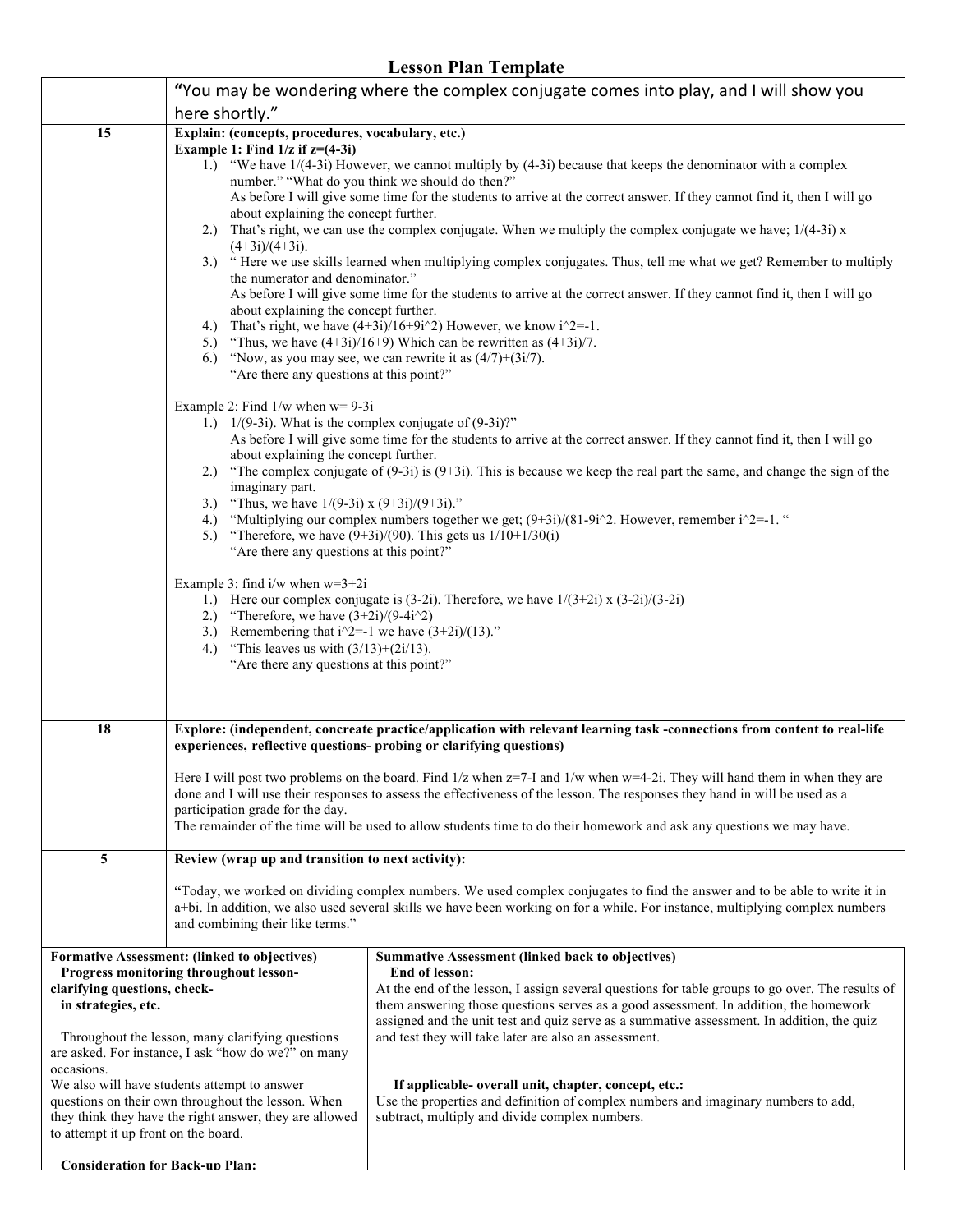ř.

| If necessary, we will skip the homework part of this<br>assignment and simply continue practicing problems.<br>This way, we can continue to develop the skills<br>necessary to do this. Furthermore, we can have them<br>break apart into table groups with each group having a |
|---------------------------------------------------------------------------------------------------------------------------------------------------------------------------------------------------------------------------------------------------------------------------------|
| student who understands the lesson content well.                                                                                                                                                                                                                                |
| Reflection (What went well? What did the students learn? How do you know? What changes would you make?):                                                                                                                                                                        |

ä

| <b>Grade: High School</b>                                                                                                                                                                                                                                    |                                                                                                                               | Subject: Algebra II                                                                                                                                                                                                                                                                                                                                                                                                                                                                                                                                                                                                                                                                                                                                                                                                                                                                                                                                                                                                                                                                                                                                                                                                           |                                                                                                                                                                                 |
|--------------------------------------------------------------------------------------------------------------------------------------------------------------------------------------------------------------------------------------------------------------|-------------------------------------------------------------------------------------------------------------------------------|-------------------------------------------------------------------------------------------------------------------------------------------------------------------------------------------------------------------------------------------------------------------------------------------------------------------------------------------------------------------------------------------------------------------------------------------------------------------------------------------------------------------------------------------------------------------------------------------------------------------------------------------------------------------------------------------------------------------------------------------------------------------------------------------------------------------------------------------------------------------------------------------------------------------------------------------------------------------------------------------------------------------------------------------------------------------------------------------------------------------------------------------------------------------------------------------------------------------------------|---------------------------------------------------------------------------------------------------------------------------------------------------------------------------------|
| Materials: Pen, paper, pencil whiteboard                                                                                                                                                                                                                     |                                                                                                                               | <b>Technology Needed: Smartboard</b>                                                                                                                                                                                                                                                                                                                                                                                                                                                                                                                                                                                                                                                                                                                                                                                                                                                                                                                                                                                                                                                                                                                                                                                          |                                                                                                                                                                                 |
| <b>Instructional Strategies:</b>                                                                                                                                                                                                                             |                                                                                                                               | <b>Guided Practices and Concrete Application:</b>                                                                                                                                                                                                                                                                                                                                                                                                                                                                                                                                                                                                                                                                                                                                                                                                                                                                                                                                                                                                                                                                                                                                                                             |                                                                                                                                                                                 |
| Direct instruction<br>Guided practice<br>Socratic Seminar<br>Learning Centers<br>Lecture<br>Technology integration<br>Other (list)                                                                                                                           | Peer<br>teaching/collaboration/<br>cooperative learning<br>Visuals/Graphic organizers<br>PBL<br>Discussion/Debate<br>Modeling | Large group activity<br>Independent activity<br>Pairing/collaboration<br>Simulations/Scenarios<br>Other (list)<br>Explain:<br>Beginning of class will<br>have lecture/ direct<br>instruction. Then we will<br>break apart into table<br>groups where students<br>will discuss the problems<br>collaboratively. In<br>addition, they will often<br>repeat the actions I do on<br>problems to learn them<br>further.                                                                                                                                                                                                                                                                                                                                                                                                                                                                                                                                                                                                                                                                                                                                                                                                            | Hands-on<br>Technology integration<br>Imitation/Repeat/Mimic                                                                                                                    |
| Standard(s)<br>HS.N-CN.3 Use conjugates to find quotients of complex numbers.<br>Objective(s)<br>The learner will be able to divide complex numbers. The learner will be able to<br>use properties of multiplying complex numbers to divide complex numbers. |                                                                                                                               | <b>Differentiation</b><br>Below Proficiency: Students below proficiency know basic<br>terms and phrases involved in doing the problems.<br>However, applying what they know in the physical context<br>of doing a problem is difficult. To achieve equity in the<br>class, these students will be placed with students above<br>proficiency who may be able to guide them in the right<br>direction. Thus, if they have questions there is a stronger<br>chance it will get answered as students above proficiency<br>will most certainly be able to help. I will also check in with<br>these students often. Give them more hints and provide<br>modified homework assignments if necessary.<br><b>Above Proficiency:</b><br>Students who are above proficiency know all the basic<br>terms and phrases. In addition, they are excellent at solving<br>problems using these terms and phrases. Students who are<br>above proficiency will be paired up with those students<br>who otherwise struggle. This unique opportunity gives<br>them the chance to truly show what they know and gain a<br>deeper understanding. They will also be often called upon<br>to present in front of the class and explain their reasoning. |                                                                                                                                                                                 |
| Bloom's Taxonomy Cognitive Level: Apply, analyze, evaluation, knowledge                                                                                                                                                                                      |                                                                                                                               |                                                                                                                                                                                                                                                                                                                                                                                                                                                                                                                                                                                                                                                                                                                                                                                                                                                                                                                                                                                                                                                                                                                                                                                                                               |                                                                                                                                                                                 |
|                                                                                                                                                                                                                                                              |                                                                                                                               | <b>Approaching/Emerging Proficiency:</b>                                                                                                                                                                                                                                                                                                                                                                                                                                                                                                                                                                                                                                                                                                                                                                                                                                                                                                                                                                                                                                                                                                                                                                                      | These students are fully capable and have shown the ability<br>to do everything in our lessons. However, they commonly<br>make minor errors and sometimes mix un terms with one |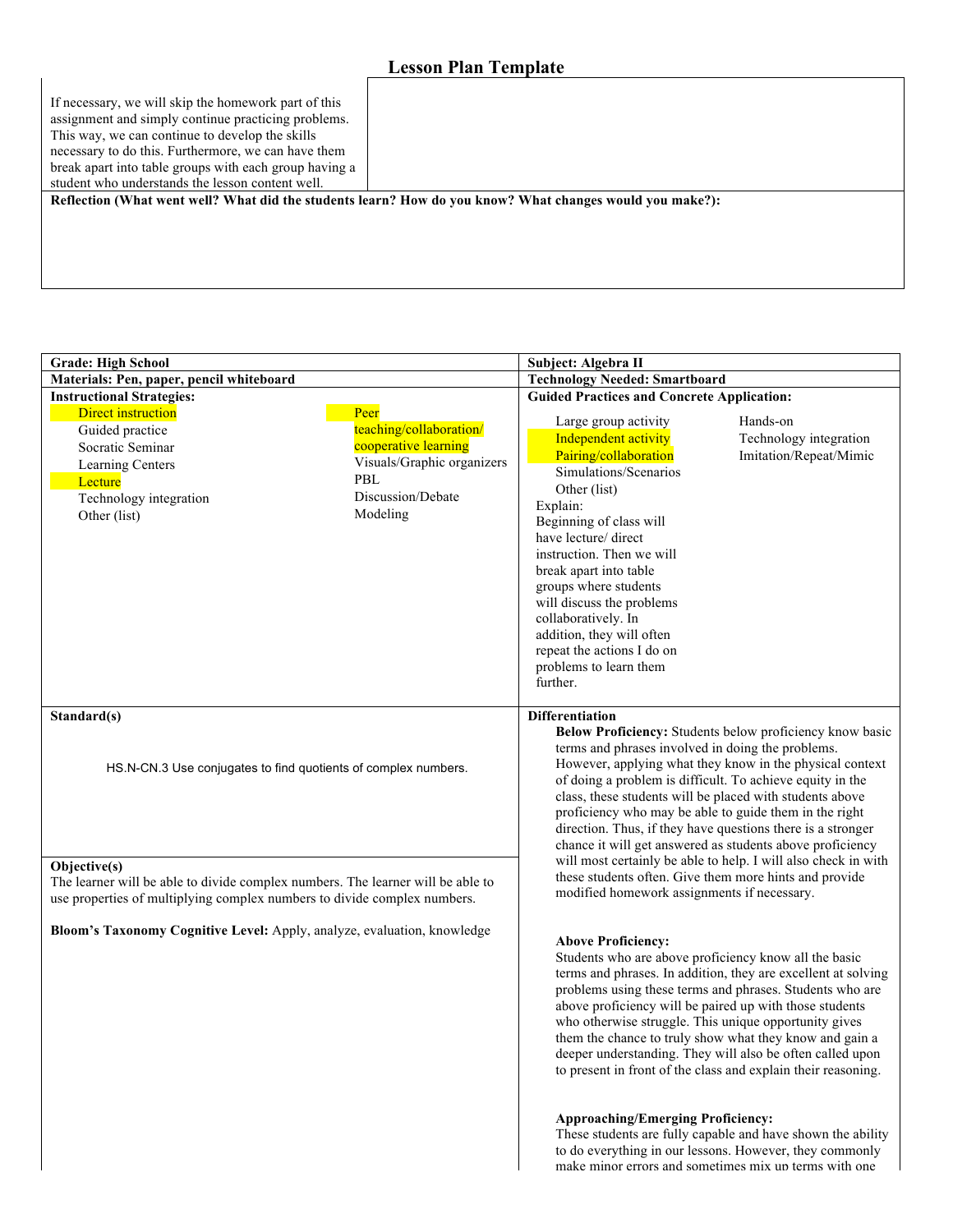| I will verbalize that we are moving on to the next thing. | another. These students will be all paired together. This<br>way they can engage in productive conversation with one<br>another. Additionally, they will be able to pass on ideas to<br>one another. Thus, if someone does not know something<br>their partners may and vice versa. These students will also<br>be called upon to present in front of the class, and may also<br>at times be provided modified homework assignments and<br>be given more hints.<br><b>Modalities/Learning Preferences:</b><br>Because we are doing math, this lesson leans towards being<br>best suited for kinesthetic and auditory learners. However,<br>there are other elements of the lesson that make it<br>accessible and understandable to others.<br>Classroom Management- (grouping(s), movement/transitions, etc.) Students<br>Behavior Expectations- (systems, strategies, procedures<br>will be paired up with their table partners. We will move from one activity to the<br>specific to the lesson, rules and expectations, etc.)<br>next by me posing the question " is there any questions at this point." In addition,<br>Students are expected to follow rules and guidelines as<br>outlined in my classroom rules. The number one rule is to show<br>respect and allow for everyone's thoughts to be heard. When<br>moving from lecture to table work they are expected to be quiet<br>and contribute to their table.                                                                    |  |
|-----------------------------------------------------------|----------------------------------------------------------------------------------------------------------------------------------------------------------------------------------------------------------------------------------------------------------------------------------------------------------------------------------------------------------------------------------------------------------------------------------------------------------------------------------------------------------------------------------------------------------------------------------------------------------------------------------------------------------------------------------------------------------------------------------------------------------------------------------------------------------------------------------------------------------------------------------------------------------------------------------------------------------------------------------------------------------------------------------------------------------------------------------------------------------------------------------------------------------------------------------------------------------------------------------------------------------------------------------------------------------------------------------------------------------------------------------------------------------------------------------------------------------------------------------------------|--|
| <b>Minutes</b>                                            | <b>Procedures</b>                                                                                                                                                                                                                                                                                                                                                                                                                                                                                                                                                                                                                                                                                                                                                                                                                                                                                                                                                                                                                                                                                                                                                                                                                                                                                                                                                                                                                                                                            |  |
| 5                                                         | Post previous days homework answers and ensure all materials are ready for the lesson. Any questions from the<br>previous days homework will be answered at this time. Any additional questions outside this time will be<br>answered on the LMS.                                                                                                                                                                                                                                                                                                                                                                                                                                                                                                                                                                                                                                                                                                                                                                                                                                                                                                                                                                                                                                                                                                                                                                                                                                            |  |
| $\overline{7}$                                            | Engage: (opening activity/ anticipatory Set - access prior learning / stimulate interest /generate questions,<br>etc.)<br>"How do we divide $(8-3i)/(4+2i)$ ?<br>Solve it on your own. We will go over answers.,<br>As before I will give some time for the students to arrive at the correct answer. If they cannot find it,<br>then I will go about explaining the concept further.<br>That's correct, our answer is $(8-3i)/(4+2i)$ x $(4-2i)/(4-2i)$<br>Which gives us $(32-16i-12i-4i^2/(16-4i^2))$<br>Therefore, we have (36-28i)/20.                                                                                                                                                                                                                                                                                                                                                                                                                                                                                                                                                                                                                                                                                                                                                                                                                                                                                                                                                  |  |
| 15                                                        | Explain: (concepts, procedures, vocabulary, etc.)<br>Example 1: $(7-i)/(2-i)$<br>1.) "Our complex conjugate in this case is 2+I, because we always use the denominator to find the<br>conjugate.<br>"Therefore, we have: $(7-i)/(2-i)$ x $(2+i)/(2+i)$<br>2.)<br>"Multiplying the same way we have, we get what?"<br>3.<br>As before I will give some time for the students to arrive at the correct answer. If they cannot find it,<br>then I will go about explaining the concept further.<br>"We get $(14+7i-2i-i^2)/(4-i^2)$ ."<br>4.)<br>5.) "We can rewrite this as $(15+5i)/5$ . Which equals $3+(5/3)I$ "<br>"Are there any questions at this time?"<br><b>Example 2:</b> $(3+i)/(2+2i)$<br>"What is our complex conjugate for this problem?"<br>1.<br>As before I will give some time for the students to arrive at the correct answer. If they cannot find it,<br>then I will go about explaining the concept further<br>Our complex conjugate is 2-2i.<br>2.)<br>"That leaves us with $(3+i)/(2+2i)$ x $(2-2i)/(2-2i)$ ."<br>3.)<br>"Using rules of multiplication, we have $(6-6i+2i-8i^2)/(4-4i^2)$<br>4.)<br>"Combining like terms and using $i^2$ -1 we have what?"<br>5.)<br>As before I will give some time for the students to arrive at the correct answer. If they cannot find it,<br>then I will go about explaining the concept further.<br>"This leaves us with $(8-4i)/8$ . Which can be rewritten as $1-(1/2)i$ .<br>6.)<br>"Are there any questions at this time?" |  |
| 18                                                        | "Now break apart into your table groups to earn some points."<br>Explore: (independent, concreate practice/application with relevant learning task -connections from<br>content to real-life experiences, reflective questions- probing or clarifying questions)<br>Here I will post two problems on the board. Find(7-i)/(3+i) and (4-3i)/(1+i). They will hand them in when they<br>are done and I will use their responses to assess the effectiveness of the lesson. The responses they hand in will<br>be used as a participation grade for the day.                                                                                                                                                                                                                                                                                                                                                                                                                                                                                                                                                                                                                                                                                                                                                                                                                                                                                                                                    |  |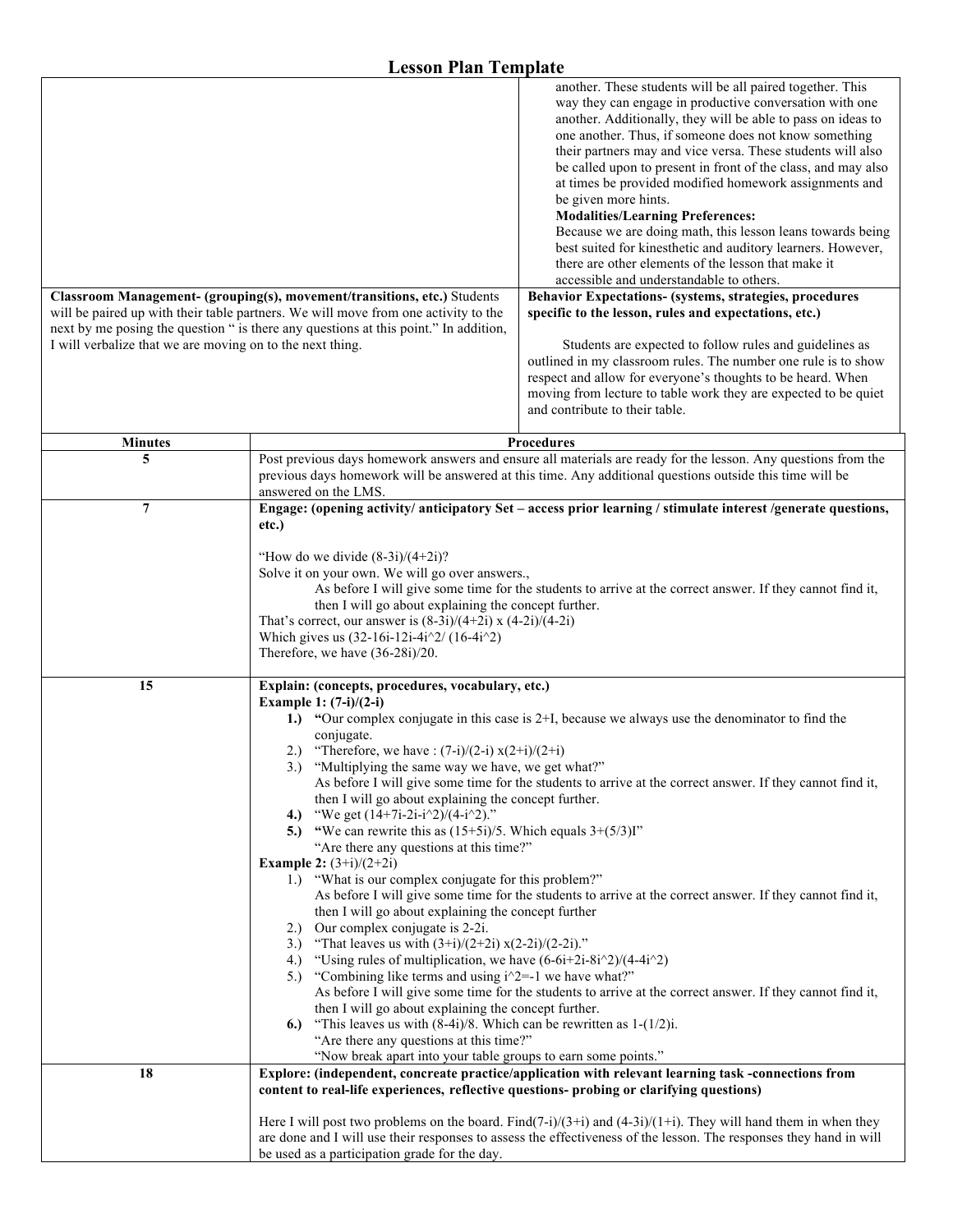|                                                                                                                                                                                              | The remainder of the time will be used to allow students time to do their homework and ask any questions we<br>may have.                                                                                                                                                                                                                                                                                                                                                                                                                                                                                                                                |                                                                                                                                                                                                                                                                                                                                                                                                                                                                                                                                                            |  |
|----------------------------------------------------------------------------------------------------------------------------------------------------------------------------------------------|---------------------------------------------------------------------------------------------------------------------------------------------------------------------------------------------------------------------------------------------------------------------------------------------------------------------------------------------------------------------------------------------------------------------------------------------------------------------------------------------------------------------------------------------------------------------------------------------------------------------------------------------------------|------------------------------------------------------------------------------------------------------------------------------------------------------------------------------------------------------------------------------------------------------------------------------------------------------------------------------------------------------------------------------------------------------------------------------------------------------------------------------------------------------------------------------------------------------------|--|
| 5                                                                                                                                                                                            | Review (wrap up and transition to next activity):<br>we also used the fact that our denominator is what we use to find the complex conjugate.                                                                                                                                                                                                                                                                                                                                                                                                                                                                                                           | Today, we continued to divide complex numbers. We used many of the same skills we used yesterday. However,                                                                                                                                                                                                                                                                                                                                                                                                                                                 |  |
| <b>Formative Assessment: (linked to objectives)</b><br>in strategies, etc.<br>"how do we?" on many occasions.<br>attempt it up front on the board.<br><b>Consideration for Back-up Plan:</b> | Progress monitoring throughout lesson-clarifying questions, check-<br>Throughout the lesson, many clarifying questions are asked. For instance, I ask<br>We also will have students attempt to answer questions on their own throughout<br>the lesson. When they think they have the right answer, they are allowed to<br>If necessary, we will skip the homework part of this assignment and simply<br>continue practicing problems. This way, we can continue to develop the skills<br>necessary to do this. Furthermore, we can have them break apart into table groups<br>with each group having a student who understands the lesson content well. | <b>Summative Assessment (linked back to objectives)</b><br><b>End of lesson:</b><br>At the end of the lesson, I assign several questions for table<br>groups to go over. The results of them answering those<br>questions serves as a good assessment. In addition, the<br>homework assigned and the unit test and quiz serve as a<br>summative assessment.<br>If applicable- overall unit, chapter, concept, etc.: Use the<br>properties and definition of complex numbers and imaginary<br>numbers to add, subtract, multiply and divide complex numbers |  |
|                                                                                                                                                                                              | Reflection (What went well? What did the students learn? How do you know? What changes would you make?):                                                                                                                                                                                                                                                                                                                                                                                                                                                                                                                                                |                                                                                                                                                                                                                                                                                                                                                                                                                                                                                                                                                            |  |

| Grade: High School                                                                                                                                                 |                                                                                                                                  | Subject: Algebra II                                                                                                                                                                                                                                                                                                                                                                                                       |                                                              |
|--------------------------------------------------------------------------------------------------------------------------------------------------------------------|----------------------------------------------------------------------------------------------------------------------------------|---------------------------------------------------------------------------------------------------------------------------------------------------------------------------------------------------------------------------------------------------------------------------------------------------------------------------------------------------------------------------------------------------------------------------|--------------------------------------------------------------|
| Materials: Pen paper pencil and whiteboard                                                                                                                         |                                                                                                                                  | Technology Needed: Smartboard and computer                                                                                                                                                                                                                                                                                                                                                                                |                                                              |
| <b>Instructional</b>                                                                                                                                               |                                                                                                                                  | <b>Guided Practices and Concrete Application:</b>                                                                                                                                                                                                                                                                                                                                                                         |                                                              |
| <b>Strategies:</b><br><b>Direct instruction</b><br>Guided practice<br>Socratic Seminar<br>Learning Centers<br>Lecture<br>Technology<br>integration<br>Other (list) | Peer<br>teaching/collaboration/<br>cooperative learning<br>Visuals/Graphic<br>organizers<br>PBL<br>Discussion/Debate<br>Modeling | Large group activity<br><b>Independent activity</b><br>Pairing/collaboration<br>Simulations/Scenarios<br>Other (list)<br>Explain:<br>Beginning of class will<br>have lecture/ direct<br>instruction. Then we will<br>break apart into table<br>groups where students<br>will discuss the problems<br>collaboratively. In<br>addition, they will often<br>repeat the actions I do on<br>problems to learn them<br>further. | Hands-on<br>Technology integration<br>Imitation/Repeat/Mimic |
| Standard(s)                                                                                                                                                        |                                                                                                                                  | <b>Differentiation</b><br>Below Proficiency: Students below proficiency know basic terms and phrases                                                                                                                                                                                                                                                                                                                      |                                                              |
| $HS.N-CN.2$                                                                                                                                                        |                                                                                                                                  | involved in doing the problems. However, applying what they know in the physical<br>context of doing a problem is difficult. To achieve equity in the class, these students<br>will be placed with students above proficiency who may be able to guide them in the<br>right direction. Thus, if they have questions there is a stronger chance it will get                                                                |                                                              |
| Use the definition $i2 = -1$ and the commutative.<br>associative, and distributive properties to add, subtract,<br>and multiply complex numbers.                   |                                                                                                                                  | answered as students above proficiency will most certainly be able to help. I will also<br>check in with these students often. Give them more hints and provide modified<br>homework assignments if necessary.                                                                                                                                                                                                            |                                                              |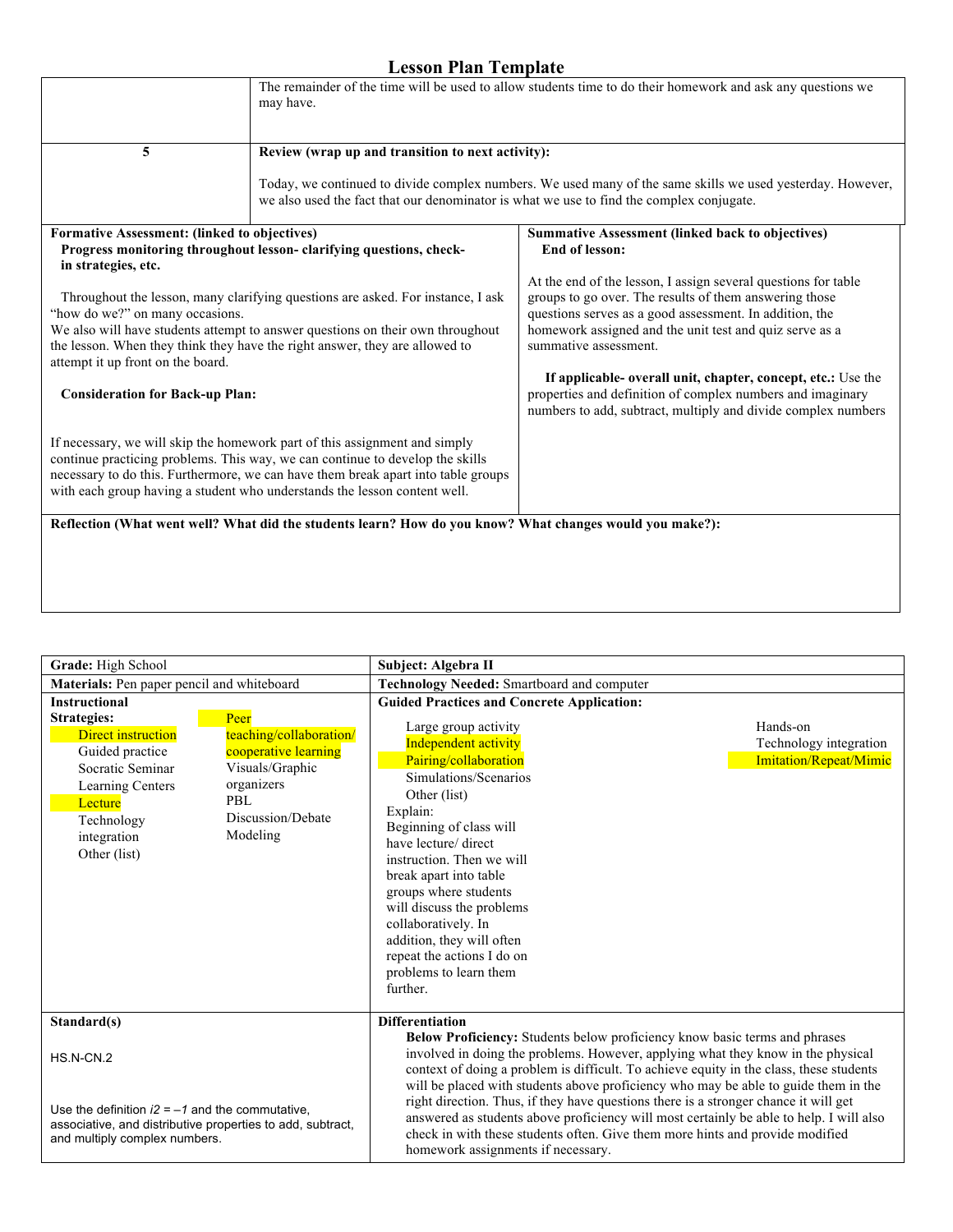|                                                                                                                                                                             |                                                                                                                                                                                                                                                                                                                                                                                                                                                                                                                                                                                                                                                                                         | <b>Lesson Plan Template</b>                                                                                                                                                                                                                                                                                                                                                                                                                                                                                                                                                                                                                                                                                                                                                                                                                                                                                                                                                                                                                                                                                                                                                                                                                                                                                                                                                     |
|-----------------------------------------------------------------------------------------------------------------------------------------------------------------------------|-----------------------------------------------------------------------------------------------------------------------------------------------------------------------------------------------------------------------------------------------------------------------------------------------------------------------------------------------------------------------------------------------------------------------------------------------------------------------------------------------------------------------------------------------------------------------------------------------------------------------------------------------------------------------------------------|---------------------------------------------------------------------------------------------------------------------------------------------------------------------------------------------------------------------------------------------------------------------------------------------------------------------------------------------------------------------------------------------------------------------------------------------------------------------------------------------------------------------------------------------------------------------------------------------------------------------------------------------------------------------------------------------------------------------------------------------------------------------------------------------------------------------------------------------------------------------------------------------------------------------------------------------------------------------------------------------------------------------------------------------------------------------------------------------------------------------------------------------------------------------------------------------------------------------------------------------------------------------------------------------------------------------------------------------------------------------------------|
| Objective(s)<br>The learner will use properties of i to multiply complex<br>numbers together.<br>Bloom's Taxonomy Cognitive Level: Apply, analyze,<br>evaluation, knowledge |                                                                                                                                                                                                                                                                                                                                                                                                                                                                                                                                                                                                                                                                                         | <b>Above Proficiency:</b><br>Students who are above proficiency know all the basic terms and phrases. In addition,<br>they are excellent at solving problems using these terms and phrases. Students who are<br>above proficiency will be paired up with those students who otherwise struggle. This<br>unique opportunity gives them the chance to truly show what they know and gain a<br>deeper understanding. They will also be often called upon to present in front of the<br>class and explain their reasoning.                                                                                                                                                                                                                                                                                                                                                                                                                                                                                                                                                                                                                                                                                                                                                                                                                                                          |
|                                                                                                                                                                             | <b>Classroom Management- (grouping(s),</b><br>movement/transitions, etc.) Students will be paired<br>up with their table partners. We will move from one<br>activity to the next by me posing the question "is there<br>any questions at this point." In addition, I will<br>verbalize that we are moving on to the next thing.                                                                                                                                                                                                                                                                                                                                                         | <b>Approaching/Emerging Proficiency:</b><br>These students are fully capable and have shown the ability to do everything in our<br>lessons. However, they commonly make minor errors and sometimes mix up terms<br>with one another. These students will be all paired together. This way they can engage<br>in productive conversation with one another. Additionally, they will be able to pass on<br>ideas to one another. Thus, if someone does not know something their partners may<br>and vice versa. These students will also be called upon to present in front of the class,<br>and may also at times be provided modified homework assignments and be given more<br>hints.<br><b>Modalities/Learning Preferences:</b><br>Because we are doing math, this lesson leans towards being best suited for kinesthetic<br>and auditory learners. However, there are other elements of the lesson that make it<br>accessible and understandable to others.<br>Behavior Expectations- (systems, strategies, procedures specific to the lesson, rules<br>and expectations, etc.)<br>Students are expected to follow rules and guidelines as outlined in my classroom<br>rules. The number one rule is to show respect and allow for everyone's thoughts to be<br>heard. When moving from lecture to table work they are expected to be quiet and contribute<br>to their table. |
|                                                                                                                                                                             |                                                                                                                                                                                                                                                                                                                                                                                                                                                                                                                                                                                                                                                                                         |                                                                                                                                                                                                                                                                                                                                                                                                                                                                                                                                                                                                                                                                                                                                                                                                                                                                                                                                                                                                                                                                                                                                                                                                                                                                                                                                                                                 |
| <b>Minutes</b><br>5                                                                                                                                                         | Set-up/Prep:                                                                                                                                                                                                                                                                                                                                                                                                                                                                                                                                                                                                                                                                            | <b>Procedures</b>                                                                                                                                                                                                                                                                                                                                                                                                                                                                                                                                                                                                                                                                                                                                                                                                                                                                                                                                                                                                                                                                                                                                                                                                                                                                                                                                                               |
|                                                                                                                                                                             |                                                                                                                                                                                                                                                                                                                                                                                                                                                                                                                                                                                                                                                                                         | Post previous days homework answers and ensure all materials are ready for the lesson. Any questions from the previous days<br>homework will be answered at this time. Any additional questions outside this time will be answered on the LMS.                                                                                                                                                                                                                                                                                                                                                                                                                                                                                                                                                                                                                                                                                                                                                                                                                                                                                                                                                                                                                                                                                                                                  |
| $\overline{7}$                                                                                                                                                              | Engage: (opening activity/ anticipatory Set - access prior learning / stimulate interest /generate questions, etc.)<br>Write down what we have learned about complex numbers so far. Including the definition of a complex number<br>As before I will give some time for the students to arrive at the correct answer. If they cannot find it, then I will go<br>about explaining the concept further.<br>So far, we have learned how complex numbers are not so different from things like $(x-2)$ in terms of the properties we use to<br>add, subtract, multiply and divide them. We learned how important the conjugate is in division and we learned that $i^2=1$ and<br>$i^3$ =-i |                                                                                                                                                                                                                                                                                                                                                                                                                                                                                                                                                                                                                                                                                                                                                                                                                                                                                                                                                                                                                                                                                                                                                                                                                                                                                                                                                                                 |
| 10                                                                                                                                                                          | Explain: (concepts, procedures, vocabulary, etc.)                                                                                                                                                                                                                                                                                                                                                                                                                                                                                                                                                                                                                                       |                                                                                                                                                                                                                                                                                                                                                                                                                                                                                                                                                                                                                                                                                                                                                                                                                                                                                                                                                                                                                                                                                                                                                                                                                                                                                                                                                                                 |
|                                                                                                                                                                             | This portion will be me posting a question and allowing kids to explain how to do it up at the board.<br><b>Example 1:</b> Add $(z+w)$ $(z-w)$ $(z \times w)$ when $z=3+2i$ and $w=5-4i$<br>1.) I will allow them to explain their reasoning.<br>2.) I will look for phrases like combine like terms and foil<br><b>Example 2:</b> Find $1/z$ when $z=8+3i$ and $(8-i)/(3+2i)$<br>I will allow them to explain their reasoning.<br>1.<br>Here I will look for proper multiplying and the use of terms like complex conjugate.<br>2.)                                                                                                                                                    |                                                                                                                                                                                                                                                                                                                                                                                                                                                                                                                                                                                                                                                                                                                                                                                                                                                                                                                                                                                                                                                                                                                                                                                                                                                                                                                                                                                 |
| 23                                                                                                                                                                          |                                                                                                                                                                                                                                                                                                                                                                                                                                                                                                                                                                                                                                                                                         | Explore: (independent, concreate practice/application with relevant learning task -connections from content to real-life                                                                                                                                                                                                                                                                                                                                                                                                                                                                                                                                                                                                                                                                                                                                                                                                                                                                                                                                                                                                                                                                                                                                                                                                                                                        |
|                                                                                                                                                                             | experiences, reflective questions- probing or clarifying questions)<br>Here I will allow students the opportunity to complete a review of this quizzes material. It will be select problems not included<br>on any of the homework. They will be given adequate time to address any questions and concerns they may have. The review<br>questions will be nearly identical to those assigned on the test.                                                                                                                                                                                                                                                                               |                                                                                                                                                                                                                                                                                                                                                                                                                                                                                                                                                                                                                                                                                                                                                                                                                                                                                                                                                                                                                                                                                                                                                                                                                                                                                                                                                                                 |
| 5                                                                                                                                                                           | Review (wrap up and transition to next activity):                                                                                                                                                                                                                                                                                                                                                                                                                                                                                                                                                                                                                                       |                                                                                                                                                                                                                                                                                                                                                                                                                                                                                                                                                                                                                                                                                                                                                                                                                                                                                                                                                                                                                                                                                                                                                                                                                                                                                                                                                                                 |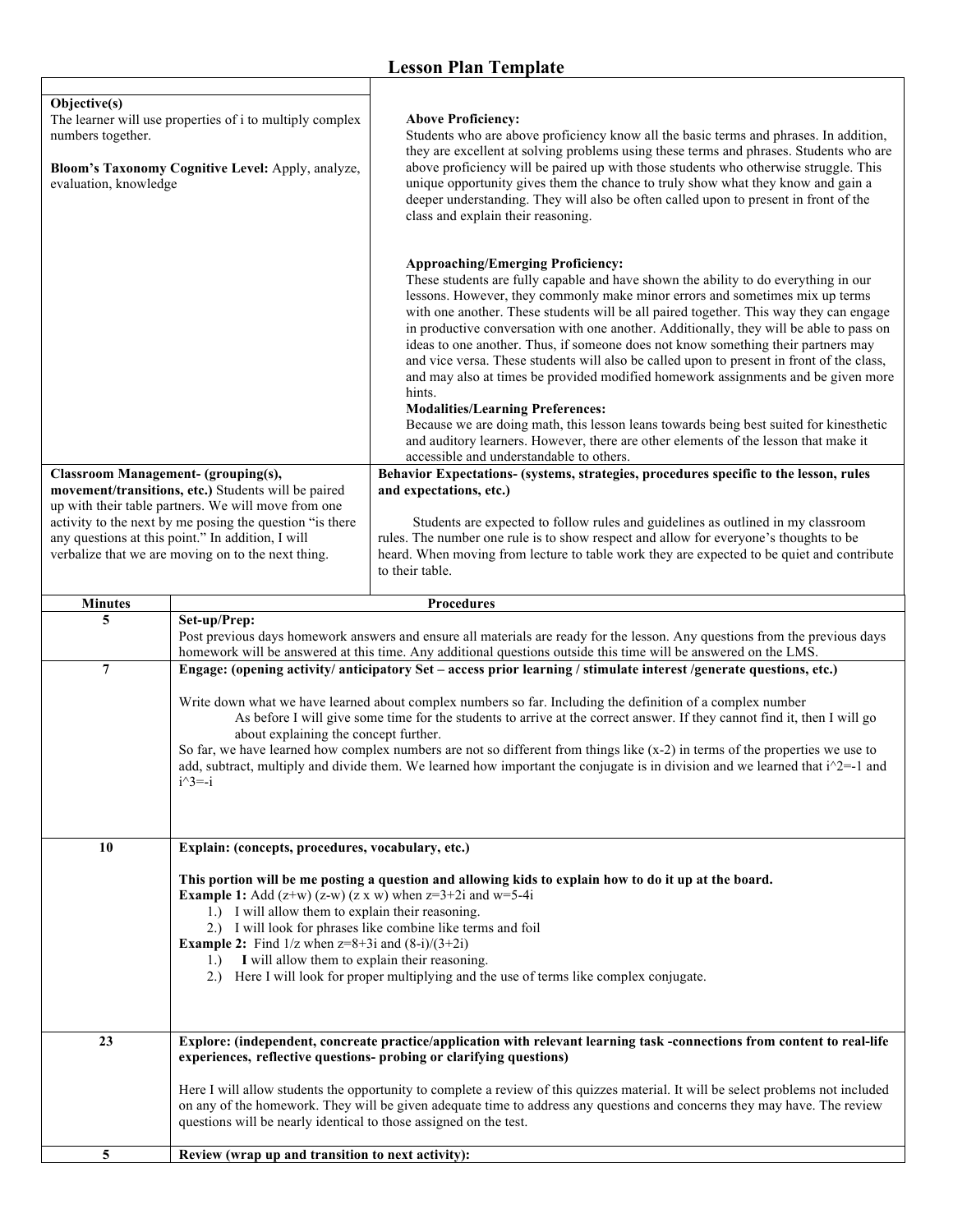| of the review you will be adequately prepared.           | Remember to study for the quiz tomorrow and review any and all notes you have. If you can do the problems I assigned as part                                                                 |
|----------------------------------------------------------|----------------------------------------------------------------------------------------------------------------------------------------------------------------------------------------------|
| <b>Formative Assessment: (linked to objectives)</b>      | <b>Summative Assessment (linked back to objectives)</b>                                                                                                                                      |
| Progress monitoring throughout lesson-clarifying         | End of lesson:                                                                                                                                                                               |
| questions, check-                                        | At the end of the lesson, I assign several questions for table groups to go over. The results                                                                                                |
| in strategies, etc.                                      | of them answering those questions serves as a good assessment. In addition, the homework<br>assigned and the unit test and quiz serve as a summative assessment.                             |
| By having students come up and try questions, I am       |                                                                                                                                                                                              |
| monitoring there understanding of the content.           | The summative assessment for this particular lesson will be revealed in the quiz I give the<br>next day. If the quiz goes well, the students and the lesson were adequate. If not, they will |
| <b>Consideration for Back-up Plan:</b>                   | do poorly.                                                                                                                                                                                   |
| If need be, I will readdress any of the lessons that the | If applicable- overall unit, chapter, concept, etc.:                                                                                                                                         |
| students are not skilled sufficiently in.                | Use the properties and definition of complex numbers and imaginary numbers to add,<br>subtract, multiply and divide complex numbers                                                          |
|                                                          | Reflection (What went well? What did the students learn? How do you know? What changes would you make?):                                                                                     |
|                                                          |                                                                                                                                                                                              |
|                                                          |                                                                                                                                                                                              |

| <b>Grade: High School</b>                                                                                                                                                                                                     |                                                                                                                               | Subject: Algebra II                                                                                                                                                                                                                                                                                                                                                                                                |                                                                                                                                                                                                                                                                                                                                                                                                                                                                                                                                                                 |
|-------------------------------------------------------------------------------------------------------------------------------------------------------------------------------------------------------------------------------|-------------------------------------------------------------------------------------------------------------------------------|--------------------------------------------------------------------------------------------------------------------------------------------------------------------------------------------------------------------------------------------------------------------------------------------------------------------------------------------------------------------------------------------------------------------|-----------------------------------------------------------------------------------------------------------------------------------------------------------------------------------------------------------------------------------------------------------------------------------------------------------------------------------------------------------------------------------------------------------------------------------------------------------------------------------------------------------------------------------------------------------------|
| Materials: Pen, paper pencil whiteboard/promethean that can save writing                                                                                                                                                      |                                                                                                                               | <b>Technology Needed:</b>                                                                                                                                                                                                                                                                                                                                                                                          |                                                                                                                                                                                                                                                                                                                                                                                                                                                                                                                                                                 |
| <b>Instructional Strategies:</b>                                                                                                                                                                                              |                                                                                                                               | <b>Guided Practices and Concrete Application:</b>                                                                                                                                                                                                                                                                                                                                                                  |                                                                                                                                                                                                                                                                                                                                                                                                                                                                                                                                                                 |
| <b>Direct instruction</b><br>Guided practice<br>Socratic Seminar<br>Learning Centers<br>Lecture<br>Technology integration<br>Other (list)                                                                                     | Peer<br>teaching/collaboration/<br>cooperative learning<br>Visuals/Graphic organizers<br>PBL<br>Discussion/Debate<br>Modeling | Large group activity<br>Independent activity<br>Pairing/collaboration<br>Simulations/Scenarios<br>Other (list)<br>Explain:<br>Beginning of class will<br>have lecture/ direct<br>instruction. Then we will<br>break apart into table<br>groups where students<br>will discuss the problems<br>collaboratively. In<br>addition, they will often<br>repeat the actions I do on<br>problems to learn them<br>further. | Hands-on<br>Technology integration<br>Imitation/Repeat/Mimic                                                                                                                                                                                                                                                                                                                                                                                                                                                                                                    |
| Standard(s)                                                                                                                                                                                                                   |                                                                                                                               | <b>Differentiation</b>                                                                                                                                                                                                                                                                                                                                                                                             |                                                                                                                                                                                                                                                                                                                                                                                                                                                                                                                                                                 |
| $(+)$ HS.N-CN.4<br>Represent complex numbers on the complex plane in rectangular and polar form<br>(including real and imaginary numbers).<br>Explain why the rectangular and polar forms of a given complex number represent |                                                                                                                               | terms and phrases involved in doing the problems.                                                                                                                                                                                                                                                                                                                                                                  | Below Proficiency: Students below proficiency know basic<br>However, applying what they know in the physical context<br>of doing a problem is difficult. To achieve equity in the<br>class, these students will be placed with students above<br>proficiency who may be able to guide them in the right<br>direction. Thus, if they have questions there is a stronger<br>chance it will get answered as students above proficiency<br>will most certainly be able to help. I will also check in with<br>these students often. Give them more hints and provide |
| the same number.<br>Objective(s)<br>The learner will be able to graph an imaginary number in the Cartesian plane                                                                                                              |                                                                                                                               | modified homework assignments if necessary.<br><b>Above Proficiency:</b>                                                                                                                                                                                                                                                                                                                                           | Students who are above proficiency know all the basic<br>terms and phrases. In addition, they are excellent at solving<br>problems using these terms and phrases. Students who are                                                                                                                                                                                                                                                                                                                                                                              |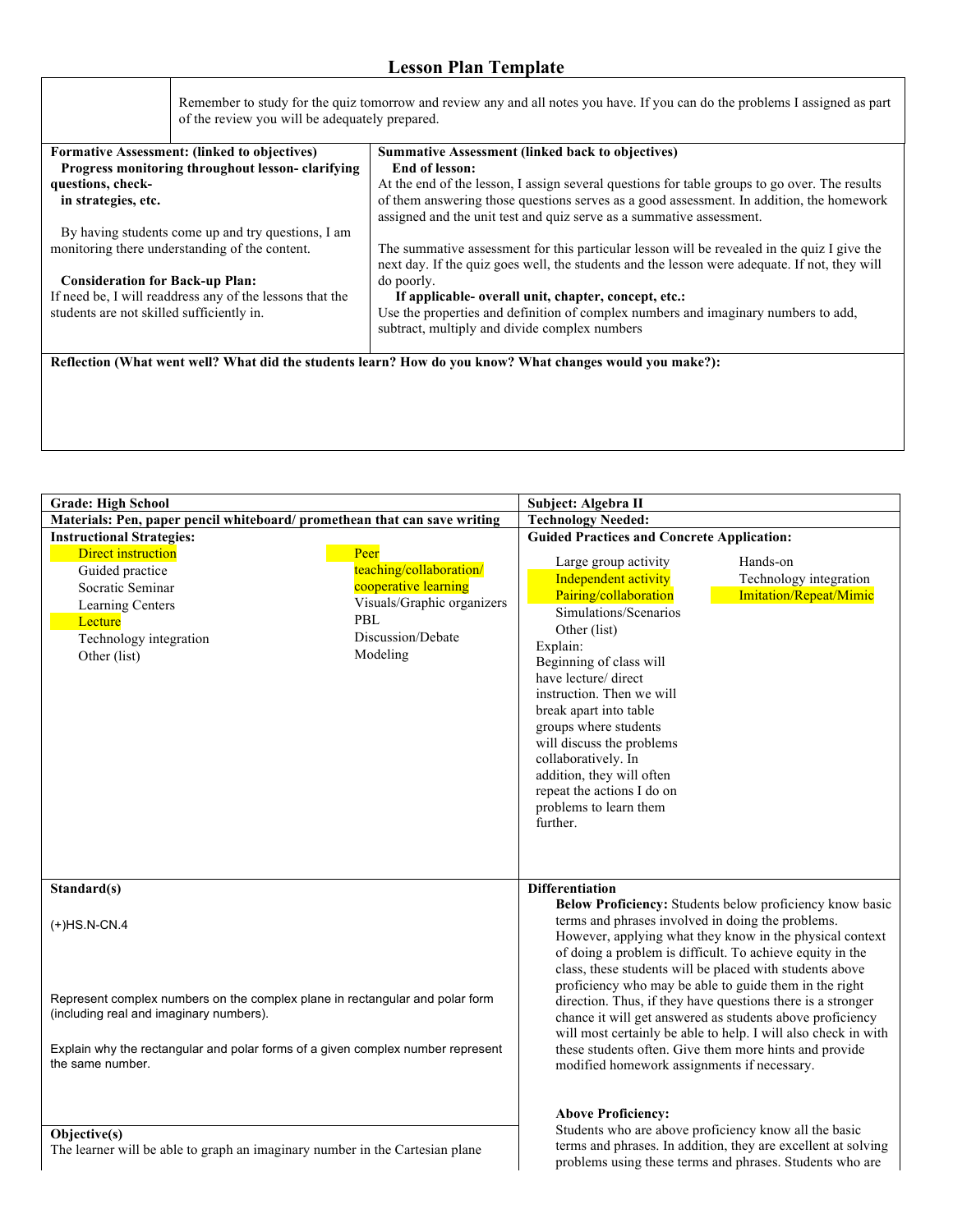|                | плээлн гиш тушрий<br>Bloom's Taxonomy Cognitive Level: Apply, analyze, evaluation, knowledge                                                                                                                                                                                                                                                                                                                                                                                                                                                                                                                                                                        | above proficiency will be paired up with those students                                                                                                                                                                                                                                                                                                                                                                                                                                                                                                                                                                                                                                                                                                                                                                                                                                                                                                                                                                              |
|----------------|---------------------------------------------------------------------------------------------------------------------------------------------------------------------------------------------------------------------------------------------------------------------------------------------------------------------------------------------------------------------------------------------------------------------------------------------------------------------------------------------------------------------------------------------------------------------------------------------------------------------------------------------------------------------|--------------------------------------------------------------------------------------------------------------------------------------------------------------------------------------------------------------------------------------------------------------------------------------------------------------------------------------------------------------------------------------------------------------------------------------------------------------------------------------------------------------------------------------------------------------------------------------------------------------------------------------------------------------------------------------------------------------------------------------------------------------------------------------------------------------------------------------------------------------------------------------------------------------------------------------------------------------------------------------------------------------------------------------|
|                |                                                                                                                                                                                                                                                                                                                                                                                                                                                                                                                                                                                                                                                                     | who otherwise struggle. This unique opportunity gives<br>them the chance to truly show what they know and gain a<br>deeper understanding. They will also be often called upon<br>to present in front of the class and explain their reasoning.                                                                                                                                                                                                                                                                                                                                                                                                                                                                                                                                                                                                                                                                                                                                                                                       |
|                | Classroom Management- (grouping(s), movement/transitions, etc.)                                                                                                                                                                                                                                                                                                                                                                                                                                                                                                                                                                                                     | <b>Approaching/Emerging Proficiency:</b><br>These students are fully capable and have shown the ability<br>to do everything in our lessons. However, they commonly<br>make minor errors and sometimes mix up terms with one<br>another. These students will be all paired together. This<br>way they can engage in productive conversation with one<br>another. Additionally, they will be able to pass on ideas to<br>one another. Thus, if someone does not know something<br>their partners may and vice versa. These students will also<br>be called upon to present in front of the class, and may also<br>at times be provided modified homework assignments and<br>be given more hints.<br><b>Modalities/Learning Preferences:</b><br>Because we are doing math, this lesson leans towards being<br>best suited for kinesthetic and auditory learners. However,<br>there are other elements of the lesson that make it<br>accessible and understandable to others.<br>Behavior Expectations- (systems, strategies, procedures |
|                | Students will be paired up with their table partners. We will move from one<br>activity to the next by me posing the question "is there any questions at this<br>point." In addition, I will verbalize that we are moving on to the next thing.                                                                                                                                                                                                                                                                                                                                                                                                                     | specific to the lesson, rules and expectations, etc.)<br>Students are expected to follow rules and guidelines as<br>outlined in my classroom rules. The number one rule is to show<br>respect and allow for everyone's thoughts to be heard. When<br>moving from lecture to table work they are expected to be quiet<br>and contribute to their table.                                                                                                                                                                                                                                                                                                                                                                                                                                                                                                                                                                                                                                                                               |
|                |                                                                                                                                                                                                                                                                                                                                                                                                                                                                                                                                                                                                                                                                     |                                                                                                                                                                                                                                                                                                                                                                                                                                                                                                                                                                                                                                                                                                                                                                                                                                                                                                                                                                                                                                      |
| <b>Minutes</b> |                                                                                                                                                                                                                                                                                                                                                                                                                                                                                                                                                                                                                                                                     | <b>Procedures</b>                                                                                                                                                                                                                                                                                                                                                                                                                                                                                                                                                                                                                                                                                                                                                                                                                                                                                                                                                                                                                    |
| 5              |                                                                                                                                                                                                                                                                                                                                                                                                                                                                                                                                                                                                                                                                     | Set-up/Prep: Will spend several minutes here covering the quiz, and handing back results.                                                                                                                                                                                                                                                                                                                                                                                                                                                                                                                                                                                                                                                                                                                                                                                                                                                                                                                                            |
| 10             | etc.)<br>Is it possible to graph a complex number in the same way we would a real number?                                                                                                                                                                                                                                                                                                                                                                                                                                                                                                                                                                           | Engage: (opening activity/ anticipatory Set – access prior learning / stimulate interest /generate questions,                                                                                                                                                                                                                                                                                                                                                                                                                                                                                                                                                                                                                                                                                                                                                                                                                                                                                                                        |
|                | go about explaining the concept further.                                                                                                                                                                                                                                                                                                                                                                                                                                                                                                                                                                                                                            | As before I will give some time for the students to arrive at the correct answer. If they cannot find it, then I will                                                                                                                                                                                                                                                                                                                                                                                                                                                                                                                                                                                                                                                                                                                                                                                                                                                                                                                |
|                | Here I will field responses they have, and then I will give them my explanation.                                                                                                                                                                                                                                                                                                                                                                                                                                                                                                                                                                                    |                                                                                                                                                                                                                                                                                                                                                                                                                                                                                                                                                                                                                                                                                                                                                                                                                                                                                                                                                                                                                                      |
|                | "Because of a complex consequence of algebra called an isomorphism we can write the complex plane as the<br>Cartesian plane.<br>"a" is the real part of z and "b" is the imaginary part of z.<br>The only difference is we have ib when graphing a complex number for our y value and not b.                                                                                                                                                                                                                                                                                                                                                                        |                                                                                                                                                                                                                                                                                                                                                                                                                                                                                                                                                                                                                                                                                                                                                                                                                                                                                                                                                                                                                                      |
|                |                                                                                                                                                                                                                                                                                                                                                                                                                                                                                                                                                                                                                                                                     |                                                                                                                                                                                                                                                                                                                                                                                                                                                                                                                                                                                                                                                                                                                                                                                                                                                                                                                                                                                                                                      |
| 15             | Explain: (concepts, procedures, vocabulary, etc.)<br><b>Example 1:</b>                                                                                                                                                                                                                                                                                                                                                                                                                                                                                                                                                                                              |                                                                                                                                                                                                                                                                                                                                                                                                                                                                                                                                                                                                                                                                                                                                                                                                                                                                                                                                                                                                                                      |
|                | "For our bell ringer, we did not actually graph a complex number but now we will."<br>"Say we have z=4+3i."<br>1.) First, we draw our Cartesian plane as we would normally.<br>2.) Then, we plot our point a by moving horizontally across the x axis. Draw a dashed line vertically at 4<br>3.) What do we do next?<br>As before I will give some time for the students to arrive at the correct answer. If they cannot find it,<br>then I will go about explaining the concept further.<br>That is correct, we go up to our ib point just as we would if we had an point (a,b) because we have<br>4.)<br>4+3i, we now have b as 3i. Draw a horizontal line at 3i. |                                                                                                                                                                                                                                                                                                                                                                                                                                                                                                                                                                                                                                                                                                                                                                                                                                                                                                                                                                                                                                      |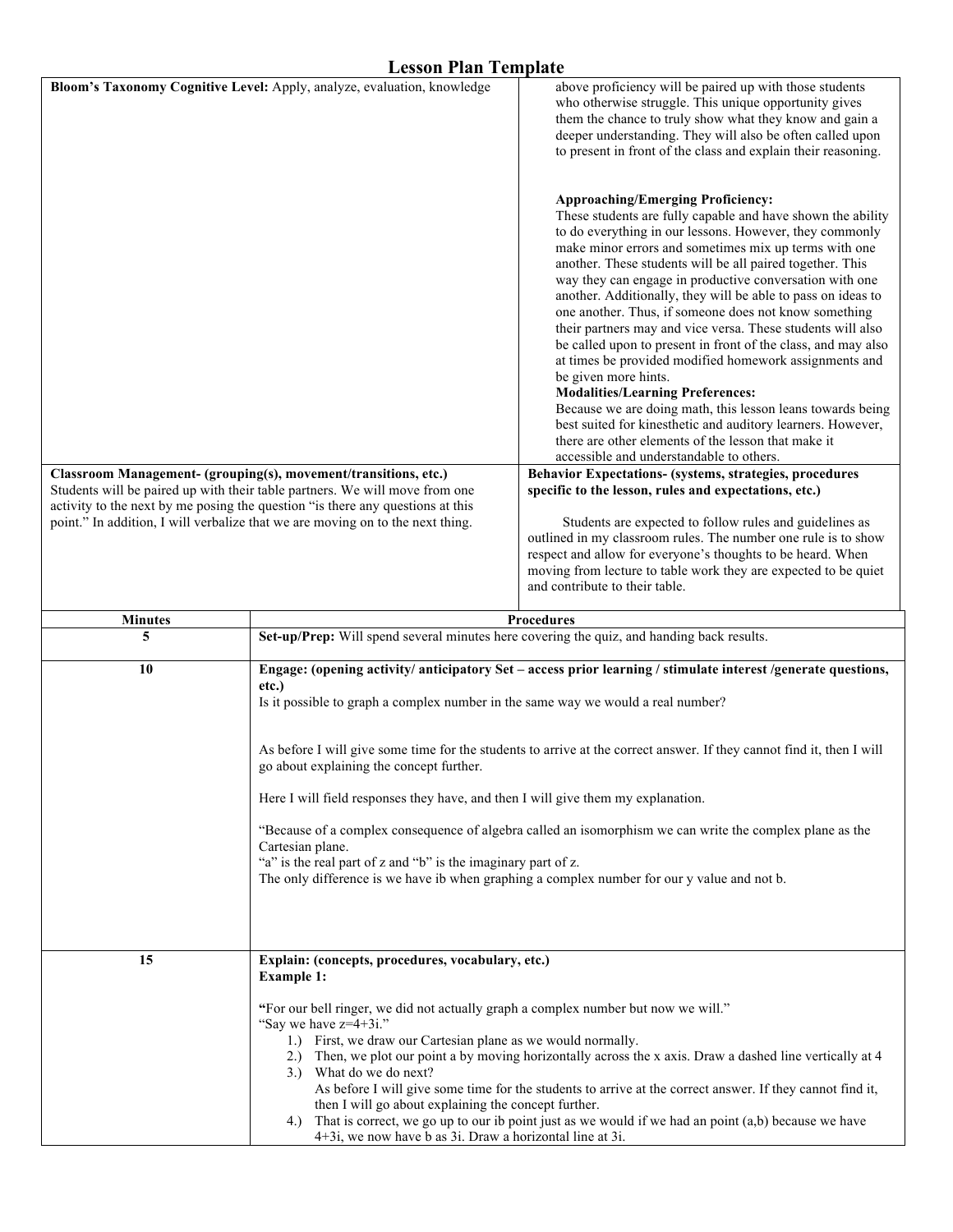| <b>Lesson Plan Template</b>                                                                                                                                                                                                                                                                                                                                                                                                                                                                                                                                                                                                                                                                                                            |                                                                                                                                                                                                                                                                                                                                                                                    |                                                                                                                                                                                                                                                                                                                                                                                                                                                                                                                                                                                                                                                                 |  |
|----------------------------------------------------------------------------------------------------------------------------------------------------------------------------------------------------------------------------------------------------------------------------------------------------------------------------------------------------------------------------------------------------------------------------------------------------------------------------------------------------------------------------------------------------------------------------------------------------------------------------------------------------------------------------------------------------------------------------------------|------------------------------------------------------------------------------------------------------------------------------------------------------------------------------------------------------------------------------------------------------------------------------------------------------------------------------------------------------------------------------------|-----------------------------------------------------------------------------------------------------------------------------------------------------------------------------------------------------------------------------------------------------------------------------------------------------------------------------------------------------------------------------------------------------------------------------------------------------------------------------------------------------------------------------------------------------------------------------------------------------------------------------------------------------------------|--|
|                                                                                                                                                                                                                                                                                                                                                                                                                                                                                                                                                                                                                                                                                                                                        | point. Thus, we have graphed our complex number z=4+3i<br>Are there any questions at this point?                                                                                                                                                                                                                                                                                   | 5.) Find the intersection, and plot a point there. Then draw a segment from the origin to our intersection                                                                                                                                                                                                                                                                                                                                                                                                                                                                                                                                                      |  |
|                                                                                                                                                                                                                                                                                                                                                                                                                                                                                                                                                                                                                                                                                                                                        | <b>Example 2:</b><br>Graph z x w when $z=3+3i$ and $w=2+3i$<br>1.) Foil<br>2.) We have $6+9i+6i+9i^2$<br>$3.)\quad 6+15i-9$<br>4.) This leaves us with $-3+15i$<br>5.) Now what do we do?<br>then I will go about explaining the concept further.<br>line vertically.<br>intersection point. We have now graphed our complex number.<br>9.) Are there any questions at this point? | As before I will give some time for the students to arrive at the correct answer. If they cannot find it,<br>6.) That's right, we just plot our real part first. Therefore, we find -3 on the x axis. And make a dashed<br>7.) Now, we plot our imaginary part. Thus, just find 15i and make a dashed line horizontally.<br>8.) Find the intersection and make a point at the intersection. Then draw a segment from the origin to our                                                                                                                                                                                                                          |  |
| 10                                                                                                                                                                                                                                                                                                                                                                                                                                                                                                                                                                                                                                                                                                                                     | content to real-life experiences, reflective questions- probing or clarifying questions)<br>Post two problems on the board. Graph z=2-3i and w=12-i<br>questions they may have.                                                                                                                                                                                                    | Explore: (independent, concreate practice/application with relevant learning task -connections from<br>Once the questions have been answered and handed in for daily points. They are allowed to ask any and all                                                                                                                                                                                                                                                                                                                                                                                                                                                |  |
| 5                                                                                                                                                                                                                                                                                                                                                                                                                                                                                                                                                                                                                                                                                                                                      | Review (wrap up and transition to next activity):<br>numbers is really not a complex problem, and we are able as a result of an isomorphism.                                                                                                                                                                                                                                       | Today we learned how to graph complex numbers in the Cartesian-plane. We learned that graphing these                                                                                                                                                                                                                                                                                                                                                                                                                                                                                                                                                            |  |
| Formative Assessment: (linked to objectives)<br>Progress monitoring throughout lesson-clarifying questions, check-<br>in strategies, etc.<br>Throughout the lesson, many clarifying questions are asked. For instance, I<br>ask "how do we?" on many occasions.<br>We also will have students attempt to answer questions on their own throughout<br>the lesson. When they think they have the right answer, they are allowed to<br>attempt it up front on the board.<br><b>Consideration for Back-up Plan:</b><br>In order to fully understand how to do this an understanding of complex numbers<br>is needed. Therefore, I will spend time going back over properties of complex<br>numbers and some of the early workings of them. |                                                                                                                                                                                                                                                                                                                                                                                    | <b>Summative Assessment (linked back to objectives)</b><br>End of lesson: At the end of the lesson, I assign several<br>questions for table groups to go over. The results of them<br>answering those questions serves as a good assessment. In<br>addition, the homework assigned and the unit test and quiz serve<br>as a summative assessment.<br>If applicable- overall unit, chapter, concept, etc.:<br>Use the properties and definition of complex numbers and<br>imaginary numbers to add, subtract, multiply and divide<br>complex numbers<br>Reflection (What went well? What did the students learn? How do you know? What changes would you make?): |  |
|                                                                                                                                                                                                                                                                                                                                                                                                                                                                                                                                                                                                                                                                                                                                        |                                                                                                                                                                                                                                                                                                                                                                                    |                                                                                                                                                                                                                                                                                                                                                                                                                                                                                                                                                                                                                                                                 |  |

| Grade: Algebra                                                                           |                                                                                              | Subject: Algebra II                                                                                            |                                                              |
|------------------------------------------------------------------------------------------|----------------------------------------------------------------------------------------------|----------------------------------------------------------------------------------------------------------------|--------------------------------------------------------------|
| Materials: pen paper pencil whiteboard                                                   |                                                                                              | <b>Technology Needed:</b>                                                                                      |                                                              |
| <b>Instructional Strategies:</b>                                                         |                                                                                              | <b>Guided Practices and Concrete Application:</b>                                                              |                                                              |
| Direct instruction<br>Guided practice<br>Socratic Seminar<br>Learning Centers<br>Lecture | Peer<br>teaching/collaboration/<br>cooperative learning<br>Visuals/Graphic organizers<br>PBL | Large group activity<br>Independent activity<br>Pairing/collaboration<br>Simulations/Scenarios<br>Other (list) | Hands-on<br>Technology integration<br>Imitation/Repeat/Mimic |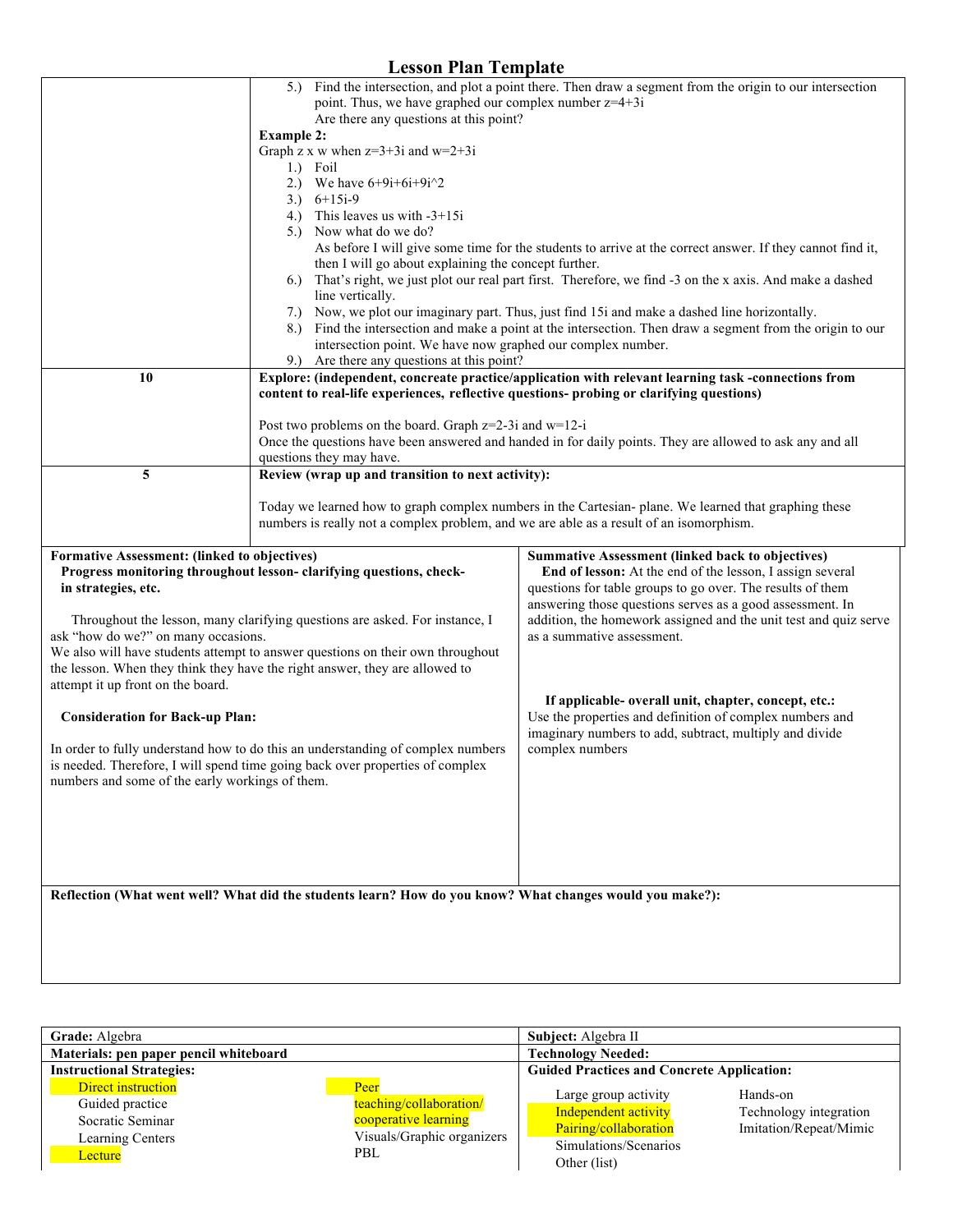| Technology integration<br>Other (list)                                                        | Discussion/Debate<br>Modeling                                                                                                                                                                                                                   | Explain:<br>Explain:<br>Beginning of class will<br>have lecture/ direct<br>instruction. Then we will<br>break apart into table<br>groups where students<br>will discuss the problems<br>collaboratively. In<br>addition, they will often<br>repeat the actions I do on<br>problems to learn them<br>further.                                                                                                                                                                                                                                                                                                                                                                                                                                                                                                                                                                                                                                                              |
|-----------------------------------------------------------------------------------------------|-------------------------------------------------------------------------------------------------------------------------------------------------------------------------------------------------------------------------------------------------|---------------------------------------------------------------------------------------------------------------------------------------------------------------------------------------------------------------------------------------------------------------------------------------------------------------------------------------------------------------------------------------------------------------------------------------------------------------------------------------------------------------------------------------------------------------------------------------------------------------------------------------------------------------------------------------------------------------------------------------------------------------------------------------------------------------------------------------------------------------------------------------------------------------------------------------------------------------------------|
| Standard(s)<br>$(+)$ HS.N-CN.4<br>(including real and imaginary numbers).<br>the same number. | Represent complex numbers on the complex plane in rectangular and polar form<br>Explain why the rectangular and polar forms of a given complex number represent                                                                                 | <b>Differentiation</b><br>Below Proficiency: Students below proficiency know basic<br>terms and phrases involved in doing the problems.<br>However, applying what they know in the physical context<br>of doing a problem is difficult. To achieve equity in the<br>class, these students will be placed with students above<br>proficiency who may be able to guide them in the right<br>direction. Thus, if they have questions there is a stronger<br>chance it will get answered as students above proficiency<br>will most certainly be able to help. I will also check in with<br>these students often. Give them more hints and provide<br>modified homework assignments if necessary.                                                                                                                                                                                                                                                                             |
| Objective(s)<br>The learner will use properties of complex numbers to find the                | Bloom's Taxonomy Cognitive Level: Apply, analyze, evaluation, knowledge                                                                                                                                                                         | <b>Above Proficiency:</b><br>Students who are above proficiency know all the basic<br>terms and phrases. In addition, they are excellent at solving<br>problems using these terms and phrases. Students who are<br>above proficiency will be paired up with those students<br>who otherwise struggle. This unique opportunity gives<br>them the chance to truly show what they know and gain a<br>deeper understanding. They will also be often called upon<br>to present in front of the class and explain their reasoning.                                                                                                                                                                                                                                                                                                                                                                                                                                              |
|                                                                                               |                                                                                                                                                                                                                                                 | <b>Approaching/Emerging Proficiency:</b><br>These students are fully capable and have shown the ability<br>to do everything in our lessons. However, they commonly<br>make minor errors and sometimes mix up terms with one<br>another. These students will be all paired together. This<br>way they can engage in productive conversation with one<br>another. Additionally, they will be able to pass on ideas to<br>one another. Thus, if someone does not know something<br>their partners may and vice versa. These students will also<br>be called upon to present in front of the class, and may also<br>at times be provided modified homework assignments and<br>be given more hints.<br><b>Modalities/Learning Preferences:</b><br>Because we are doing math, this lesson leans towards being<br>best suited for kinesthetic and auditory learners. However,<br>there are other elements of the lesson that make it<br>accessible and understandable to others. |
| Classroom Management- (grouping(s), movement/transitions, etc.)                               | Students will be paired up with their table partners. We will move from one<br>activity to the next by me posing the question "is there any questions at this<br>point." In addition, I will verbalize that we are moving on to the next thing. | Behavior Expectations- (systems, strategies, procedures<br>specific to the lesson, rules and expectations, etc.)<br>Students are expected to follow rules and guidelines as<br>outlined in my classroom rules. The number one rule is to show<br>respect and allow for everyone's thoughts to be heard. When<br>moving from lecture to table work they are expected to be quiet<br>and contribute to their table.                                                                                                                                                                                                                                                                                                                                                                                                                                                                                                                                                         |
| <b>Minutes</b>                                                                                |                                                                                                                                                                                                                                                 | <b>Procedures</b>                                                                                                                                                                                                                                                                                                                                                                                                                                                                                                                                                                                                                                                                                                                                                                                                                                                                                                                                                         |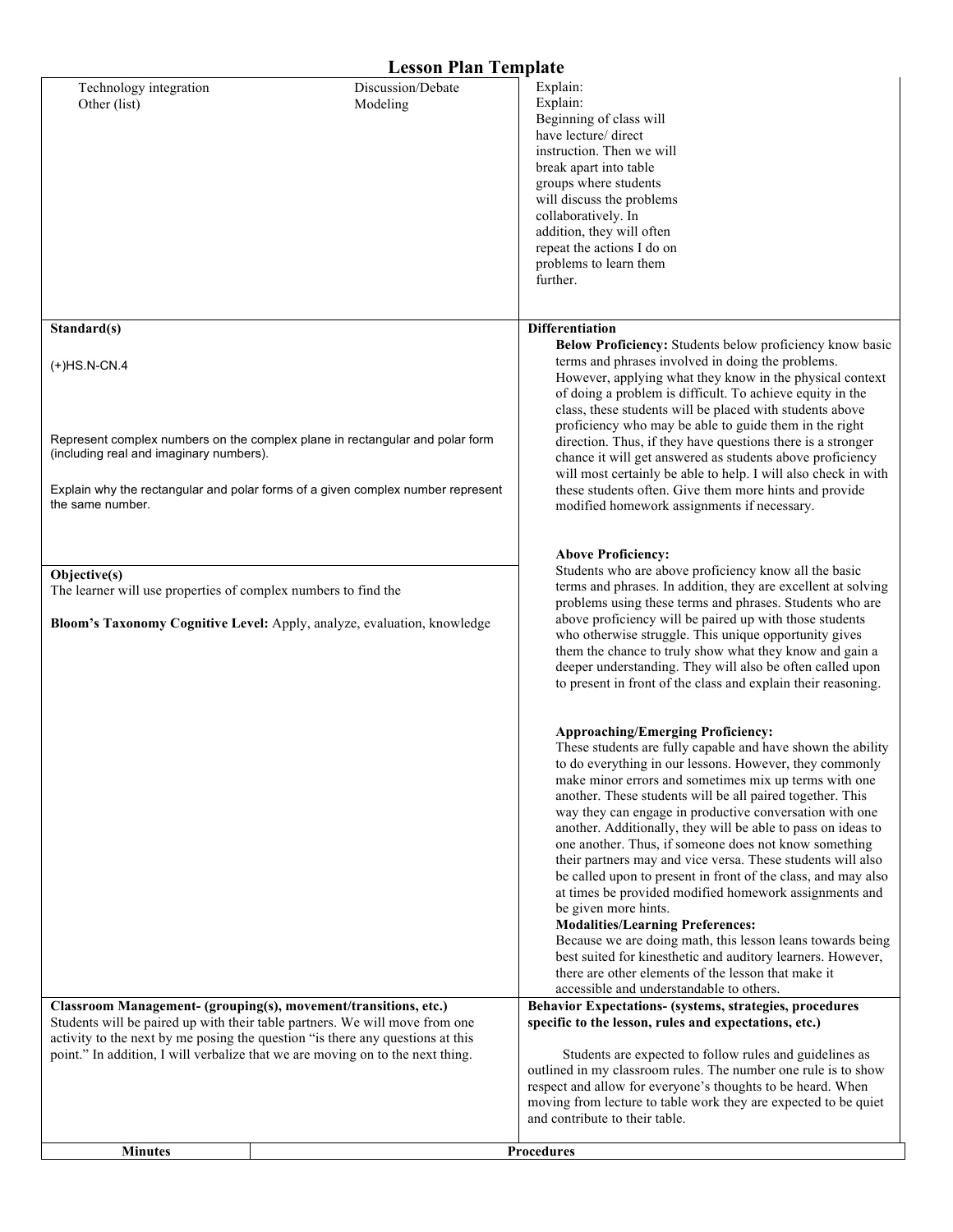| 5                                                                                                                                         | Set-up/Prep: Because no homework was assigned from the previous day, the days bell ringer question will be<br>written on the board to begin class.                                                                                                                                                                                                                                         |                                                                                                                                                                                                                                                 |
|-------------------------------------------------------------------------------------------------------------------------------------------|--------------------------------------------------------------------------------------------------------------------------------------------------------------------------------------------------------------------------------------------------------------------------------------------------------------------------------------------------------------------------------------------|-------------------------------------------------------------------------------------------------------------------------------------------------------------------------------------------------------------------------------------------------|
| 10                                                                                                                                        | Engage: (opening activity/ anticipatory Set – access prior learning / stimulate interest /generate questions,<br>etc.)                                                                                                                                                                                                                                                                     |                                                                                                                                                                                                                                                 |
|                                                                                                                                           | How do we find the absolute value or moduli of a complex number?                                                                                                                                                                                                                                                                                                                           |                                                                                                                                                                                                                                                 |
|                                                                                                                                           | go about explaining the concept further.                                                                                                                                                                                                                                                                                                                                                   | As before I will give some time for the students to arrive at the correct answer. If they cannot find it, then I will                                                                                                                           |
|                                                                                                                                           | Here I will explain how the moduli of a complex number is simply $(a^2 + b^2)^1/2$ .                                                                                                                                                                                                                                                                                                       |                                                                                                                                                                                                                                                 |
|                                                                                                                                           |                                                                                                                                                                                                                                                                                                                                                                                            |                                                                                                                                                                                                                                                 |
| 15                                                                                                                                        | Explain: (concepts, procedures, vocabulary, etc.)<br><b>Example 1:</b> Find the moduli of $z=4+3i$<br>1.) "We know that the moduli is $(a^2+b^2)^1/2$ ."<br>2.) Therefore, we use $a=4$ and $b=$ what?<br>As before I will give some time for the students to arrive at the correct answer. If they cannot find it, then I will<br>go about explaining the concept further.                |                                                                                                                                                                                                                                                 |
|                                                                                                                                           | 3.) "Our b term is the real part of our imaginary term 3i. Thus, our b is 3.<br>4.) That gives us $(4^2+3^2)^1/2$ .<br>5.) "Which is $(25)^{1/2=5}$                                                                                                                                                                                                                                        |                                                                                                                                                                                                                                                 |
|                                                                                                                                           | "Are there any questions at this point?<br><b>Example 2:</b> Find the moduli of $z=3-2i$<br>1.) "what are our a and b terms for this problem?"<br>As before I will give some time for the students to arrive at the correct answer. If they cannot find it, then I will<br>go about explaining the concept further.<br>2.) "Our a and b terms for this problem are 3 and -2 respectively." |                                                                                                                                                                                                                                                 |
|                                                                                                                                           | 3.) "Thus, we have $(3^2+(-2)^2)^{1/2}$<br>4.) "Which is $(13)^{1/2}$<br>Are there any questions at this point?<br><b>Example 3:</b> Find the moduli of z x w when $z=2-3i$ and $w=2+2i$<br>1.) "What is our first step? Any takers?"                                                                                                                                                      |                                                                                                                                                                                                                                                 |
|                                                                                                                                           | go about explaining the concept further.<br>2.) "Our first step is to multiply z and w."<br>3.) "Thus, we have $4+4i-6i-6i^2$ . However, we know this to be 10-2i."                                                                                                                                                                                                                        | As before I will give some time for the students to arrive at the correct answer. If they cannot find it, then I will                                                                                                                           |
|                                                                                                                                           | Are there any questions at this time?<br>4.) "Now we proceed as we have in the previous 2 examples. What do we get?<br>go about explaining the concept further.<br>5.) "Yes, we have $(100+4)^{1/2}$ . Now we are done."<br>6.) Break apart into your table groups now.                                                                                                                    | As before I will give some time for the students to arrive at the correct answer. If they cannot find it, then I will                                                                                                                           |
| 15                                                                                                                                        | Explore: (independent, concreate practice/application with relevant learning task -connections from<br>content to real-life experiences, reflective questions- probing or clarifying questions)<br>Find the moduli of z and w when $z=3$ -I and $=4+2i$ . Finally find the moduli                                                                                                          |                                                                                                                                                                                                                                                 |
|                                                                                                                                           | Once they have finished answering these problems they will hand them in to me for their participation points for<br>the day. Then, they are free to ask me any and all questions they may have and work on their homework.                                                                                                                                                                 |                                                                                                                                                                                                                                                 |
| 5                                                                                                                                         | Review (wrap up and transition to next activity):                                                                                                                                                                                                                                                                                                                                          |                                                                                                                                                                                                                                                 |
|                                                                                                                                           | Today, we found the moduli of complex numbers. As now know finding the moduli of a complex number simply<br>means squaring each of the coefficients of our complex number, and taking that sum and finding its square root.                                                                                                                                                                |                                                                                                                                                                                                                                                 |
| Formative Assessment: (linked to objectives)<br>Progress monitoring throughout lesson-clarifying questions, check-<br>in strategies, etc. |                                                                                                                                                                                                                                                                                                                                                                                            | <b>Summative Assessment (linked back to objectives)</b><br>End of lesson: At the end of the lesson, I assign several<br>questions for table groups to go over. The results of them<br>answering those questions serves as a good assessment. In |
| Throughout the lesson, many clarifying questions are asked. For instance, I<br>ask "how do we?" on many occasions.                        |                                                                                                                                                                                                                                                                                                                                                                                            | addition, the homework assigned and the unit test and quiz serve<br>as a summative assessment.                                                                                                                                                  |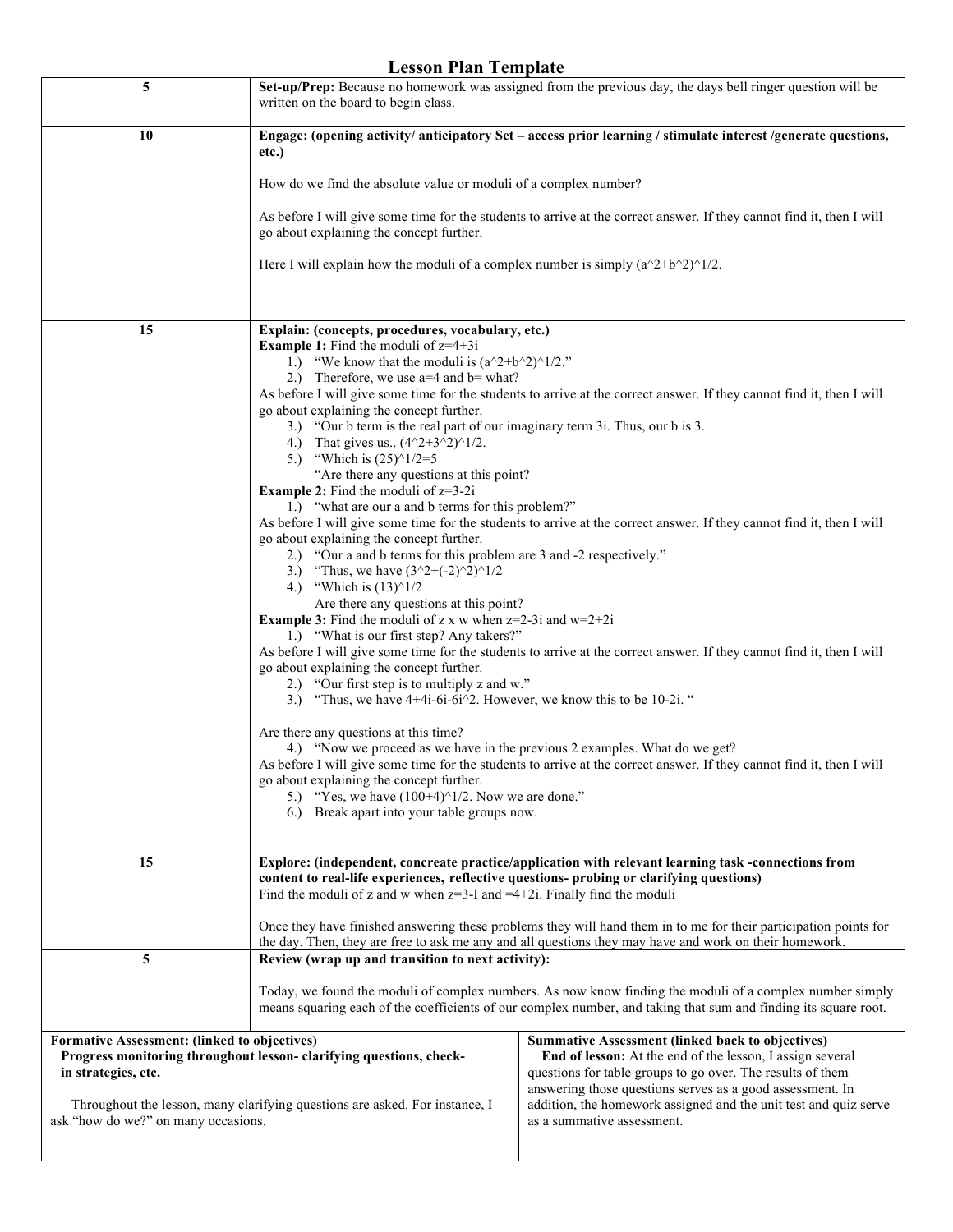### We also will have students attempt to answer questions on their own throughout the lesson. When they think they have the right answer, they are allowed to attempt it up front on the board.  **Consideration for Back-up Plan:** In order to fully understand how to do this an understanding of complex numbers is needed. Therefore, I will spend time going back over properties of complex numbers and some of the early workings of them.  **If applicable- overall unit, chapter, concept, etc.:** Use the properties and definition of complex numbers and imaginary numbers to add, subtract, multiply and divide complex numbers **Reflection (What went well? What did the students learn? How do you know? What changes would you make?):**

| Grade: High school                                                                                                                                                                                                                         |                                                                                                                               | Subject: Algebra II                                                                                                                                                                                                                                                                                                                                                                            |                                                  |
|--------------------------------------------------------------------------------------------------------------------------------------------------------------------------------------------------------------------------------------------|-------------------------------------------------------------------------------------------------------------------------------|------------------------------------------------------------------------------------------------------------------------------------------------------------------------------------------------------------------------------------------------------------------------------------------------------------------------------------------------------------------------------------------------|--------------------------------------------------|
| Materials: Pen paper pencil whiteboard                                                                                                                                                                                                     |                                                                                                                               | Technology Needed: Smartboard or promethean to write on                                                                                                                                                                                                                                                                                                                                        |                                                  |
| <b>Instructional Strategies:</b>                                                                                                                                                                                                           |                                                                                                                               | <b>Guided Practices and Concrete Application:</b>                                                                                                                                                                                                                                                                                                                                              |                                                  |
| Direct instruction<br><b>Guided practice</b><br>Socratic Seminar<br><b>Learning Centers</b><br>Lecture<br>Technology integration<br>Other (list)                                                                                           | Peer<br>teaching/collaboration/<br>cooperative learning<br>Visuals/Graphic organizers<br>PBL<br>Discussion/Debate<br>Modeling | Hands-on<br>Large group activity<br>Independent activity<br>Pairing/collaboration<br>Simulations/Scenarios<br>Other (list)<br>Explain: This lesson will<br>be a review of the<br>previous two days lesson,<br>and will mainly focus on<br>finding moduli. Problems<br>will be posted and one<br>student will volunteer to<br>solve each of them. I will<br>provide guidance as<br>needed.      | Technology integration<br>Imitation/Repeat/Mimic |
| Standard(s)                                                                                                                                                                                                                                |                                                                                                                               | <b>Differentiation</b>                                                                                                                                                                                                                                                                                                                                                                         |                                                  |
| $(+)$ HS.N-CN.4                                                                                                                                                                                                                            |                                                                                                                               | Below Proficiency: Students below proficiency know basic<br>terms and phrases involved in doing the problems.<br>However, applying what they know in the physical context<br>of doing a problem is difficult. To achieve equity in the                                                                                                                                                         |                                                  |
| Represent complex numbers on the complex plane in rectangular and polar form<br>(including real and imaginary numbers).                                                                                                                    |                                                                                                                               | class, these students will be placed with students above<br>proficiency who may be able to guide them in the right<br>direction. Thus, if they have questions there is a stronger                                                                                                                                                                                                              |                                                  |
| Find moduli (absolute value) of a complex number.                                                                                                                                                                                          |                                                                                                                               | chance it will get answered as students above proficiency<br>will most certainly be able to help. I will also check in with<br>these students often. Give them more hints and provide                                                                                                                                                                                                          |                                                  |
| Explain why the rectangular and polar forms of a given complex number represent<br>the same number.                                                                                                                                        |                                                                                                                               | modified homework assignments if necessary.                                                                                                                                                                                                                                                                                                                                                    |                                                  |
| Objective(s)<br>The learner will be able to explain how to graph a complex number. The learner<br>will be able to use the definition of moduli to find a moduli.<br>Bloom's Taxonomy Cognitive Level: Apply, analyze, evaluation knowledge |                                                                                                                               | <b>Above Proficiency:</b><br>Students who are above proficiency know all the basic<br>terms and phrases. In addition, they are excellent at solving<br>problems using these terms and phrases. Students who are<br>above proficiency will be paired up with those students<br>who otherwise struggle. This unique opportunity gives<br>them the chance to truly show what they know and gain a |                                                  |
|                                                                                                                                                                                                                                            |                                                                                                                               | deeper understanding. They will also be often called upon<br>to present in front of the class and explain their reasoning.                                                                                                                                                                                                                                                                     |                                                  |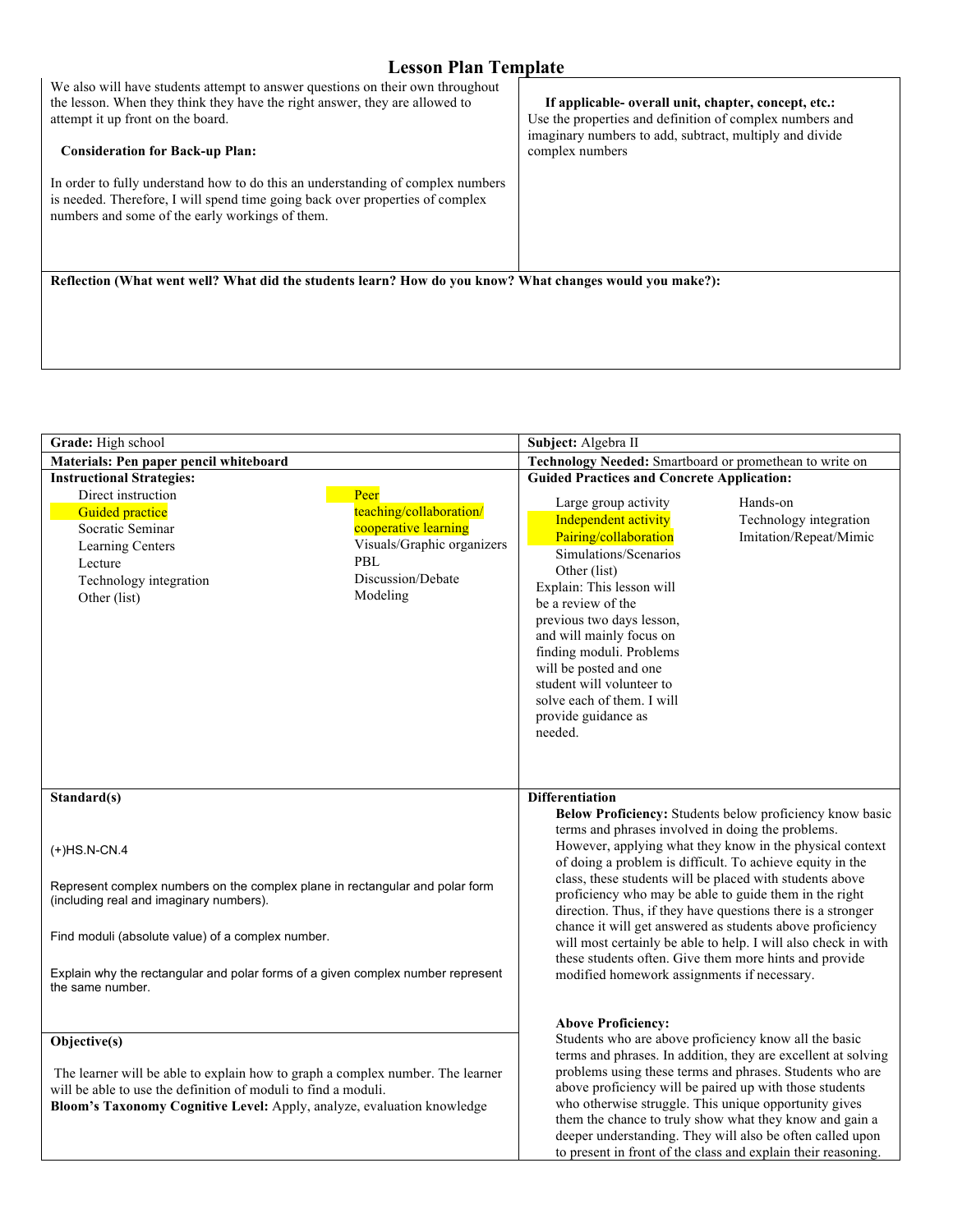Г

|                                                                                                                                                                                   | Classroom Management- (grouping(s), movement/transitions, etc.)                                                                                                          | <b>Approaching/Emerging Proficiency:</b><br>These students are fully capable and have shown the ability<br>to do everything in our lessons. However, they commonly<br>make minor errors and sometimes mix up terms with one<br>another. These students will be all paired together. This<br>way they can engage in productive conversation with one<br>another. Additionally, they will be able to pass on ideas to<br>one another. Thus, if someone does not know something<br>their partners may and vice versa. These students will also<br>be called upon to present in front of the class, and may also<br>at times be provided modified homework assignments and<br>be given more hints.<br><b>Modalities/Learning Preferences:</b><br>Because we are doing math, this lesson leans towards being<br>best suited for kinesthetic and auditory learners. However,<br>there are other elements of the lesson that make it<br>accessible and understandable to others.<br>Behavior Expectations- (systems, strategies, procedures |
|-----------------------------------------------------------------------------------------------------------------------------------------------------------------------------------|--------------------------------------------------------------------------------------------------------------------------------------------------------------------------|--------------------------------------------------------------------------------------------------------------------------------------------------------------------------------------------------------------------------------------------------------------------------------------------------------------------------------------------------------------------------------------------------------------------------------------------------------------------------------------------------------------------------------------------------------------------------------------------------------------------------------------------------------------------------------------------------------------------------------------------------------------------------------------------------------------------------------------------------------------------------------------------------------------------------------------------------------------------------------------------------------------------------------------|
|                                                                                                                                                                                   |                                                                                                                                                                          | specific to the lesson, rules and expectations, etc.)                                                                                                                                                                                                                                                                                                                                                                                                                                                                                                                                                                                                                                                                                                                                                                                                                                                                                                                                                                                |
| Students will sit in their table groups. I will ask some questions I have previously<br>formulated. One person from each group will go up and solve the problems on the<br>board. |                                                                                                                                                                          | Students are expected to follow rules and guidelines as<br>outlined in my classroom rules. The number one rule is to show<br>respect and allow for everyone's thoughts to be heard. When<br>moving from lecture to table work they are expected to be quiet<br>and contribute to their table.                                                                                                                                                                                                                                                                                                                                                                                                                                                                                                                                                                                                                                                                                                                                        |
| <b>Minutes</b>                                                                                                                                                                    | <b>Procedures</b>                                                                                                                                                        |                                                                                                                                                                                                                                                                                                                                                                                                                                                                                                                                                                                                                                                                                                                                                                                                                                                                                                                                                                                                                                      |
| 5                                                                                                                                                                                 | Set-up/Prep: Post pervious days homework and answer any questions on the homework.                                                                                       |                                                                                                                                                                                                                                                                                                                                                                                                                                                                                                                                                                                                                                                                                                                                                                                                                                                                                                                                                                                                                                      |
| 5                                                                                                                                                                                 | etc.)<br>How do we graph complex numbers? Explain in words<br>go about explaining the concept further.<br>intersection, and draw a segment from the origin to the point. | Engage: (opening activity/ anticipatory Set – access prior learning / stimulate interest /generate questions,<br>As before I will give some time for the students to arrive at the correct answer. If they cannot find it, then I will<br>If someone gets the answer I am looking for I will roll with it. If not I will say something along the lines of<br>When graphing a complex number $z=a+ib$ we simply move horizontally along the x axis to a number equal to our<br>integer a. Then we extend a dotted line vertically at a. From there, we find our ib value along the y axis and<br>extend a dotted line horizontally. After that, we find the intersection of our dotted lines, plot a point at the                                                                                                                                                                                                                                                                                                                     |
| 10                                                                                                                                                                                | Explain: (concepts, procedures, vocabulary, etc.)                                                                                                                        |                                                                                                                                                                                                                                                                                                                                                                                                                                                                                                                                                                                                                                                                                                                                                                                                                                                                                                                                                                                                                                      |
|                                                                                                                                                                                   | The above definition I gave you is sufficient for all you need to know for the exam                                                                                      |                                                                                                                                                                                                                                                                                                                                                                                                                                                                                                                                                                                                                                                                                                                                                                                                                                                                                                                                                                                                                                      |
|                                                                                                                                                                                   | <b>Example 1:</b> Find the moduli (absolute value) of the complex number $z=3-i2$                                                                                        |                                                                                                                                                                                                                                                                                                                                                                                                                                                                                                                                                                                                                                                                                                                                                                                                                                                                                                                                                                                                                                      |
|                                                                                                                                                                                   | $(3^2+(2)^2)^1/2=(13)^1/2$                                                                                                                                               |                                                                                                                                                                                                                                                                                                                                                                                                                                                                                                                                                                                                                                                                                                                                                                                                                                                                                                                                                                                                                                      |
|                                                                                                                                                                                   | day.<br>Are there any questions at this time?<br><b>Example 2:</b><br>Find the moduli of $w=5+2i$<br>$(5^2+2^2)^1/2=(29)^1/2$<br>day.                                    | For this problem, I will call up a student to solve and explain it as part of the review. My goal is talking about the<br>problems will make them understand it more, and maybe a student will have a trick that resonates with them. If<br>no students get the right answer, I will do the problem on my own similar to how I did examples the previous<br>For this problem, I will call up a student to solve and explain it as part of the review. My goal is talking about the<br>problems will make them understand it more, and maybe a student will have a trick that resonates with them. If<br>no students get the right answer, I will do the problem on my own similar to how I did examples the previous                                                                                                                                                                                                                                                                                                                 |
|                                                                                                                                                                                   | Are there any questions at this time?                                                                                                                                    |                                                                                                                                                                                                                                                                                                                                                                                                                                                                                                                                                                                                                                                                                                                                                                                                                                                                                                                                                                                                                                      |